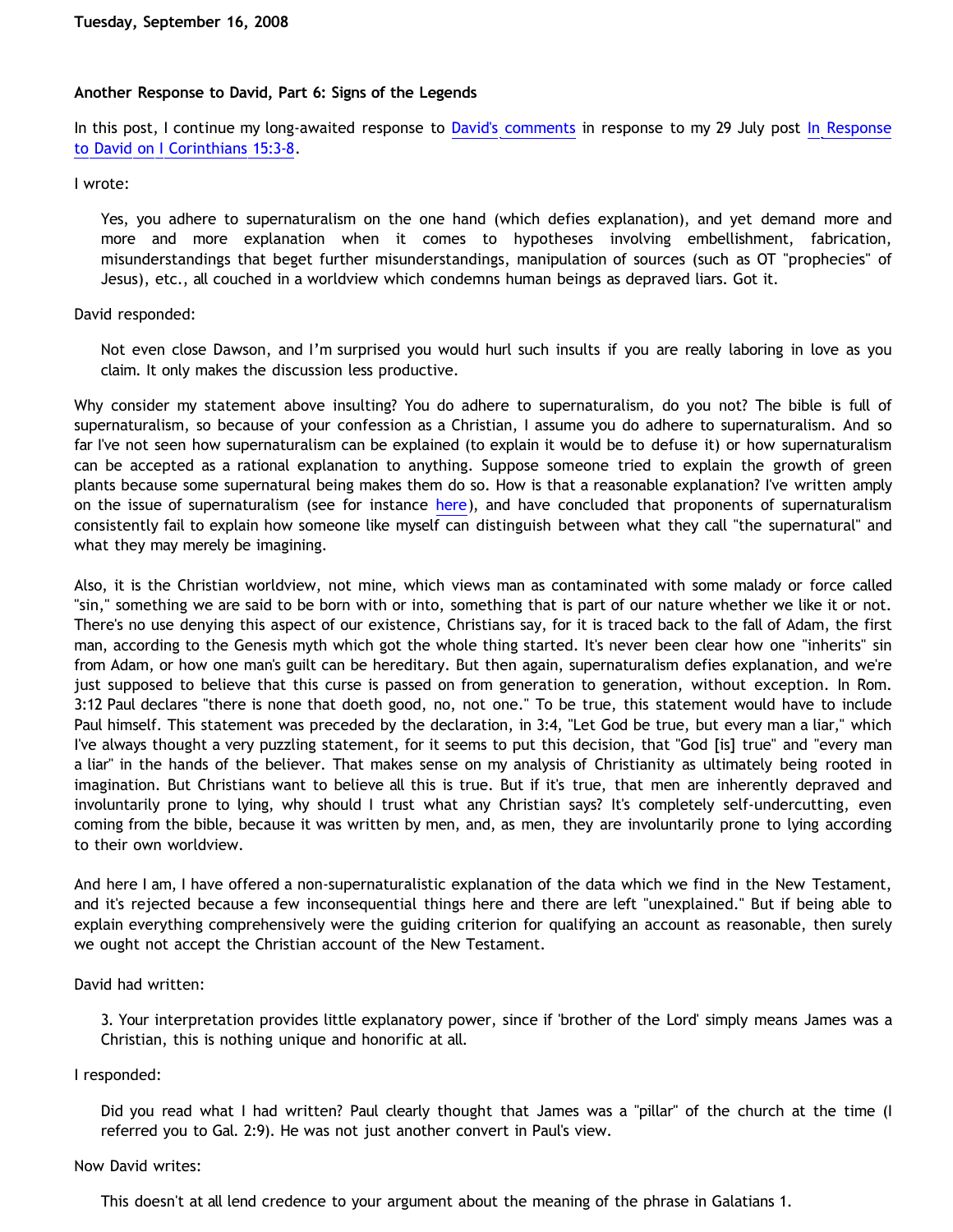Why isn't Paul's reference to James as one of the pillars of the church allowed to inform the context of his reference to James as "the brother of the Lord"? The word 'Lord', as I have shown, is a title, not a name. The impression I get from Paul is that James was an elder in the church with some elite claim to authority. If Paul had meant that James was a sibling of Jesus, why didn't he say "a brother of Jesus" instead of "a brother of the Lord"? All the data points to a title being used of James rather than a biological relationship which most likely wouldn't have mattered to Paul anyway, given his abhorrence for the flesh.

### David continued:

Paul could say James was purple in chapter 2, but why assume that has any bearing on the meaning of a phrase in chapter 1?

I don't think Paul calling James purple in chapter 2 would be at all comparable to what we actually have. In chapter 1, Paul mentions, in passing and without further explanation, what appears to be a title for James, since he uses the word 'adelphos' (which Robert has shown can have a wide variety of meanings) in relation to "the Lord," which for Paul is the post-resurrection Jesus. As [Robert pointed out in a comment,](http://bahnsenburner.blogspot.com/2008/08/another-response-to-david-part-4-paul-q.html) if Paul meant to specify a biological relationship between James and Jesus, he would have been better off using kasignêtoio instead of adelphos. Also, it is unlikely that he would have meant to denote this kind of relationship in reference to "the Lord," for reasons stated. Furthermore, that Paul clearly refers to James as a central figure in the Jerusalem church, so the implication here is sufficiently strong that Paul could only mean some positional status by virtue of his place as one of the "pillars." Meanwhile, I've seen no good reason why this reference would suggest a biological relationship. The only rationale I've seen for this involves an appeal to the gospels, but I've already addressed why this is at best shaky, and persistence in taking this course in the matter requires one to ignore the enormous context weighing against the authenticity of the gospels.

## I wrote:

Specifically what evidence "points to the historicity of the Gospels"? What exactly do you mean by this? What evidence is there that a deity incarnated itself, was born as a human being to a virgin mother, performed miracles and cured congenital blindness, rebuked demons and devils, raised dead people back to life, and was himself raised back to life after being crucified? We have stories, and stories can be made up. Tell me what evidence supports these stories?

# David responded:

It seems like you have only supernatural events in mind for the historicity of the Gospels. There are voluminous works out there on the historical Jesus from all spectrums of the issue which give evidence for this. Need I summarize them all here?

No, you needn't summarize these works, because they aren't what I'm asking for. Volume after volume of text is not what I'm asking for. I've seen enough "argument" for these things. When I ask for evidence which "points to the historicity of the Gospels," I'm asking for something more substantial and more solid than just some apologetics book. There are books out there which argue for the reality of near-death experiences, astrological influences, ESP, sorcery, Mormonism, Scientology, etc. Defenseless readers are taken in by this stuff all the time, because the authors make it seem like these things are all true. Authors of these kinds of texts play on the reader's imagination and rely on specious reasoning, and that's how they hook them in. Josh McDowell, Bill Craig, NT Wright and yes, even Geisler and Turek, are all good examples of this. It gets even more perverse with the presuppositionalists.

All Christians have for validating the gospel narratives are the storybooks themselves, and sources which variously date later but are taken as confirmation of these storybooks. But in the end, stories are all they have, stories which become "real" in the believer's imagination, because he envisages the characters and events which they depict. They are, in essence, the precursors to today's [cartoons](http://www.geocities.com/katholon/Cartoon_Universe_of_Christianity.htm).

### I wrote:

As for the legend theory, I've already pointed to things which Paul says that conflicts with the later record, such as his view of rulers.

### David responded:

I already asked how Paul's general description of rulers is relevant to a specific description in the Gospels.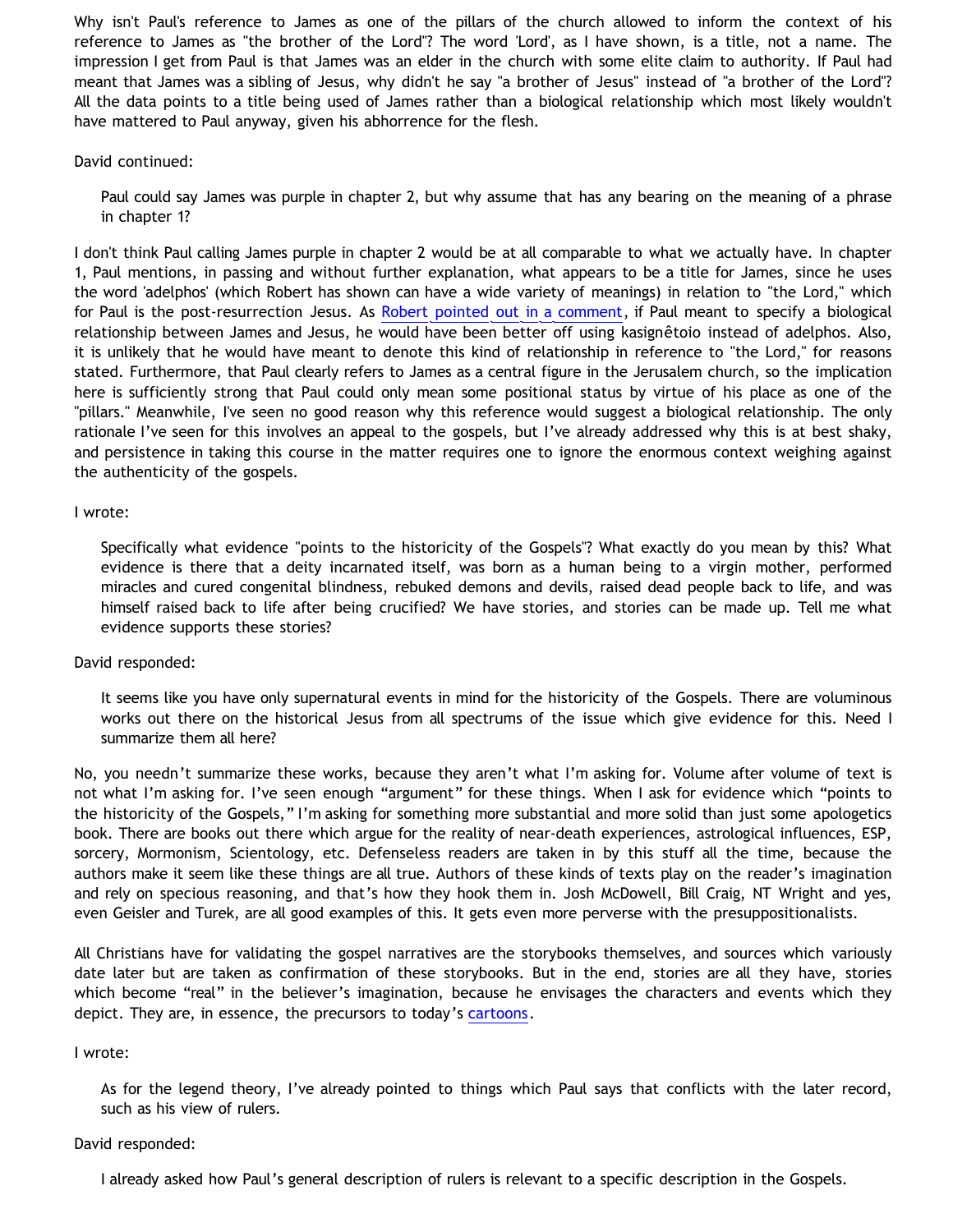I gave as an example the view which Paul gives in Rom. 13:3 that

For rulers are not a terror to good works, but to the evil. Wilt thou then not be afraid of the power? do that which is good, and thou shalt have praise of the same.

This is something Paul is saying within the lifetime of those who have supposedly been taught that Jesus was put to the cross under Pilate at the urgency of the Jewish leadership of Jerusalem. As such, Pilate would strike Paul's readers – had they known the passion stories of the gospels – as an obvious and blatant counterexample to the general assessment that Paul gives here. But Pilate is no isolated case in the gospels and book of Acts. Recall in Matthew, we have Herod the Great, alleged to be responsible for the slaughter of innocents upon hearing of the birth of a new king (see Mt. ch. 2). There is also the story of Herod Antipas, the son of Herod the Great, who as ruler of Galilee had John the Baptist beheaded at the request of his daughter, according to the NT that is (see Mt. ch. 14). Then of course there was Pontius Pilate, who sanctioned Jesus' execution by the cross. Then later, according to Acts, James the son of Zebedee was killed by Herod Agrippa (see Acts. 12:1-2). With all these murderous exploits taking place by rulers and governors, why would Paul issue a generality like the one he gives in Rom. 13:3, when the gospels and Acts portrays some very vicious rulers and governors?

Now, if Paul had no knowledge of these things, and in fact had known differently about rulers and governors, thinking they were fair, then Paul's proclamation about rulers and governors might make sense. But why wouldn't he know about these things? Is it possible that Paul was just uninformed? But how could that be the case, given his travels and humanitarian ventures? It seems difficult to believe that Paul would have been so ignorant of the behavior of rulers and governors which not only impacted the lives of believers, but also helped to propel the very events of the narratives which we find in the gospels and book of Acts. Besides, Paul was supposedly "divinely inspired," having his knowledge by result of it being revealed to him from a supernatural source. This would seem to make ignorance of these evil rulers all the more unlikely. And if Paul were so divinely inspired, wouldn't he have at least some inkling of the state-sanctioned persecution to come? Surely Christians would not suppose that Paul's generality could apply to Nero, Severus, Maximinus, Decius, Diocletian, etc. Clearly many rulers and governors of Paul's time (even of the Roman state itself) were not fair, as he describes them, nor were many to come. At best, Paul's statement seems wildly naïve. We can reasonably ask: What rulers and governors did Paul have in mind here? Paul himself does not tell us, which is not surprising.

But Paul's statement that rulers and governors is only one of numerous points of discrepancy between what we read in his letters as opposed to what we read in the gospels and the book of Acts.

In I Cor. 5:9-11, Paul writes:

I wrote to you in my epistle not to keep company with sexually immoral people. Yet I certainly did not mean with the sexually immoral people of this world, or with the covetous, or extortioners, or idolaters, since then you would need to go out of the world. But now I have written to you not to keep company with anyone named a brother, who is sexually immoral, or covetous, or an idolater, or a reviler, or a drunkard, or an extortioner—not even to eat with such a person.

Did Paul know of the gospel Jesus, who kept company with adulterers, harlots, publicans, and other vicious types?

For Paul, spiritual maturity clearly involves doing away with "childish things." Famously, he tells us (I Cor. 13:11):

When I was a child, I spake as a child, I understood as a child, I thought as a child: but when I became a man, I put away childish things

In I Cor. 14:20, Paul writes further:

Brethren [believers might mistakenly think he's speaking to Jesus' biological siblings here], be not children in understanding... in understanding be men.

But according to the gospels, Jesus taught oppositely, requiring that one become as a little child in order to receive the kingdom of heaven. In Mt. 18:3, for instance, Jesus is made to say

Except ye be converted, and become as little children, ye shall not enter into the kingdom of heaven.

And in Mark 10:15, Jesus is made to say:

Whosoever shall not receive the kingdom of God as a little child, he shall not enter therein.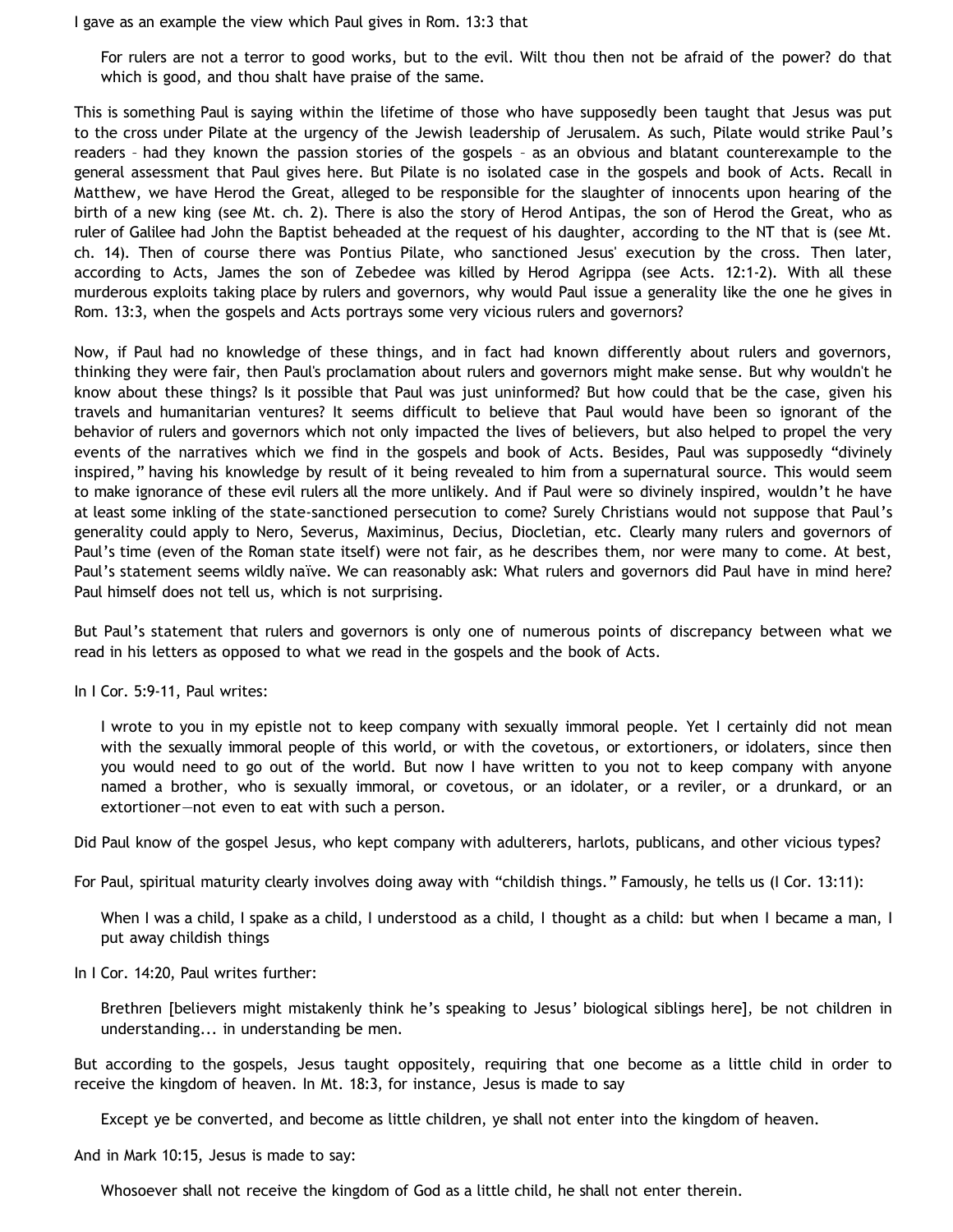Other quotes suggesting a similar sentiment can be found in the gospels. But the question is: if Paul were divinely inspired in his writings by the same Jesus as the gospels depict, would he say things that directly conflict with what the gospels record Jesus as saying?

For Jesus, salvation (the kind that grants entry into heaven anyway) is available if one should "keep the commandments" (cf. Mt. 19:16-19). But Paul would have none of this, as this is a soteriology of works. For Paul, salvation is through faith:

If thou confess with your mouth the Lord Jesus, and shalt believe in thine heart that God hath raised him from the dead, thou shalt be saved. For with the heart man believeth unto righteousness: and with the mouth confession is made unto salvation.

The two do not seem to agree even on a matter so important to the believer as the formula for salvation! Jesus is clear in affirming the view that salvation comes as a result of obedience, while Paul is clear in affirming that it comes as a result of confession and belief that Jesus rose from the dead, a component which is not at all present in Jesus' salvific recipe. But if Paul knew that Jesus had taught that obedience to the Torah was necessary for salvation, would Paul ignore this and give his own formula? Or do we have two different traditions being represented here, combined into the same Testament and jointly affirmed by the institution known as the church? One thing, however, that both formulas share is the element of personal voluntary determination: one can choose to obey commandments just as he can choose to confess Jesus is Lord (though I would not argue that beliefs are comparably governable by choices; for instance, I cannot choose to believe that werewolves exist). This is a major difficulty for Calvinism and similar subcults which focus on the involuntary recipes for salvation, such as the need to be rebirthed (cf. John 3:5-8 et al.). Steven B. Matthies, in his [Christian Salvation?](http://secweb.infidels.org/?kiosk=articles&id=192) supplies a telling survey of the different views of salvation found in the New Testament.

When it comes to the resurrection appearances, the view which gospels give us differs significantly from what we find in Paul, and even amongst themselves the gospels have some major points of discrepancy. Wells summarizes these problems as follows:

As, then, appearances of the resurrected Lord were of importance in the early church in establishing apostolic authenticity, it is at first surprising that those recorded in the gospels correlate poorly with those posited by Paul. The canonical gospels know nothing of an appearance to James, or to five hundred. And although Cephas as, according to Paul, the first to see the risen one, Peter plays but a very minor part in the gospel resurrection stories... In *Matthew* and *John*, appearances to women (unmentioned by Paul) are given pride of place. This suggests that the gospels were written at a time when establishing one's apostolic authority by reference to appearances had ceased to be important. Mark, whose Christology led him to represent Jesus as dying deserted by his disciples, introduced women instead of them as witnesses of the crucifixion and burial, and naturally represented these women as going to the tomb on Easter morning, where they receive the resurrection news from an angel in the empty sepulcher [also unmentioned by Paul]. Matthew initiated a tradition of actual appearances of the risen one to these women by supplementing Mark's story... It is also noteworthy that, while Paul has nothing to say of the locality where the appearances occurred, later Christian documents which are explicit on this matter contradict each other. Matthew locates the appearances to the disciples exclusively in Galilee, whereas Luke confines them to Jerusalem, seventy miles away. Such major discrepancies concerning a matter of the greatest importance to early Christianity suggests that stories of the appearances are legends. Initially Christians would simply have believed that Christ was risen; later, various stories about his appearances entered the tradition as attempts to substantiate this claim... That Christ rose from the dead does not of itself give him any share in God's sovereignty. To achieve this he must be exalted to heaven, to sit at God's right hand. Resurrection, then, and exaltation or heavenly session are not identical, although it was natural for the earliest Christians to assume that the latter the former immediately. Paul does not suggest any discontinuity when he writes of "Christ Jesus... who was raised from the dead and is at the right hand of God" (Rom. 8:34). And in Phil. 2:8-9 the sequence of events is said to be: Jesus dies and God exalts him to heaven. In Paul's view, the post-resurrection appearances were made from heaven... The evangelists, however, writing a generation later, were anxious to establish the reality of the resurrection by making the risen one return – even if only for a few hours – to the company of disciples who had known him before his death. It was natural to represent him as doing this before his exaltation, and so the possibility was given of terminating his resurrection appearances with a distinct act of ascension. This possibility was not taken up by Mark and Matthew, but fully exploited by Luke. (In the appendix to *Mark* the ascension is stated in phrases clearly drawn from *Luke*.) In *Luke* and Acts the physical reality of Jesus' post-resurrection body is brought out by making him eat and drink with his disciples (Acts 10:41) as he had done before his death. Paul would surely have rejected as blasphemous any claim to have eaten and drunk with the exalted one, and his claim that this person had appeared to him is intelligible, as we have seen, as religious experience. Luke's story of the risen Jesus consuming broiled fish (Lk.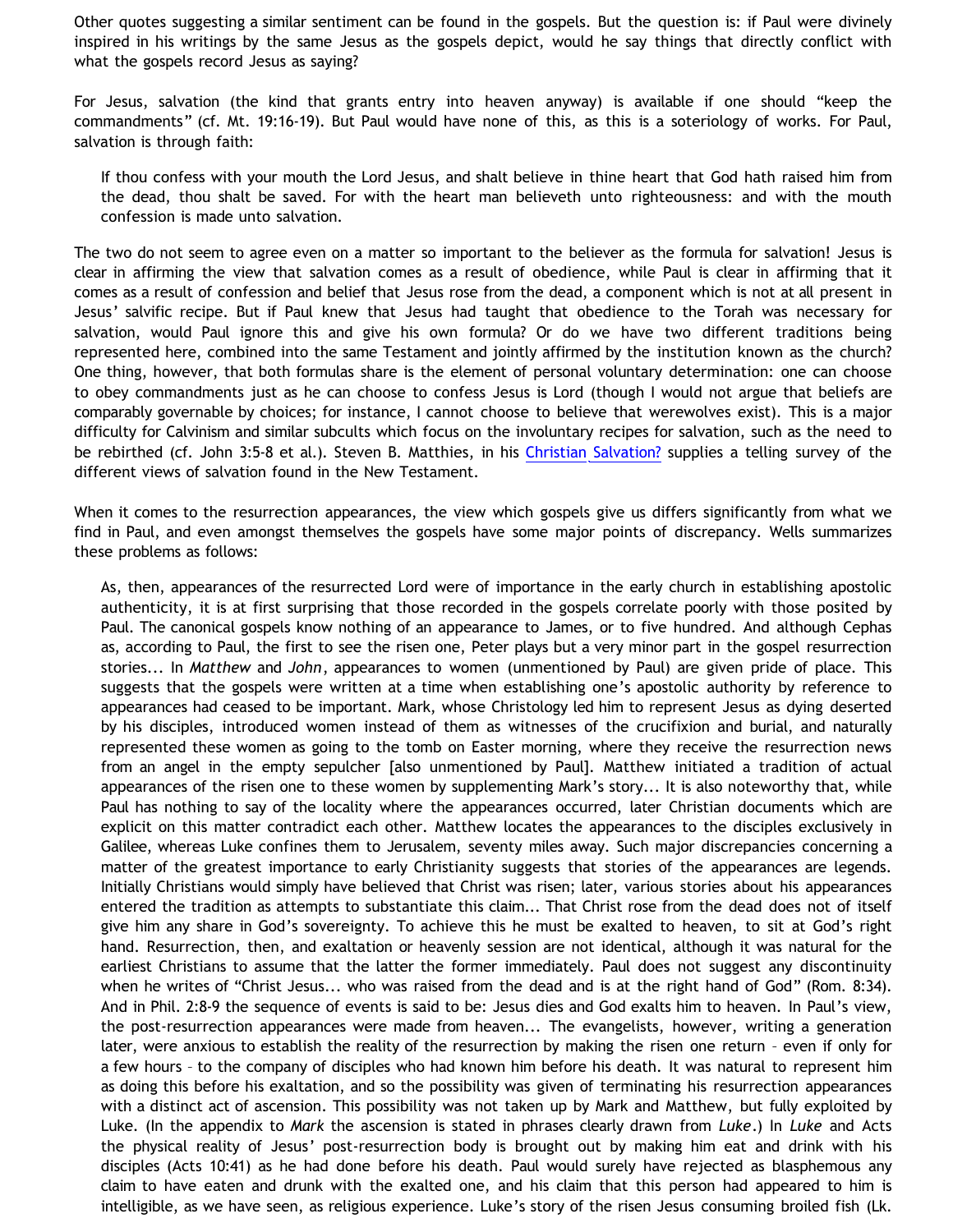24:41-3) represents later apologetic, relevant to a situation where Christians were replying to Jewish and Gentile incredulity with a narrative which established the physical reality of his resurrection. (*The Historical Evidence For Jesus*, pp. 44-45)

So as the story was retold, the legend grew. For Paul, Jesus was crucified and resurrected and immediately joined God in "heavenly session." For the later writers concocting narratives intended concretize the growing story, they began to insert a second earthly sojourn between resurrection and exaltation, something Paul knows nothing about. And since this was not enough to combat non-Christian incredulity, Luke has his Jesus actually eating food. It's quite a fish story, but we're not done yet.

The profound discrepancy between Paul's epistles and later canonical tradition is carried into Acts, which is written by the same hand that wrote the gospel of Luke, and which is supposed to document the travels of Paul on his missionary journeys to places like Ephesus and Corinth. Before going to Corinth, Paul went to Athens, and according to Acts he gave his famous public square speech (speeches are a big thing in Acts, and make for interesting study). A comparison of the speech that Acts puts into Paul's mouth with what Paul writes in his letters is quite revealing. Wells summarizes:

That Paul preached effectively in Athens and won followers (as Acts alleges) before leaving for Corinth (17:34-18:1) – there is no suggestion that he was driven out – is incompatible with Paul's own statement (1 Cor. 2:3) that he reached Corinth in "fear and trembling," obviously after a very rough time in Athens. If he ever did speak as Acts represents him, then he indeed went a long way to accommodate his Christian views to pagans – so far as to eliminate the redemptive significance of the cross, which he stresses at every turn in his letters.

Luke knows nothing of Paul's idea of the efficacy of the crucifixion. For him, this event was a miscarriage of justice, a sin of the Jews, in that they perpetrated it when they should have known from their scriptures that Jesus was their Messiah.

Apologists have tried to argue that at Athens Paul modified his real views, in accordance with his declared principle (1 Cor. 9:10) of becoming like a Jew to win Jews and like a Gentile to win Gentiles. But the context shows that what he had in mind when he wrote this was observation of the Jewish religious law (which in his view is in any case unnecessary to salvation). In Jewish company he is prepared to be bound, for instance, by Jewish food laws, but in pagan company he feels free to abandon them. What he does not mean is that he is a hypocrite who will change his theology so as to win converts. In Galatians he insists that, as far as the theological substance of his preaching is concerned he will make no compromise: "Even if we, or an angel from heaven, should preach to you a gospel contrary to that which we preached to you, let him be accursed" (Gal. 1:8; cf. the whole of Gal. 2).

Apologists who reconcile Romans with Acts by making Paul modulate his theology thus pay a heavy price for the consistency thus achieved. But if, in fact, the author of Acts knew nothing of Paul's epistles and little of their theology, then the address to the Athenians becomes quite intelligible. Luke lived in a world where the Christian mission had turned from Jews to Gentiles, and so he naturally wished to show that Christianity is acceptable from Gentile premises. To this end he makes Paul say that pagan religious ideas need by slight recasting to become Christian, that Greek lore allows of Christian interpretation. (*The Historical Evidence For Jesus*, p. 162)

A major issue which Acts tries desperately to smooth over is the relationship between Paul and the Jerusalem council. This involved not only whether or not Paul subordinated himself to the Jerusalem leadership, but also the issue of whether or not Gentile Christians were supposed to adhere to aspects of the Mosaic law, specifically circumcision. According to Paul, he did not subordinate himself to the Jerusalem church. In fact, he seems quite defiant of them (cf. Gal. 2:6). Paul saw himself as the apostle to the Gentiles (Rom. 11:13), but he did not view this as an assignment from the Jerusalem; on the contrary, according to his own report the Jerusalem church accepted this as Paul's role (Gal. 2:7-9), but were not responsible for commissioning it to him.

The picture in Acts is significantly different. Acts has Paul subordinating himself to the Jerusalem church at every turn. Acts 15:23-29 recounts a letter written by the Jerusalem church to Paul and Barnabas who were in Antioch. This letter included instructions on what Paul and Barnabas should be including in the content of their missionary teaching and preaching. Among those instructions are the following injunctions (Acts 15:29):

that you abstain from things offered to idols, from blood, from things strangled, and from sexual immorality. If you keep yourselves from these, you will do well.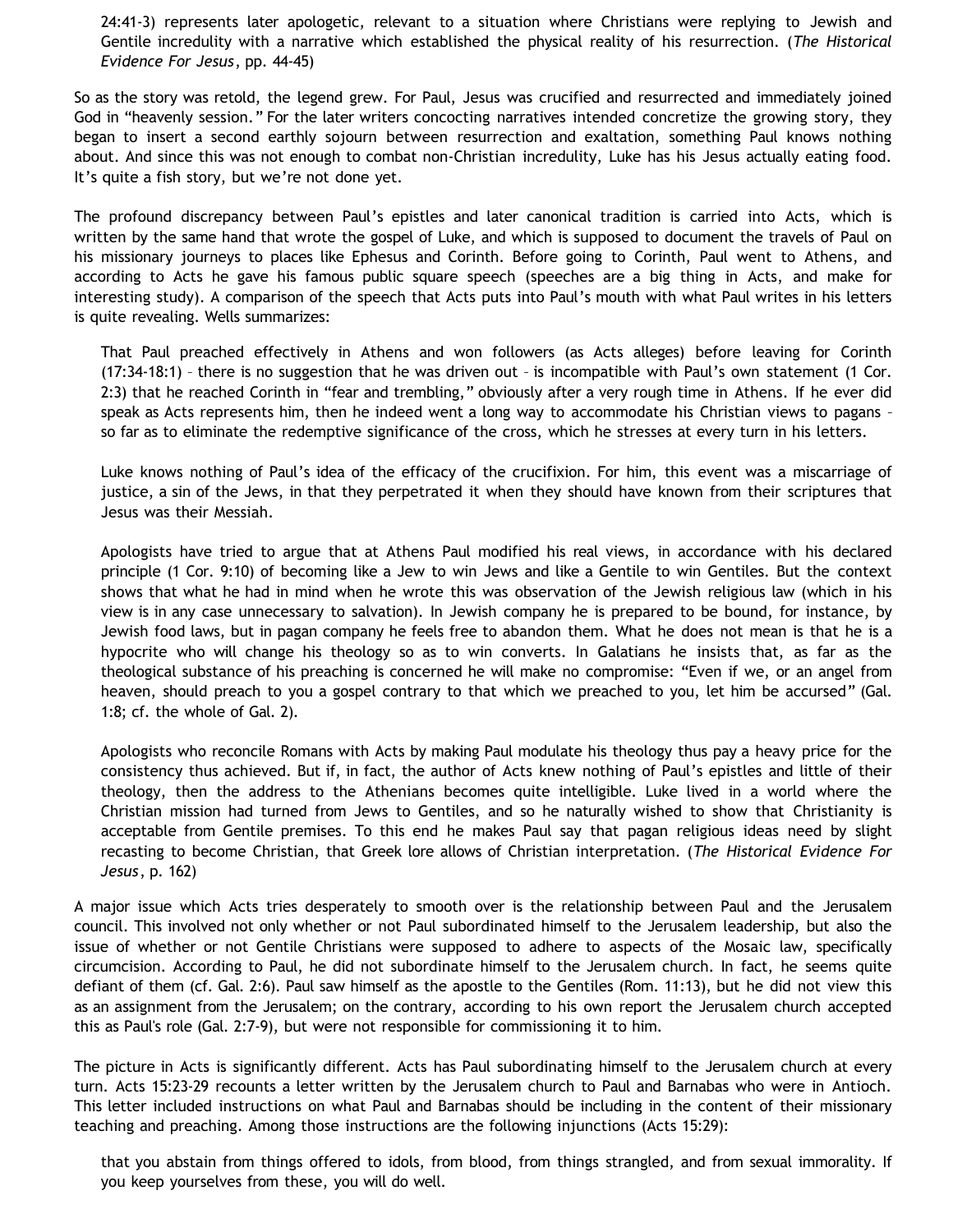These are requirements that Paul and Barnabas are instructed to impose on Gentile converts. And Acts portrays Paul and Barnabas happily going along with these instructions:

Acts 16:4

And as they went through the cities, they delivered to them the decrees to keep, which were determined by the apostles and elders at Jerusalem.

Paul himself, however, gives us a completely different account of this episode in Gal. 2:10, where he says of the Jerusalem council's requirements:

They desired only that we should remember the poor, the very thing which I also was eager to do.

This contradicts what we read of this same situation in Acts, for Paul makes no mention of the injunctions which, according to Acts, the Jerusalem council issued in their instruction letter, and says that the "only" thing they wanted was that he and Barnabas "remember the poor." It appears that the author of Acts has drawn from a tradition about Paul of which Paul knows nothing, a tradition would subordinates Paul to the Jerusalem council. For indeed, it would be hard to suppose that Paul would go along with the injunction against food sacrificed to idols, for in 1 Cor. 8:4-6 he speaks directly to this:

Therefore concerning the eating of things offered to idols, we know that an idol is nothing in the world, and that there is no other God but one. For even if there are so-called gods, whether in heaven or on earth (as there are many gods and many lords), yet for us there is one God, the Father, of whom are all things, and we for Him; and one Lord Jesus Christ, through whom are all things, and through whom we live.

It seems that one could easily use a similar line of argument that Paul gives here in response to the prohibition of consuming blood and "things strangled." Since both blood and "things strangled" are "of whom are all things and we for Him," they should be just as acceptable as "things offered to idols." What's more, Revelations 2:20 has Jesus condemning the consumption of "things sacrificed unto idols," and puts this on a par with fornication.

The claim that the injunctions in Acts. 15:29 are best understood as an injunction against participating in pagan festivities, as some apologists have argued in order to overcome the problem, is unpersuasive. For if this is all that the Jerusalem council intended, why didn't they say this? Indeed, it is quite a different matter, for things sacrificed to idols were often sold to the public for personal consumption. Thus one need not participate in the festivities which produced things offered to idols, and still consume them. As if anticipating such a spin on things, Paul confirms the point in I Cor. 10:25-26, where he writes:

Eat whatever is sold in the meat market, asking no questions for conscience' sake; for "the earth is the LORD's, and all its fullness."

Of course, it seems that one could justify just about any chosen action by appealing to the slogan that "the earth is the LORD's, and all its fullness," especially when the god so designated is said to have "a morally sufficient reason for the evil which exists" (Bahnsen, *Always Ready*, p. 172).

At any rate, we still have a problem when Acts tells us that the Jerusalem council issued a decree instructing Paul and Barnabas to have converts abstain from things offered to idols, blood and strangled things (Acts 15:29), while Paul tells us that all they wanted of them was that they remember the poor (Gal. 2:10).

To make matters worse, in Acts. 16:1-3, when Paul meets up with Timothy in Lystra, the apostle compels Timothy to be circumcised - my reading of Acts suggests that Paul performed this operation himself (eww!). Surely the god of foreskins and calves' blood would have been pleased, but Acts has Paul do this to appease the local Jews. And yet according to Paul's own letter (Galatians), he rebuked Peter in Antioch for appeasing a Jewish faction which had been sent there by James (Gal. 2:11-12). This on top of Paul's vehement denial of any requirement that Christians be circumcized (cf. Gal. 5:6).

According to Paul's letters, there were some scandalous disagreements between them, much of it revolving around the place of the law in the new Christ-centered religion as it involved Gentile converts. This is evident in Galatians where Paul gives his side of the dispute and recounts his rebuke of Peter, something the book of Acts completely ignores.

I wrote: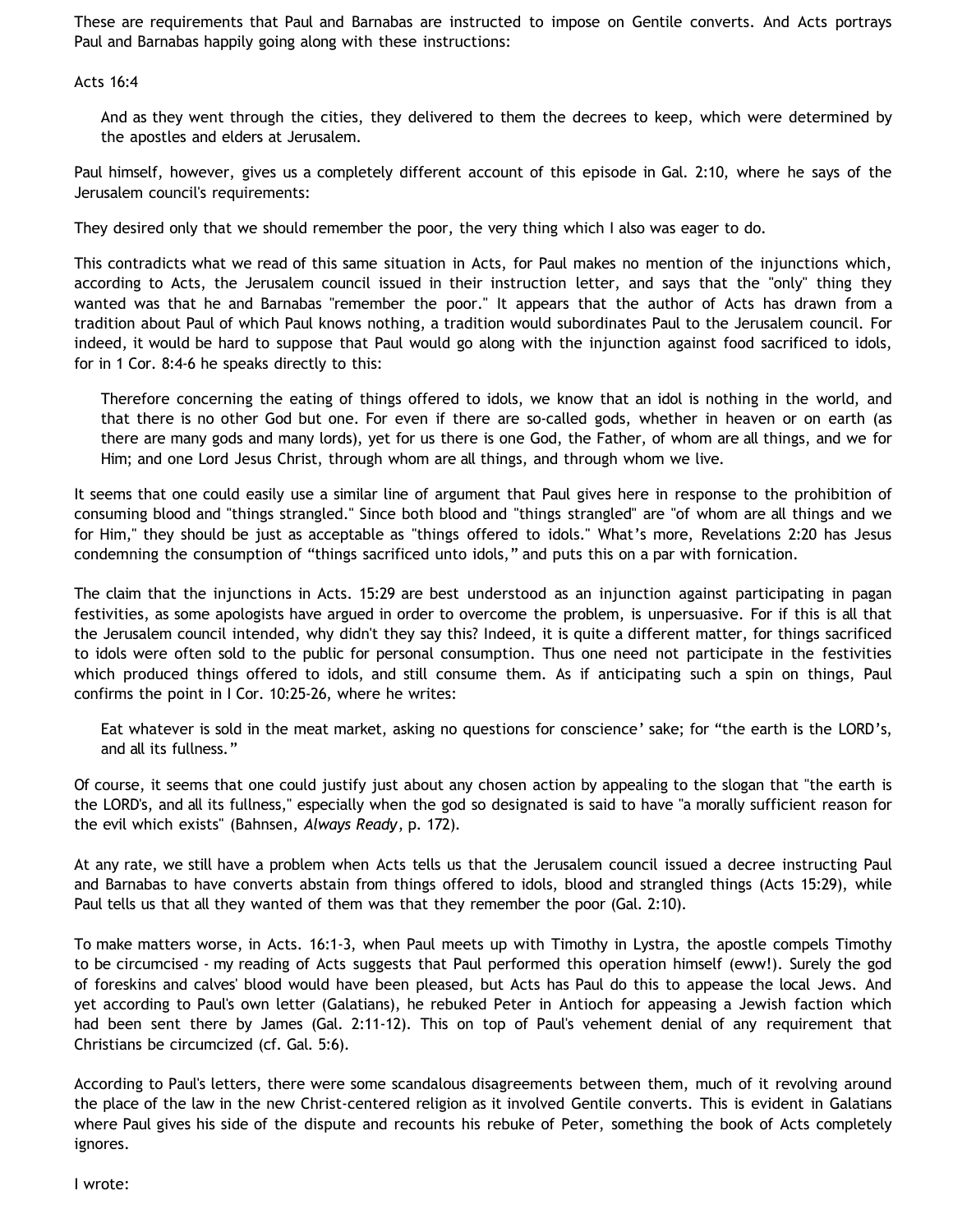You believe the literalist Christian propaganda because you've invested yourself so deeply into its program, and admitting that your leg has been pulled is just too much to bear, especially when the messenger is someone so "loathsome" as a confessed atheist. I realize this, David, I was in your shoes at one point in my life. Only I woke up.

### David responded:

It's rather unfortunate that my beliefs be relegated to mere "devotion to a system."

Not that I did, but why would this be so unfortunate? Isn't it the case that you're devoted to the Christian faith? If it is more than "mere 'devotion to a system'," what is it?

### David continued:

It's not as if you have any particular insistence on the negation of my beliefs, or hold stock in the legend theory for any reasons relevant to your own Christianity experience.

I've learned things that I cannot sit down on. I have learned from many readers that my work has benefited them in some way. Several have come to me and thanked me for helping them find their way out of the darkness. I am not sponsored, as are many professional apologists, by some ministry or 501(c)(3) organization hiding behind charitable programs.

## David wrote:

No not at all! I am completely biased and blind because of my worldview and you are the wise old atheist waking me up with the somber light of disbelief.

I don't know if I have the ability to wake anyone up, but if I can help people discover and learn about a rational worldview, even one person at a time, I am pleased to try.

## David wrote:

I find that rather silly, but amusing nonetheless. :) I'm 24 years old and grew up in a Christian home in the deep Southern Bible belt. I wildly abandoned my parents' faith in college and eagerly followed the natural sciences as the sole means of attaining truth. I did things I never dreamed of (and will have nightmares about later in life), having been freed from the morality of my youth. Then, through events in my life, God took hold of me. I picked up the Bible and actually read its claims about God, mankind, and the world as well as the relationship between them. It makes perfect sense to me, and everything in the Bible meshes with what I've experienced personally in my "walk", or whatever the popular Christian word is these days. In addition, I find the 4 facts about the resurrection very compelling.

You are still very young, David. When I was your age, I too was smitten with Christianity and other forms of supernaturalism. I have taken Paul's advise, only in its own most consistent terms, and have put away such childish things.

### David wrote:

So you see, from my perspective I too woke up, and I was also in your shoes.

I don't think you've been in my shoes. Were you an Objectivist before becoming a Christian? I highly doubt it.

### David wrote:

Actually I know a limited amount about your shoes, but I think you have a great deal of confidence in your dismissal of Christianity.

It's important to note that, contrary to what many believers have charged, my rejection of Christianity is not an irreducible primary. I do not begin by denying the Christian god. No one begins by denying. We begin by recognizing, then integrating, then affirming, then assessing, etc. How the mind does any of this is a mystery to most individuals; their minds are the most alien objects in their entire existence and experience. And they are not encouraged to understand it in an objective manner. Instead, they are immediately taught, from before the time they can even speak in many cases, to fear an invisible magic being with whom they can have no actual dialogue, and to obey instructions they're not supposed to understand on pain of supernatural threat. They are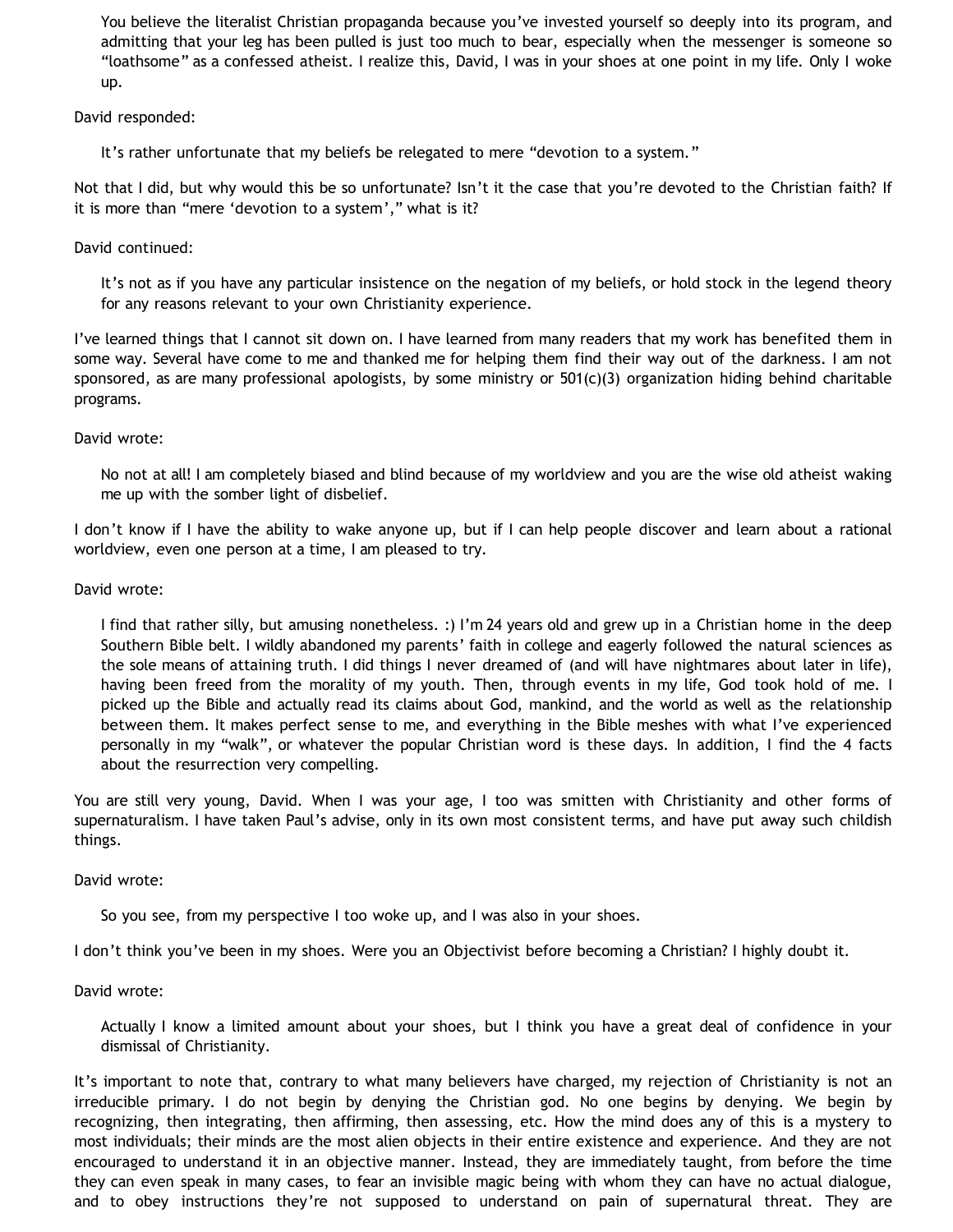indoctrinated into such a mindset long before they have had the chance to develop the cognitive tools needed to defend themselves philosophically. There is no doubt that religion preys upon the philosophically defenseless.

My confidence in my critique of Christianity is subordinate to my confidence in my critique of mysticism as such, because I understand why it is false, why it is dangerous, and what the proper alternative suitable to man is. It would be very difficult for me to just sit on this knowledge and do nothing about it. Hence I broadcast it, free of charge, with open admission to all who would like to come.

#### David wrote:

I'm sure you've thought this, but I'm always one to say doubt everything even your skepticism.

Doubting is not a prime directive in my worldview. It has it's place, but it is surely not a starting point. It can't be; to suggest that it is, is to commit [the fallacy of the stolen concept](http://bahnsenburner.blogspot.com/2008/06/stolen-concepts-and-intellectual.html). We begin our intellection with positive recognition of perceptually self-evident facts, facts that are available to us firsthand, in the "here and now," for this is where our awareness begins – with that which is immediately perceivable. The suggestion that we should " doubt everything, even your own skepticism," is intellectually counterproductive. For one, there is no good reason why I should "doubt everything" (the claim that there is a good reason to doubt everything would itself need to be subject to doubt), and, also, skepticism is neither my standard nor my method.

David wrote:

indeed all other sources examined use the phrase specifically to identify Jesus' siblings.

I responded:

And I've addressed this several times now: had later Christians not known that 'brother of the Lord' was a church title not at all denoting a sibling relationship, it could easily have been mistaken by them as meaning a sibling relationship, or opportunistically seized on in order to contrive such a view. Using 'brother' to denote others as believers was common parlance; it still is today. When I was a Christian, everyone in my church was so eager to call me his brother. Also, it is doubtful that Paul would have put stock in a relationship of the flesh. Nowhere does Paul say that Jesus had any siblings.

David then wrote:

Are you basing your assertions about later Christians on what is probable or what is possible?

My inferences are based on what is reasonable given both the overall context of Paul's teaching as well as the specifics of the case at hand. Is it really that unreasonable to suppose that Paul, who refers to James as one of the "pillars" of the church (Gal. 2:9), was making use of a title here?

In Gal. 1:19, Paul indicates that whoever "James the Lord's brother" may be, he was one of the apostles. He writes there:

But other of the apostles saw I none, save James the Lord's brother.

If we compare this to the list of apostles given in the gospels, an interesting picture emerges. Here is Mark 3:16-19, where the 12 apostles are listed:

And Simon he surnamed Peter; And James the son of Zebedee, and John the brother of James; and he surnamed them Boanerges, which is, The sons of thunder: And Andrew, and Philip, and Bartholomew, and Matthew, and Thomas, and James the son of Alphaeus, and Thaddaeus, and Simon the Canaanite, And Judas Iscariot, which also betrayed him: and they went into an house.

#### This list is repeated in Matthew 10:2-4:

Now the names of the twelve apostles are these; The first, Simon, who is called Peter, and Andrew his brother; James the son of Zebedee, and John his brother; Philip, and Bartholomew; Thomas, and Matthew the publican; James the son of Alphaeus, and Lebbaeus, whose surname was Thaddaeus; Simon the Canaanite, and Judas Iscariot, who also betrayed him.

The two lists agree on the names, which are as follows: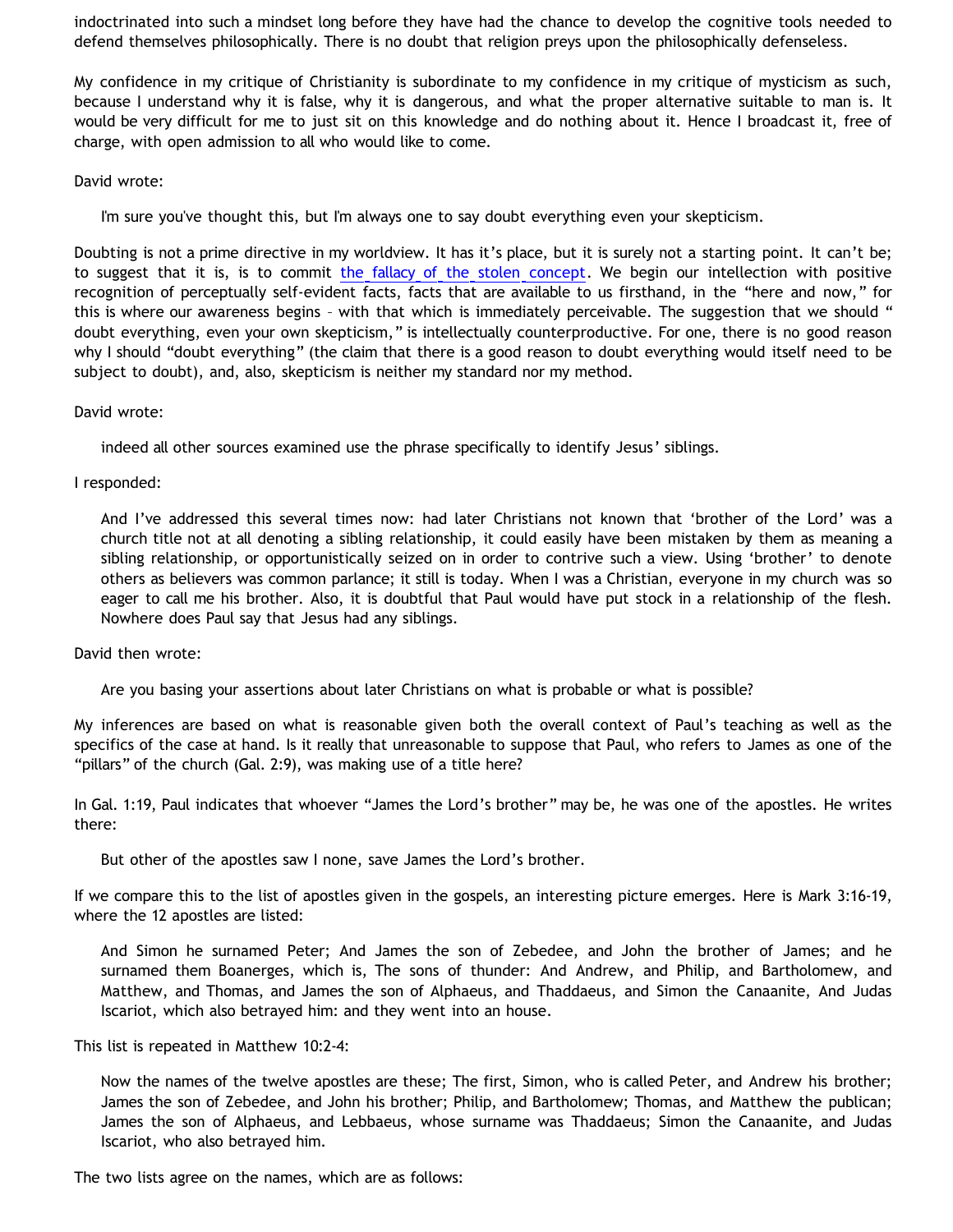- 1. Simon Peter
- 2. Andrew, Simon Peter's brother
- 3. James the son of Zebedee
- 4. John the son of Zebedee
- 5. Philip
- 6. Bartholomew
- 7. Thomas
- 8. Matthew
- 9. James the son of Alphaeus
- 10. Thaddaeus (surnamed Lebbaeus)
- 11. Simon the Canaanite
- 12. Judas Iscariot

There are two individuals named James in the lists which Mark and Matthew provide. They are James the son of Zebedee and James the son of Alphaeus. What's curious here is that there is no "James the son of Joseph," as we would expect if "James the Lord's brother" were supposed to be the biological sibling of the earthly Jesus. Apparently "James the Lord's brother" was not understood to number among "the twelve." Or was he? Again, confusion reigns here. But in the end, this is not my problem.

David wrote:

If all your probability assessments rely on the legend theory, I think you're in big trouble.

Threats of being "in big trouble" will not move me.

I had written:

I've spoken to this already. The phrase "brother of the Lord" as used by Paul most likely indicates that James had some very high position in the Jerusalem church; for Paul, James is one of the "pillars" of the church (Gal. 2:9).

David responded:

You've given no evidence that "brother of the Lord" indicates this, and neither have the quotes you provided. Speculating about unnamed "extant texts" doesn't do much for me.

Here you simply display the persistence of your own confessionally motivated denial. You want "brother of the Lord " to validate the sibling relationship which the gospels make explicit between Jesus, not because anything in Paul's letters warrant this, but because you want to preserve the literalist view that the gospels portray authentic history. Indeed, you have provided no evidence to support the view that Paul really did have a biological relationship in view with his reference to James as "the brother of the Lord." I've given several reasons why this interpretation is highly unlikely, and your response to these reasons is to dismiss them with the wave of your hand, to deny them outright if for no other reason than that you simply prefer otherwise.

# I wrote:

Especially because it references "the Lord" as opposed to "Jesus," the phrase strikes me very much to be a title rather than a reference to a biological sibling. I don't think a reference to a sibling here would at all make sense.

# David responded:

Actually when the alleged ossuary of James was found, one of the reasons some critical scholars rejected it as authentic was precisely because it named him "brother of Jesus."

Well, there you go, then. A later Christian could have easily come along and used his inscription on the ossuary to correct what he considered a problem in the written record.

### I wrote:

I see that you resist answering my question. At any rate, I will answer yours:

### David responded: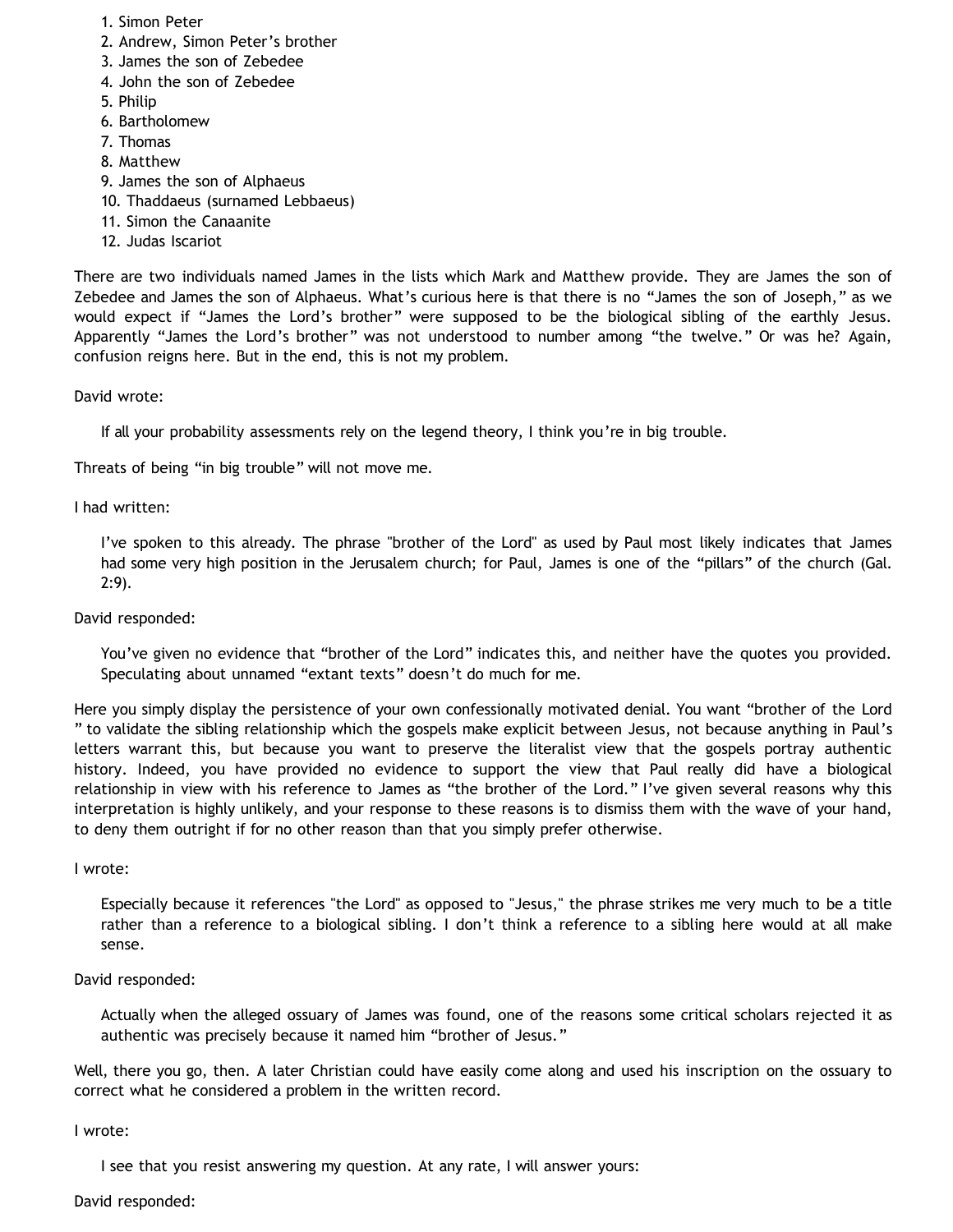On the contrary, I clearly stated that I didn't think James' sibling status had much to do with it.

Yes, you're right, you did. Had I time to edit my response I probably would have caught this. My apologies.

by Dawson Bethrick

Labels: [Christian Legends](http://bahnsenburner.blogspot.com/search/label/Christian%20Legends)

*posted by Bahnsen Burner at [6:00 AM](http://bahnsenburner.blogspot.com/2008/09/another-response-to-david-part-6-signs.html)*

### **34 Comments:**

[david](http://www.blogger.com/profile/08071763988772047093) said...

Part 1 of my two part response:

1. I hope you will clarify two statements which you made that I have categorized as heavy and unsupported.

## **1) Geisler and Turek are telling lies.**

*The statements made here are so misleading that it's amazing that any publishing house would have accepted this book's manuscript. But lies do sell in this day and age, just as they did 2,000 years ago and before.*

# **2) Geisler and Turek beg the question.**

*As if that weren't bad enough, notice the overtly question-begging nature of the following statement: There's no possible way that such testimony could describe a legend, because it goes right back to the time and place of the event itself.*

So far you haven't supported either of these claims, and as a philosopher you should know that a formal reconstruction is the only way to demonstrate claim #2. I have already given a valid reconstruction of the G/T argument to the best of my ability. My contention is that in an effort to smear two Christian apologists, you have created a straw man. You certainly don't care much for the principle of charity - a theme which I find common among atheist and Christian apologists alike. You reconstructed the weakest possible argument and then didn't even internally critique it correctly (you imported your own evidence). Do you need more evidence that you did this? See my points below. In contrast to your approach, an objective critic would seek clarification to properly evaluate an opponent's argument. I have consistently attempted to do this while interacting with you, but you consider this demanding "more and more explanation." Indeed! If you wish to offer a sound argument, be prepared to justify any questionable premises. Do you want examples of some unjustified premises? Here you go! (italics are quotes; other text is my paraphrase or commentary):

1) *There are plenty of reasons why we would expect Paul to give at least some details pertaining to the circumstances of Jesus' crucifixion and resurrection, since these are central premises to his religious pronouncements…*

2) Jesus wouldn't have said similar things during his earthly ministry and his post-resurrection appearances to Paul.

*if Paul is attributing his teachings to Jesus, he's attributing them to the \*risen\*, heavenly Jesus who speaks to Paul through revelatory means (however that supposedly works), while the gospels have those teachings coming out of Jesus' mouth during his earthly ministry, about which Paul seems to know nothing. That's quite a nugget to swallow, David.*

3) When we encounter more detail in the gospels then we find in Paul,

*This is the sort of situation we'd expect to see if the gospel narratives were the product of embellishment on earlier portrait models*

4) Josephus' reference to James is interpolation.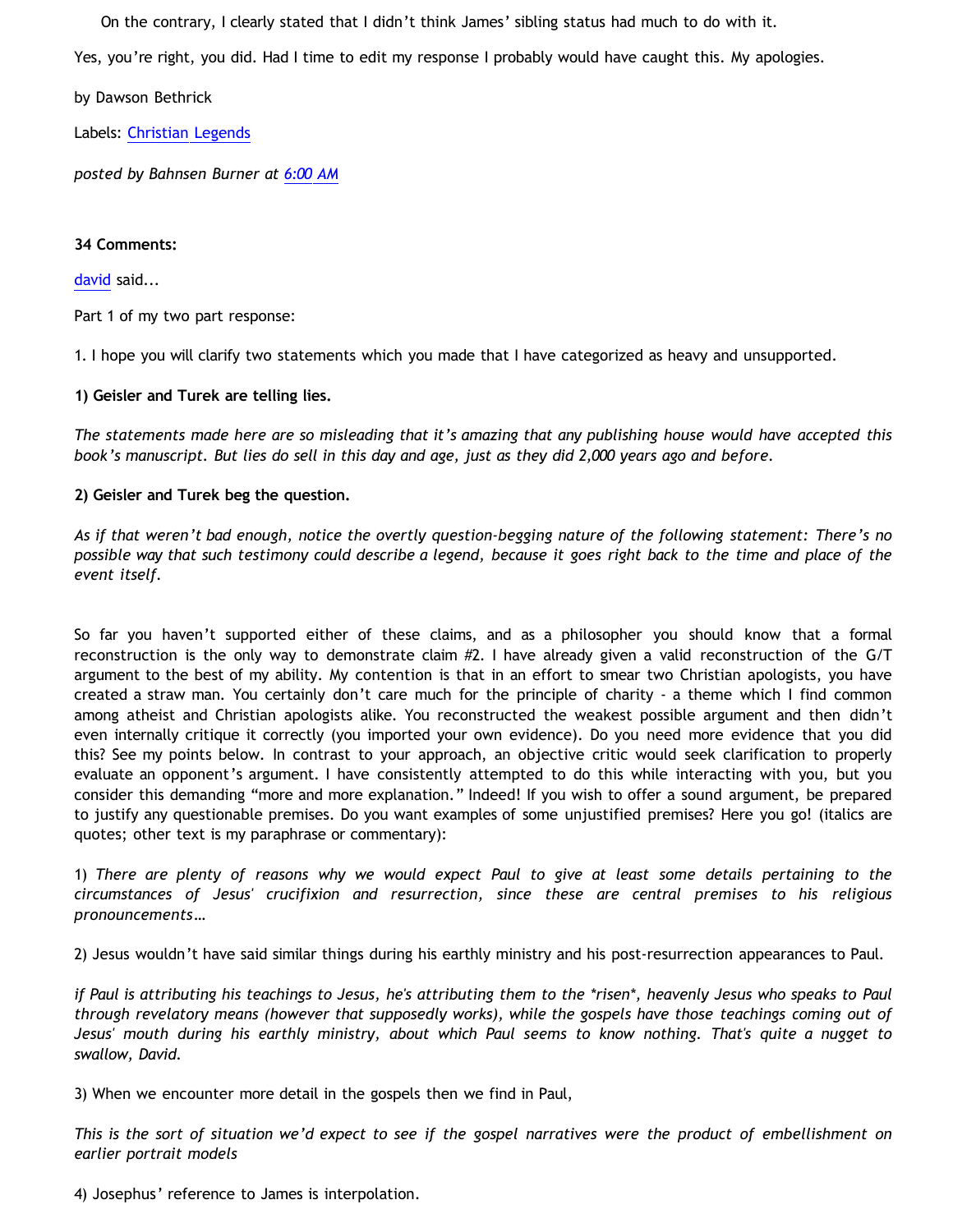*Second, in regard to Josephus using this same expression, several scholars (e.g., Rajak, Wells, et al.) have classed this passage (along with the Testimonium) as a Christian interpolation. I tend to find arguments for this quite convincing, enough so that I don't think there's much open to apologist to recover it as genuine.*

5) *The term "brother" is commonly used, even by Paul (often in the plural; see I Cor. 15:6 for instance!), to indicate membership in some elite fraternity or high ranking zealots.*

6) Concerning the crucifiction (hehe) and resurrection, Paul

*treats it as if it were something that had happened years, perhaps even decades or longer, before his own encounter with the \*risen\* Jesus*

7) *It is because Paul is apparently so disinterested in the earthly life of Jesus (in spite of his determination to know only "Christ crucified" – cf. I Cor. 2:2), that he never refers to it in a manner which suggests a time or place.*

8) Jesus and Paul were both Jewish but would probably not have taught similar things out of the Old Testament. Old Testament aside, there can be no overlap between Paul and Jesus' sayings, one must borrow from the other.

*Paul's teachings – which he gave as his own or cited the OT for authority – are thrust into an earthly Jesus' mouth, whereas in Paul there's no hint that an earthly Jesus had issued them.*

9) Geisler and Turek are trying to discredit a particular kind of legend theory which precludes use of any gospel material whatsoever.

*I've been very clear on this: using the gospels to back-date the resurrection appearances found in I Cor. 15:3-8 in order to discredit the legend theory simply begs the question.*

10) *Paul's rendition of the supper passage is just another example of a motif found in the early epistolary strata that was later woven into a narrative about Jesus' earthly life.*

11) Paul's use of a word outside of the context of a phrase can be construed as evidence for the meaning of a phrase. So hypothetically if I wrote a bunch of letters and referenced a "son" 33 times, then the one time I write about some guy who's a "son of a bitch," technically you should assume that the bitch is his mother and that guy is my kid! :P

12) Mark's author probably created Jesus' brothers to combat docetism

*Opposition to the heresy of docetism would provide sufficient motivation for giving Jesus blood relatives.*

13) The early church may have misread the text concerning James being Jesus' brother.

*"If Christians of Paul's time and later did not understand that 'brother of the Lord' was a title indicating membership in some core fraternity of leaders or zealots, it could easily have been interpreted as suggesting a sibling relationship."*

At least this one is consistent with your other position that Paul uses nonsense like "the twelve" to confuse his audience. If I thought that Paul was delusional, then I'd bet on this one.

14) Since Paul says James is a swell guy in another context, he is probably using brother to call him a swell guy in Gal.

*For Paul, James was clearly someone important in the early hierarchy of the church in his day (in Gal. 2:9 he refers to James as one of the "pillars" of the church). He does not explain the credentials belonging to such a position, but given Paul's abhorrence for things of the flesh, it is quite doubtful that a relationship according to the flesh is what gives James the privilege of the honorific title he gives him.*

*Did you read what I had written? Paul clearly thought that James was a "pillar" of the church at the time (I referred you to Gal. 2:9). He was not just another convert in Paul's view.*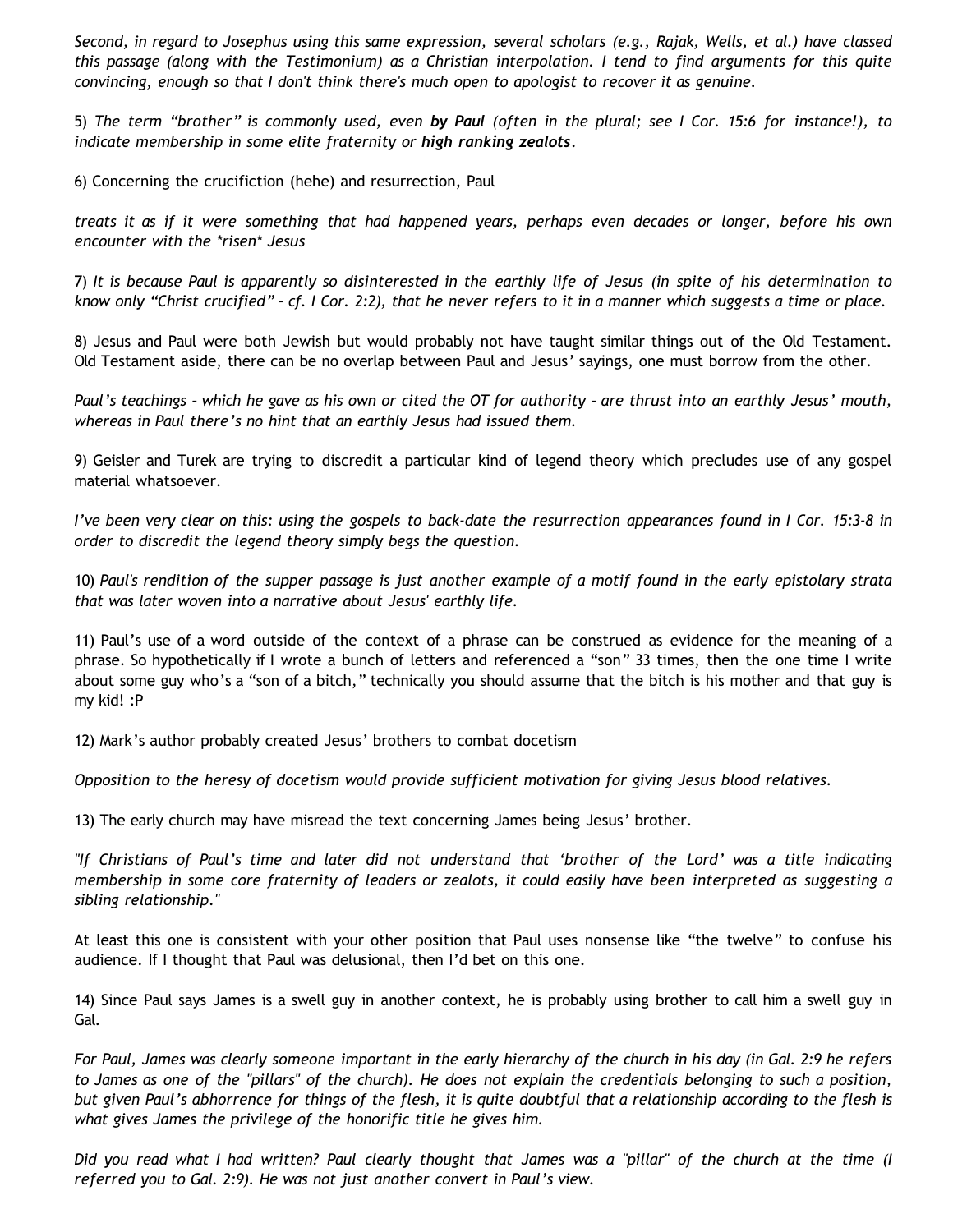15) "Brother of the Lord" was a special designation for James given his leadership role in the Jerusalem church.

16) Hegesippus is regurgitating legends that didn't make it into the gospels accounts.

*Clearly by Hegsippus' time (some 100+ years after Paul), the legend of who James was had grown significantly.*

*So the more we look at this, the more compelling it becomes that Paul used the word 'brother' in his letters, pretty much without exception, to indicate a relation within the election, not a biological relation.*

17) Its ok to assert your position as evidence against objections to it.

*At no point does Paul explicitly indicate that Jesus had any siblings, and a survey of his use of "brother" demonstrates that this was a religious title, not a sibling relationship. I don't need any evidence beyond this.*

18) Its ok to take different positions depending on the context:

*Also, as I explain in a follow-up comment to an article by Robert Price regarding the question of whether or not I Cor. 15:3-11 is an interpolation, I specifically stated that I am allowing that the passage in question was written by Paul.*

And then:

*if I Cor. 15:3-8 is a post-Pauline interpolation, as Price has argued, then pointing to this passage as an early creed would be moot.*

19) Specifically speaking at the time Nero was Emperor Paul, Paul says rulers are not a terror to good conduct. This is a universal statement that creates a contradiction because Jesus' showed good conduct but a ruler terrorized him.

*Indeed, if Paul had conferred with Peter and learned from him that Jesus was put to death as a result of a trial before Pilate, do you think Paul would tell us that "rulers are not a terror to good works, but to the evil" (Rom. 13:3)? How could Paul have this view of rulers, a view which is echoed in I Peter 2:14, if he believed Jesus had been crucified under Pilate?*

*As for the legend theory, I've already pointed to things which Paul says that conflicts with the later record, such as his view of rulers.*

I could go on, but my point is that your statement here is demonstrably fallacious:

*And here I am, I have offered a non-supernaturalistic explanation of the data which we find in the New Testament, and it's rejected because a few inconsequential things here and there are left "unexplained."*

If you honestly re-read our exchange and evaluate the evidence provided (assertions from Wells and Price don't count as evidence), do you really think I should accept your explanation? I don't think you've come to terms with some of the implied premises in your argument. There is a lot to hash out, but essentially you're going to end up having to reject the fact that Paul was Jewish if you're not careful. For instance, any Jewish historian can point references to bodily resurrection that predate Christ…does that mean Paul probably knew about them? Yes, and this is exactly what Price denies, claiming that Paul is basically a fake Jewish convert but truly a Greek. I don't think Wells would agree, would you? Bottom line this whole "spiritual resurrection" bit is completely out of line with Judaism, so unless you think Paul wasn't Jewish you might as well hang it up. You are welcome to try to demonstrate that Paul ignored his Jewish resurrection beliefs in favor of Hellenistic resurrection beliefs. Otherwise, there is no reason why mention of resurrection doesn't imply bodily death and thus an earthly ministry. So while you can point to what Paul doesn't tell us explicitly, you may have missed some important contextual information. *The Resurrection of the Son of God* (Wright) is a great resource for putting a historical context around the resurrection belief of Paul and the gospel writers.

2. Another example of you importing your worldview: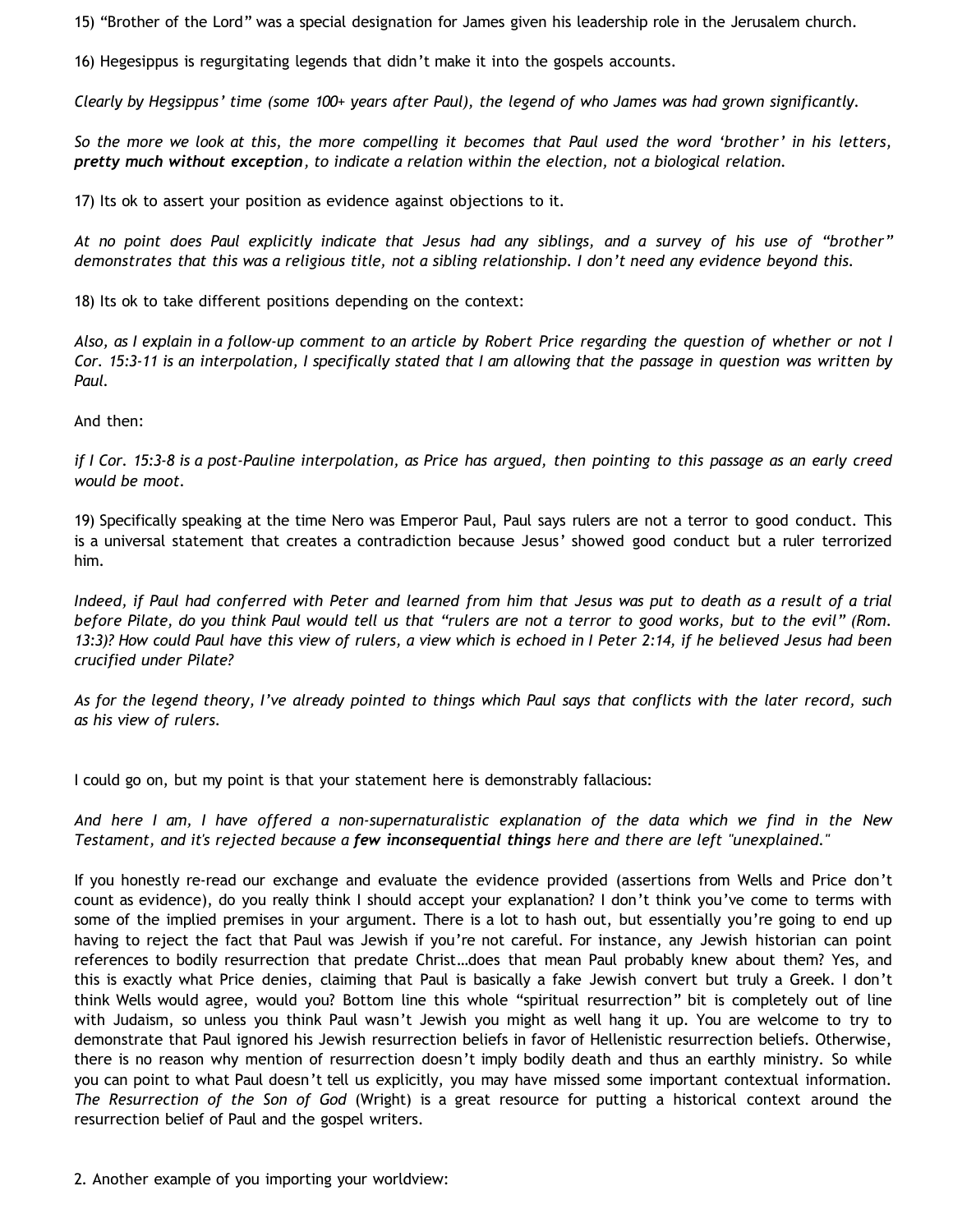Dawson: *Throughout his several letters, Paul relies heavily on Old Testament citations to buttress his points.*

*As for Paul, I would expect in his letters at least some details about Jesus' life on earth if Paul knew anything about it, because he was determined to "preach Christ crucified" (I Cor. 1:23) and "not to know any thing among you, save Jesus Christ, and him crucified" (I Cor. 2:2). When was "Christ crucified"? Where was "Christ crucified"? Under what circumstances was "Christ crucified"? Paul's treatment of Jesus' crucifixion and resurrection is so open-ended and unspecific that for all we know he could be referring to an event that took place five centuries earlier or in some astral plane.*

You continue to point out all the things Paul doesn't tell his readers about Jesus. Therefore….Paul didn't know? Paul made it all up?

Some contextual questions are in order: -Is Paul an unbeliever?

-Does his primary audience consist of unbelievers?

-Is his purpose to convince them that Jesus existed?

-Is his purpose to convince you that Jesus existed?

Your critique of Paul is the equivalent of me walking into church and accusing a pastor of not believing in God because he didn't argue for it. Does Paul have to argue for it? Does his audience require an argument? To extract any conclusions from this lack of evidence is an exercise in special pleading. Paul's treatment of the resurrection is quite specific to a specific background – Judaism. Just like with the mystery cults, I would simply ask why we must run off the Hellenism when Paul is sitting there spouting off Jewish Scriptures about everything including Jesus. Then when he says resurrection or sacred meal we go off in lala land and start looking at every possible mystery influence under the sun.

3. Wells said: *Paul gives it as his own view (Rom. 13:8-10) that the law can be summed up in the one Old Testament injunction "You shall love your neighbor as yourself." According to Lk. 10:25-8, Jesus himself taught that love of neighbor (together with love of God) ensures salvation; but one could never gather from Paul that Jesus had expressed himself on the matter.*

Umm they were both sort of referring to the same OT source - Lev 19:18

And then after giving some vague parallels Wells concludes:

*Surely in such instances he might reasonably be expected to have invoked the authority of Jesus, had he known that Jesus had taught the very same doctrines*

I disagree with the following assumptions made by Wells:

1) Paul didn't know he was writing under the authoritative inspiration of the God the Holy Spirit

2) Paul didn't consider Jesus to be the second member of the Trinity, the Son of God

3) Paul needed to claim more authority than he had already, namely the ability to proclaim scriptures "God breathed."

4. An example of you mischaracterizing your opponent:

*I've read through David's response to my recent post on I Cor. 15:3-8, but am not quite sure what exactly he was trying to argue against my overall point.*

What did I say my purpose was in that first response?

*I would like to quickly outline what Habermas commonly presents in his debates and also address some of Dawson' s comments.*

In your next response you placed my statements under the umbrella of the latter purpose, which of course works nicely for saying things like "well this argument does nothing against my claim." Of course it doesn't, because it wasn't intended to silly!

5. Dawson: *And so far I've not seen how supernaturalism can be explained (to xplain it would be to defuse it) or*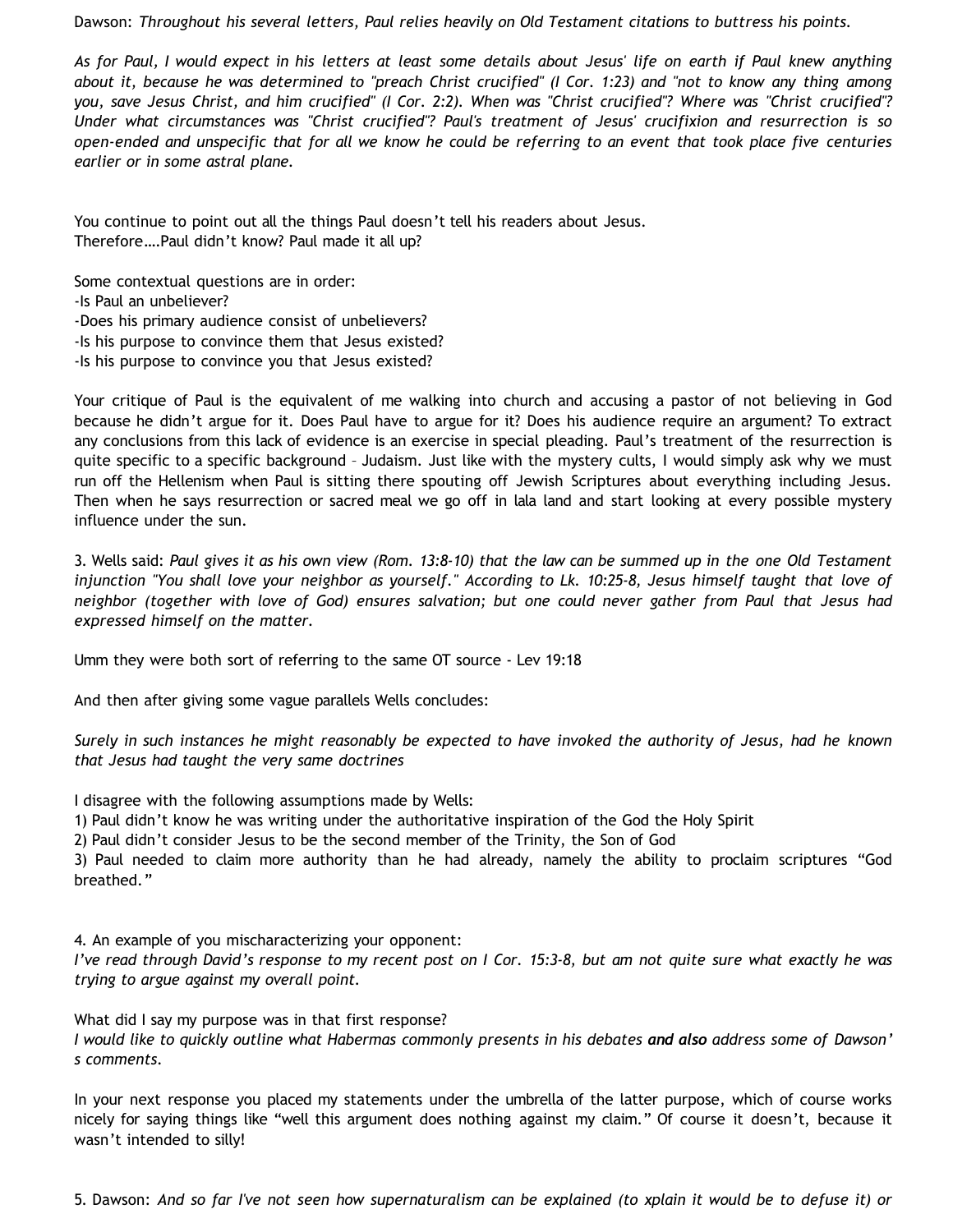*how supernaturalism can be accepted as a rational explanation to anything.*

I have not attempted to explain this; however, I think you are seeking explanation in the wrong places. Where did invariant universal tendencies come from in the first place (objectivism assumes they exist does it not)? Pointing out natural explanations does not preclude supernatural origins; in fact, I assert that the very presence of such deductive/inductive ability demands in itself an explanation. But you know that such an explanation must utilize its conclusion to explain it.

I can't justify deduction without using deduction, nor can I infer the ability to make an inductive leap by doing likewise. Can you? My position is that an absolute, self-referent being created the universe and is responsible for the laws which govern that universe. All scientists, logicians, historians, cosmologists, etc. operate on the principle that there are invariant laws. How do you account for it in your worldview?

6. Dawson:*But if it's true, that men are inherently depraved and involuntarily prone to lying, why should I trust what any Christian says?*

This is a fair question. My position is that all true belief is arrived at through God's providence regardless of being Christian or not. Justifying that belief is a different story since ultimately one's worldview foundations will supply the justification for all other worldview propositions correct? Just to be fair: why should I trust what the naturalist says given his worldview? If beliefs are the result of evolutionary change, then how does the statement "beliefs are the result of evolutionary change" acquire self-exemption?

7. How many ways can you assert your legend theory against G/T's argument?

*If the event in question is in fact legendary, and Paul's own account of that event provide no indication of time or place or setting, then the accounts we find in the gospels, the earliest of which being written a decade or more after Paul's letters campaign, would simply be embellishments of the legend itself…here Geisler and Turek insist that the testimony we find in 1 Cor 15 could not contain any legend.*

*And if the later writings – namely the gospels – are themselves legends, then using them to date an event which is itself legendary, simply immerses apologists deeper and deeper into the fake environment of their imagination. Having to rely on one legendary work to validate another legendary work can only mean that the alleged historicity of Christ will evaporate under examination.*

*But if the Jesus story were a legend in the first place – the very premise which our authors are trying to defeat, then appealing to what might have happened or could have happened to Jesus' body simply begs the question, for it assumes precisely what they are called to prove: namely that the story we have of Jesus in the New Testament is not legend. If the story about Jesus is merely a legend, then there was no body to crucify and seal in a tomb or parade through the streets of Jerusalem.*

*Consequently, to claim that I Cor. 15:3-8 is "too early" to be legend, requires one to assume the truth of the basic portrait of Jesus found in the gospels, which simply begs the question at issue.*

*David points out that Habermas dates Jesus' crucifixion to "30 AD." But on what basis, if not the stories found in the NT gospels, can Habermas do this? If he bases this dating on what we read in the gospels, then claiming that I Cor. 15:3-8 is too early to be legend simply begs the question against the legend theory (which is what Geisler and Turek were seeking to dismiss in the section of their book that I quoted in my blog).*

Only your straw man is begging questions Dawson. Will you deny that you used your position as means to place circularity in the G/T argument? I will be absolutely blown away if you finally admit you were wrong about something. :P

8. Dawson: *It's completely self-undercutting, even coming from the bible, because it was written by men, and, as men, they are involuntarily prone to lying according to their own worldview.*

During you time as a Christian, were you introduced to the doctrine of inspiration? For what reason would inspiration be necessary if not the very one you provide above?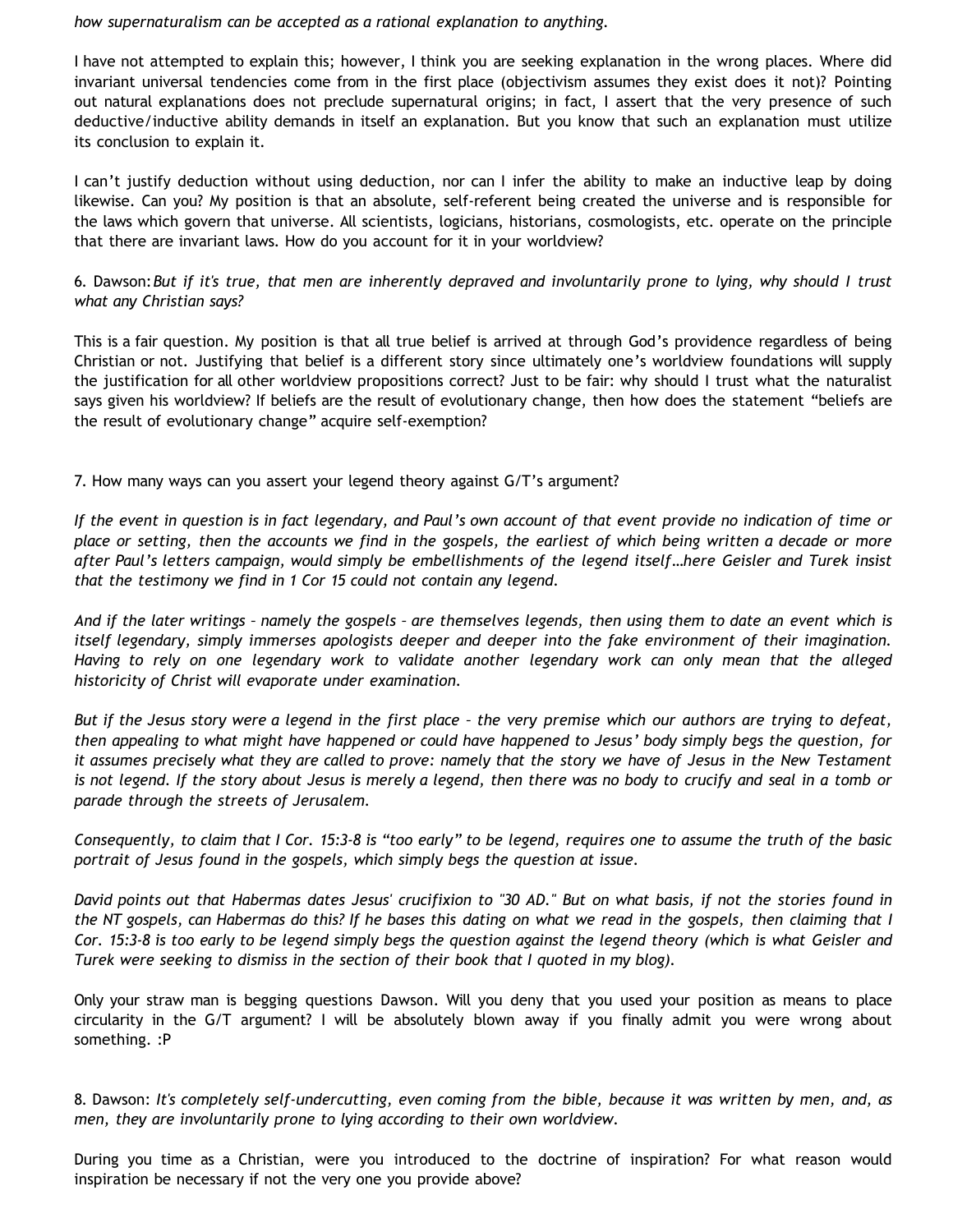9. Dawson said: *…for even the gospel depictions of Jesus' passion put no witnesses with Jesus when and where he was supposed to be resurrected – that is, in his very tomb!*

I think you have made a great observation. Remember that your legend theory gives considerable freedom with narration (no real events to worry about), yet now you wish to point out that there are no witnesses put at the resurrection site in the narratives! But wait, that doesn't lend much credulity to a story. Ok, well who saw the empty tomb? Uh, the testimony is quite incredulous in the ancient Roman world – perhaps that of women! This is exactly what I'm talking about when I say that your theory simply fails to explain the data. Here are two examples of absolutely rotten legend material, and I haven't even gotten warmed up on the embarrassment criteria or the dissimilarity criteria (I'll get to them in due time).

10. Dawson said: *Also, I find it puzzling that Geisler and Turek would reference the first chapter of Paul's letter to the Galatians and not notice what he says just a few verses prior to the one they do cite. Paul makes it explicitly clear that the answer which our authors give us is not the right answer to the question the pose….So according to what Paul tells us, he "received" the gospel that he preaches to everyone else directly from Jesus as a revelation. (One wonders why that same Jesus doesn't reveal himself directly to everyone else as well rather than revealing himself to one person who then goes around telling everyone he meets about it.) Paul himself is telling us that what Geilser and Turek propose is precisely what did not take place.*

Incidentally, I found a radio [debate](http://www.garyhabermas.com/audio/audio.htm) [b](http://www.garyhabermas.com/audio/audio.htm)etween Gary Habermas and Robert Price in which this very topic comes up (the oral tradition gospel vs. the received gospel). See the "Infidel Radio Dialog."

You seem puzzled that they did "not notice" this. I'm not puzzled; unless you can distinguish between two Greek words then you'll assume they're the same one.

11. Dawson: *Why isn't Paul's reference to James as one of the pillars of the church allowed to inform the context of his reference to James as "the brother of the Lord"? The word 'Lord', as I have shown, is a title, not a name. The impression I get from Paul is that James was an elder in the church with some elite claim to authority. If Paul had meant that James was a sibling of Jesus, why didn't he say "a brother of Jesus" instead of "a brother of the Lord"? All the data points to a title being used of James rather than a biological relationship which most likely wouldn't have mattered to Paul anyway, given his abhorrence for the flesh.*

You're the one trying to do it, so I'll simply as you why you think Paul's reference to James as one of the pillars informs the context of "brother of the Lord"?

I don't think you've shown that "Lord" is a title Dawson. You pasted a quote. Kurios is the Greek translation for the ineffable name of God – YHWH. You simply didn't prove that it's a title, do you intend to?

At any rate, saying "I'm the brother of the Caesar" or "brother of the ceasar" doesn't change the relationship between "brother" and "Caesar." Not sure why this distinction is worth quarrelling about. Why should Paul use phrases (brother of Jesus) which **you** find more likely to be literal if he's content calling Jesus kurios all over the place in his letters? Would his audience have cared?

You haven't one single piece of data that points to James getting an honorary brotherly title, but if zero counts I guess you could say all data points to your conclusion. :P

You simply dismissed all the external evidence for James on the basis of your legend theory being correct.

[September 16, 2008 9:33 PM](http://bahnsenburner.blogspot.com/2008/09/7270782364264119164)

[Bahnsen Burner](http://www.blogger.com/profile/11030029491768748360) said...

David wrote: "So far you haven't supported either of these claims,"

I have, amply, and on several occasions now. You simply do not like the support I've given them apparently. I've dedicated entire posts to your meltdown, and in response I get things like this:

David: "Then when he says resurrection or sacred meal we go off in lala land and start looking at every possible mystery influence under the sun."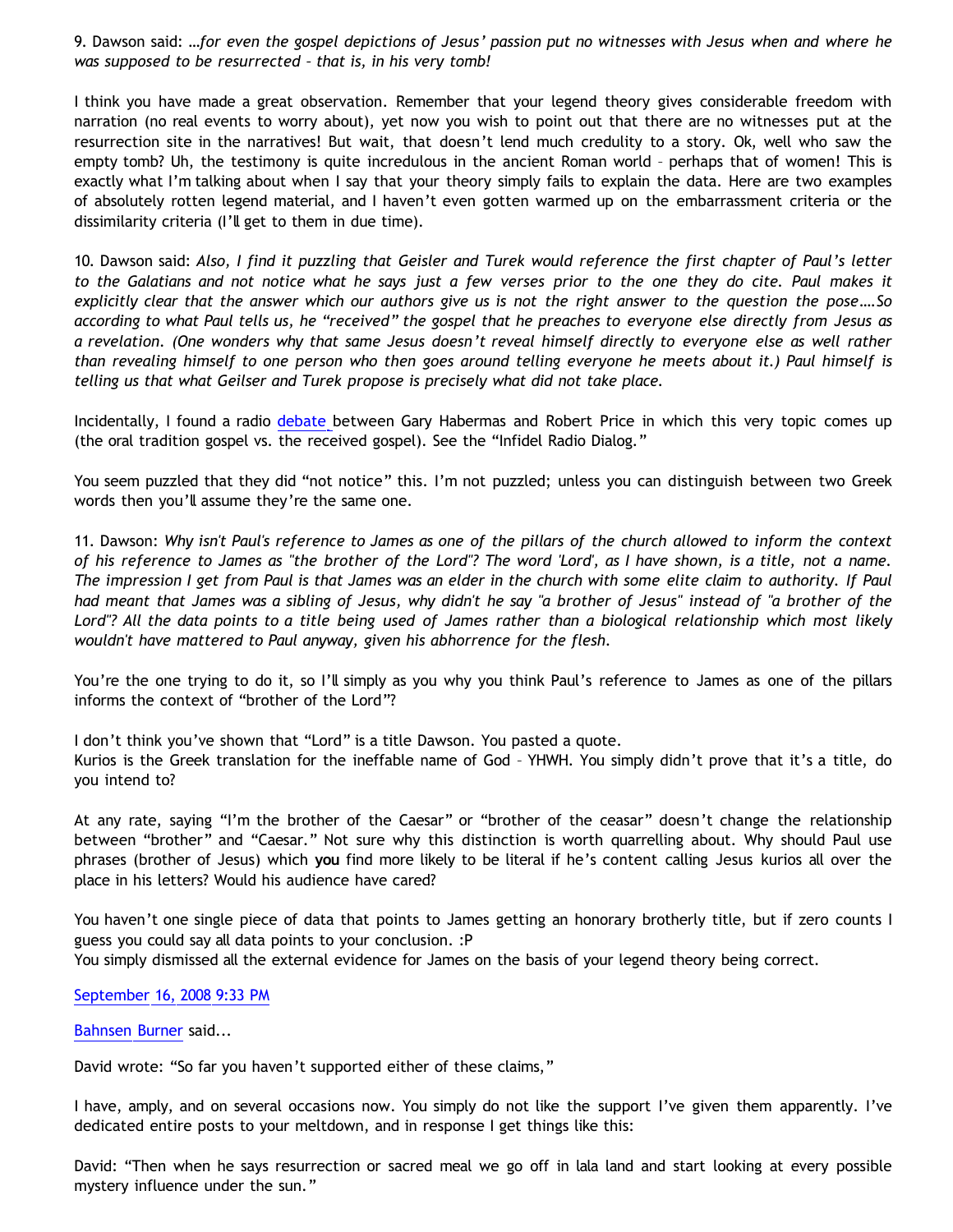David: "Paul's use of a word outside of the context of a phrase can be construed as evidence for the meaning of a phrase. So hypothetically if I wrote a bunch of letters and referenced a "son" 33 times, then the one time I write about some guy who's a "son of a bitch," technically you should assume that the bitch is his mother and that guy is my kid!"

David: "I don't think you've come to terms with some of the implied premises in your argument.

David: "You continue to point out all the things Paul doesn't tell his readers about Jesus."

David: "I don't think you've shown that "Lord" is a title Dawson. You pasted a quote."

Etc.

Like a peacock who spreads his plumage, you attempt to make yourself appear bigger than you are. More and more your responses are droning on into irrelevant pettiness as if you simply haven't grasped the points that have been presented, and are desperately looking for something – anything – to discredit my position. Meanwhile, I've pointed to numerous sources and have demonstrated in my responses that those sources do in fact answer any of the actually substantial objections you've attempted to raise in your comments.

David: "and as a philosopher you should know that a formal reconstruction is the only way to demonstrate claim #2. I have already given a valid reconstruction of the G/T argument to the best of my ability."

David, begging the question (aka petitio principii or circular reasoning, etc.) is an *informal fallacy*. It does not follow from the fact or supposition that an argument has been validly constructed, that it does not contain informal fallacies. This is basic Logic 101 stuff. At any rate, I have a response to your "valid reconstruction of the G/T argument" and show numerous problems with it, including its question-begging nature. I hope to have it up in a few days.

David: "My contention is that in an effort to smear two Christian apologists, you have created a straw man."

Yes, that's been your contention, and yet I have quoted them in their own words and shown how their own assertions and inferences are faulty. I deny the charge that I have mischaracterized them, and have dedicated an entire post to dealing with this charge. In your meltdown, you've simply become more and more stubborn on the point. I cannot help you there as this is your own problem.

David: "You certainly don't care much for the principle of charity"

Careful, David. I've been more than charitable to you. I've allowed you post numerous and lengthy comments, and I 've spent a substantial amount of time attempting to educate you on these matters. It won't due for you to become ungrateful now. I've also been sufficiently charitable to folks like Geisler and Turek, who are clearly out to tarnish atheism with their silly garbage. Their "reasoning" suffers dramatically, and an examination of a one-page quote is sufficient to show this. Do you need more evidence for this? If so, start reading their book, and it won't be very long before you see how cheap their reasoning is. That is, of course, unless you've spent a little too long at the Kool-Aid bar yourself.

Now I am going to post my final Part 7, and in this portion of my response to your earlier comment, I explore your precious few statements about the nature of revelation, a topic I had asked you to comment on. I notice that you did not address my questions, some of which you had requoted yourself (so I know you're aware of them), but instead pointed me to another source which, for all that I can tell, probably does not address them either. This is a big issue, since Paul appeals to revelation (as opposed to familiarity with a historical Jesus) for the content of his gospel. I personally find this quite puzzling, that the earliest writer in the NT needs to appeal to revelation in order to inform his understanding of the gospel, while later writers somehow have access to stories about Jesus' life on earth, something about which Paul seems to know nothing.

Many of your other points are so off-topic that they are not relevant to the case I have presented so far. For instance: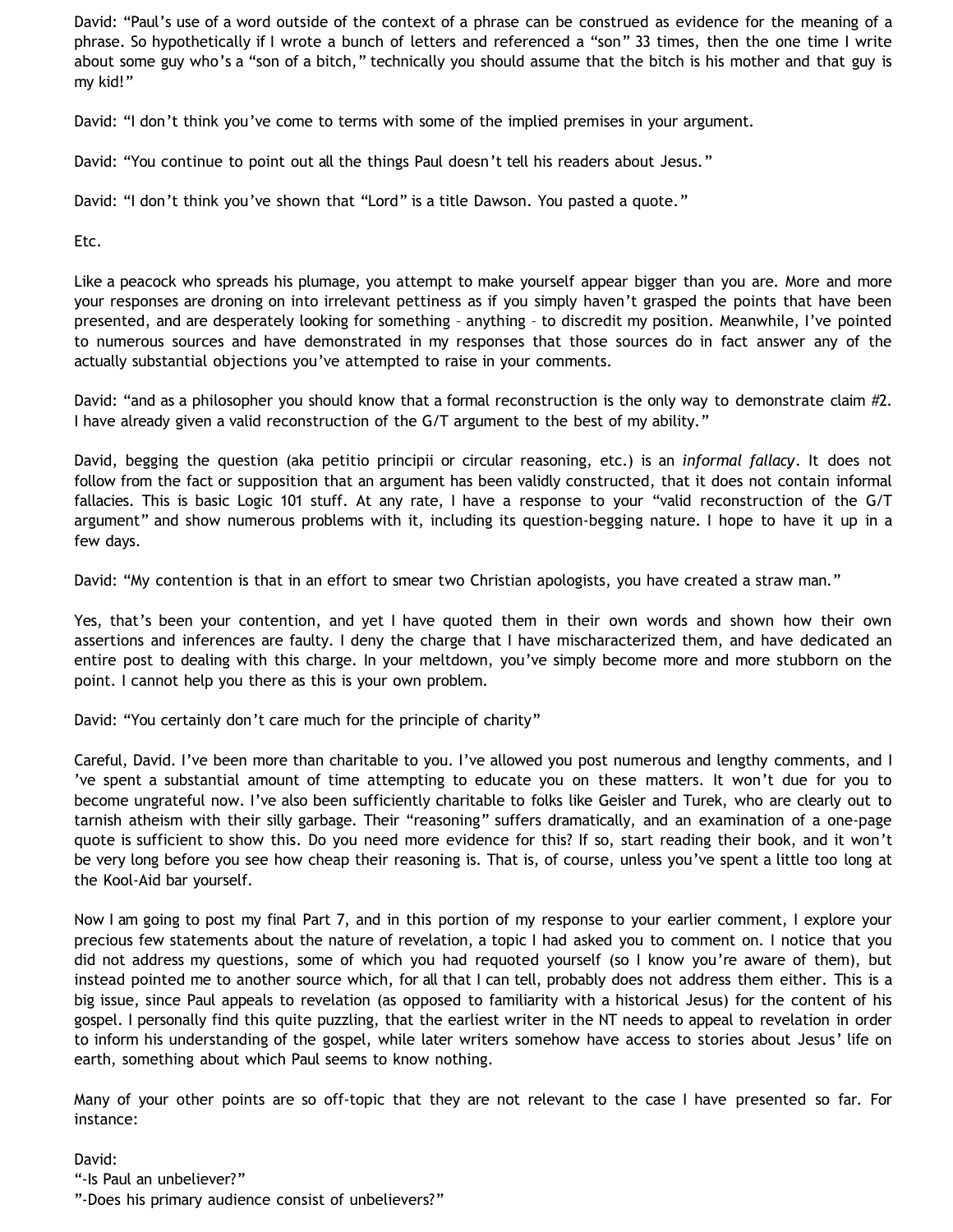"-Is his purpose to convince them that Jesus existed?" "-Is his purpose to convince you that Jesus existed?"

No matter how we answer these questions, the data remains as it is. He claims to be concerned with "Christ crucified," and in all the passages where he speaks of Christ and his crucifixion, his suffering, etc., he never once gives any indication of place, time or circumstances, and treats it as if it happened in the distant past.

David: "Your critique of Paul is the equivalent of me walking into church and accusing a pastor of not believing in God because he didn't argue for it."

I don't think so. I have not called for Paul to argue for the existence of God (he just appeals to revelation, which is no argument at all). I'm simply asking what his knowledge of the earthly Jesus is. I will have more posts on this in the near future. But exploring this question is not at all analogous to "accusing a pastor of not believing in God because he didn't argue for it." Indeed, there are better reasons to suppose a man does not really believe in invisible magic beings.

David: "I have not attempted to explain this; however, I think you are seeking explanation in the wrong places."

I've sought explanation from Christians. They espouse belief in supernaturalism. So inquiring with them is the wrong place to look for an explanation? Perhaps you're right. This certainly does not challenge my conclusions about supernaturalism.

David: "Where did invariant universal tendencies come from in the first place"

This is the kind of retort I've come to expect from Christian apologists. It's the usual [Duh, I donno, must be God did](http://www.geocities.com/katholon/duh15.wav) [it!](http://www.geocities.com/katholon/duh15.wav) kind of treatment of the issue which is characteristic of a most embarrassing kind of ignorance on the matter it poses as being interested in.

David: "(objectivism assumes they exist does it not)?"

This all depends on what you mean by "invariant universal tendencies," which is not clear to me. Invariance occasions certain fundamental facts – e.g., the fact that existence exists – which are identified by Objectivism's founding axioms. To ask where such facts "come from" can only invite the fallacy of the stolen concept. Universality is a property of concepts; it is a consequence of their inherent open-endedness. There's no mysteriousness here which needs to be "explained" by appealing to supernaturalism (which again, explains nothing). I've pointed out in earlier writings that Christianity lacks a theory of concepts, and no Christian has been able to prove me wrong on this. If you think Christianity has its own theory of concepts, I'd surely like to see it. But lacking a good understanding of concepts, I'd expect to see the kind of carelessness that you're venturing into here.

David: "Pointing out natural explanations does not preclude supernatural origins;"

No doubt, we can have all the "natural explanations" the world has to offer, and more, but we'll always be able to retreat into the imaginary as if it had some substance to offer in supplement to those explanations. The problem for the supernaturalist, however, is that he cannot give an account for how one can reliably distinguish between what he calls "supernatural" and what may merely be imaginary.

David: "in fact, I assert that the very presence of such deductive/inductive ability demands in itself an explanation."

And that explanation is available with a good understanding of how the mind forms concepts, for these are conceptual operations that you speak of here. Pointing to supernatural agencies will only cloud one's understanding of these matters. I've pointed this out numerous times on my blog. You're behind the times, David. I encourage you to get down and start doing your homework. ;)

David: "But you know that such an explanation must utilize its conclusion to explain it."

There's nothing illicit in using concepts in order to identify and articulate how the mind forms concepts. So I'm on safe ground here.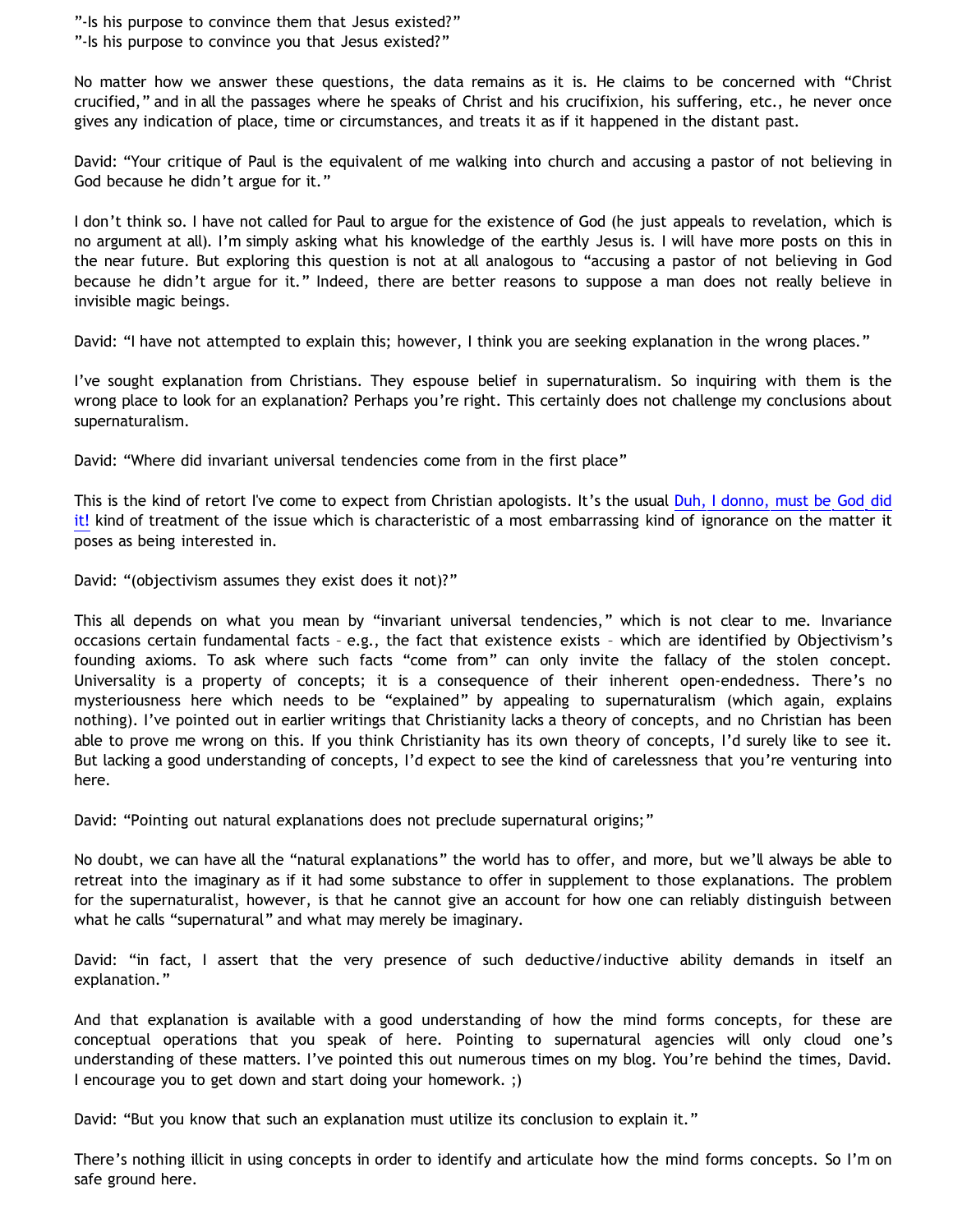I could go on, but as you see, it will just be more of the same.

Regards, Dawson

[September 17, 2008 6:07 AM](http://bahnsenburner.blogspot.com/2008/09/2940749889982726553)

[david](http://www.blogger.com/profile/08071763988772047093) said...

Dawson: *Like a peacock who spreads his plumage, you attempt to make yourself appear bigger than you are.*

I'm sorry you feel that way. I think my attitude has consistently been that of one seeking more knowledge on the subject, but with the way you toss around assertions about how awesome your position is I have tempered my comments with a little whit and sarcasm. I hardly find this reason to say I didn't grasp what you said.

This is exactly the kind of thing I'm talking about:

*Meanwhile, I've pointed to numerous sources and have demonstrated in my responses that those sources do in fact answer any of the actually substantial objections you've attempted to raise in your comments.*

If you list out your sources and remove those that contain mere assertions from Price, Doherty, and Wells it is quite short and lacking substantive argument.

Dawson: *David, begging the question (aka petitio principii or circular reasoning, etc.) is an informal fallacy. It does not follow from the fact or supposition that an argument has been validly constructed, that it does not contain informal fallacies. This is basic Logic 101 stuff. At any rate, I have a response to your "valid reconstruction of the G/T argument" and show numerous problems with it, including its question-begging nature. I hope to have it up in a few days.*

I realize it is an informal fallacy, but how can you demonstrate that the conclusion is in the premises without formal reconstruction?

Dawson: *I've dedicated entire posts to your meltdown, and in response I get things like this:*

I'm sorry it appears to frustrate you, but I am perfectly fine with it. You can call it a meltdown if you wish to characterize me that way; however, I have re-read all of our interaction several times and the evidence just isn't there, yet you continue to parade around statements implying ample evidence and strong arguments. I try to avoid such claims in my argumentation as they are essentially rhetorical in nature.

Dawson: *This all depends on what you mean by "invariant universal tendencies," which is not clear to me. Invariance occasions certain fundamental facts – e.g., the fact that existence exists – which are identified by Objectivism's founding axioms. To ask where such facts "come from" can only invite the fallacy of the stolen concept. Universality is a property of concepts; it is a consequence of their inherent open-endedness. There's no mysteriousness here which needs to be "explained" by appealing to supernaturalism (which again, explains nothing). I've pointed out in earlier writings that Christianity lacks a theory of concepts, and no Christian has been able to prove me wrong on this. If you think Christianity has its own theory of concepts, I'd surely like to see it. But lacking a good understanding of concepts, I'd expect to see the kind of carelessness that you're venturing into here.*

So basically "it just is."

David: *"But you know that such an explanation must utilize its conclusion to explain it."*

Dawson: *There's nothing illicit in using concepts in order to identify and articulate how the mind forms concepts. So I'm on safe ground here*

Does your worldview contain a foundational proposition that is not self-affirming?

Yes I'm behind the times in that I haven't read all of your blog articles.

[September 17, 2008 8:34 AM](http://bahnsenburner.blogspot.com/2008/09/8747593540753443800)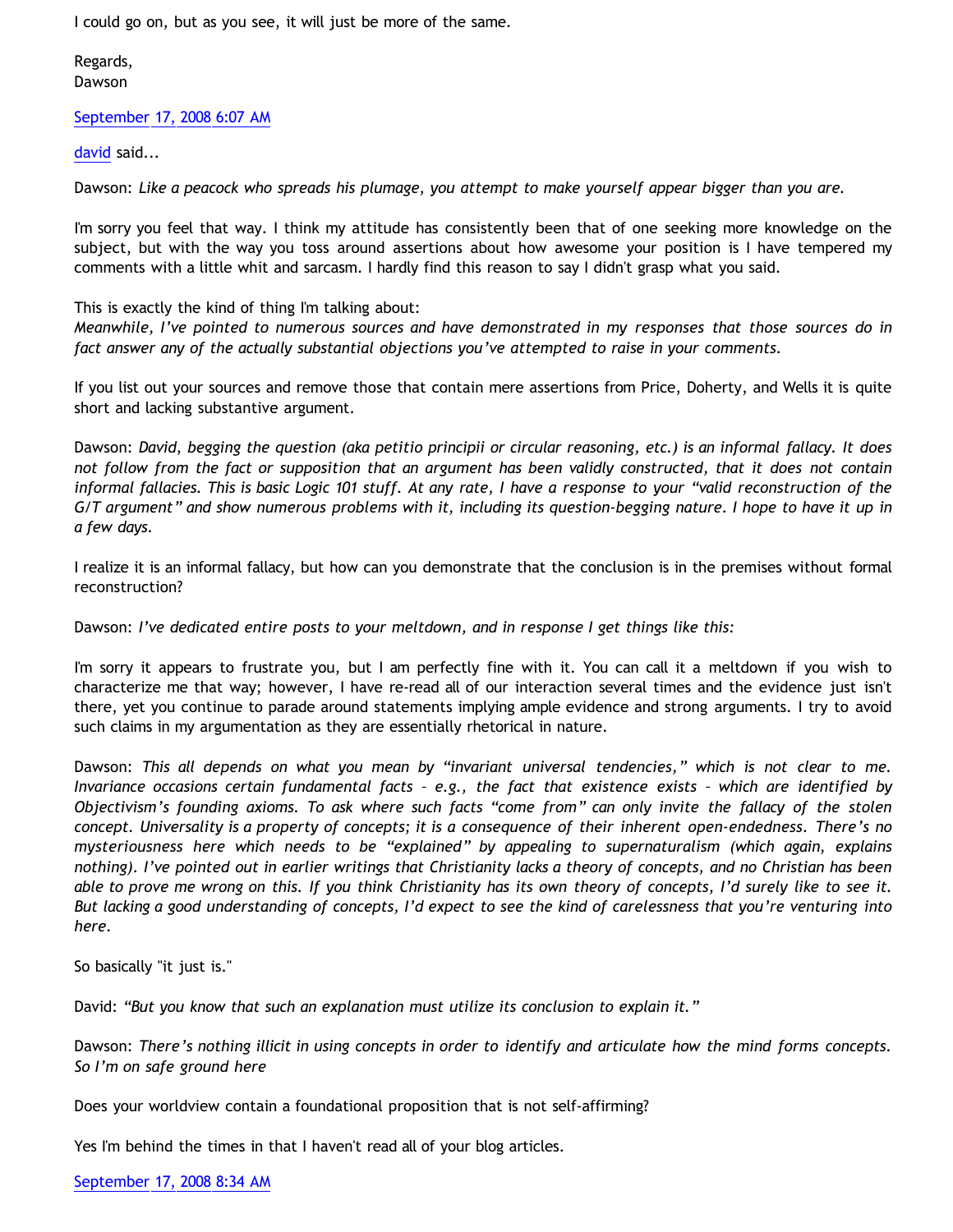[Bahnsen Burner](http://www.blogger.com/profile/11030029491768748360) said...

I wrote: *Why isn't Paul's reference to James as one of the pillars of the church allowed to inform the context of his reference to James as "the brother of the Lord"? The word 'Lord', as I have shown, is a title, not a name. The impression I get from Paul is that James was an elder in the church with some elite claim to authority. If Paul had meant that James was a sibling of Jesus, why didn't he say "a brother of Jesus" instead of "a brother of the Lord"? All the data points to a title being used of James rather than a biological relationship which most likely wouldn't have mattered to Paul anyway, given his abhorrence for the flesh.*

David responded: "You're the one trying to do it, so I'll simply as you why you think Paul's reference to James as one of the pillars informs the context of "brother of the Lord"?"

See what I mean? I've already addressed this, and here David keeps coming back asking for what's already been spelled out to him.

In this very blog, I had written:

*Furthermore, that Paul clearly refers to James as a central figure in the Jerusalem church, so the implication here is sufficiently strong that Paul could only mean some positional status by virtue of his place as one of the "pillars."*

[Elsewhere](http://bahnsenburner.blogspot.com/2008/08/another-response-to-david-part-5-pauls.html) I had stated:

*James, it was seen, was referred to as one of the "pillars" of the church by Paul. It is most probable then that Paul is referring to James with a fraternity title, similar to the one he uses for an unspecified number of persons in I Cor. 9:5, where he states: "Have we no right to lead about a wife that is a believer, even as the rest of the apostles, and the brethren of the Lord, and Cephas?" Here Paul is obviously referencing the upper echelon of the Christianity of his day. It would be hard to suppose that Paul is referring to a group of biological siblings of Jesus here. Instead, he's speaking of an inner circle group, who were obviously held in high regard. The assumption that Paul is referring to a biological relationship is generated by reading the gospel details into Paul's letters, when in fact Paul's letters in no way confirm this reading.*

I had also [quoted Wells on the matter](http://bahnsenburner.blogspot.com/2008/08/another-response-to-david-part-1-charge.html):

*One must constantly remind oneself that, as the gospels did not exist when Paul wrote, one has no right to assume, prior to investigation, that the traditions which came to be embodied in them were known to him, even when appearances suggest this, as in a few cases they do. The most striking example is Paul's reference to "the brethren of the Lord" (1 Corinthians 9:5) and to "James the brother of the Lord" (Galatians 1:19), whom he here designates as one of the leaders of the Jerusalem church. We immediately think of those persons designated brothers of Jesus in the gospels, without pausing to ask whether Paul had in mind members of a fraternity, of a small group of Messianists not related to Jesus, but zealous in the service of the risen one. (*The Jesus Legend*, pp. 26-27)*

Meanwhile, David *still* has given no evidence whatsoever to suppose that *Paul* meant to indicate a *biological* relationship. None. Zilch. Nada. Zippo.

David: "I don't think you've shown that "Lord" is a title Dawson. You pasted a quote. Kurios is the Greek translation for the ineffable name of God – YHWH. You simply didn't prove that it's a title, do you intend to?"

Here's an excerpt the American Bible Study's article [Lord \(Title for Jesus](http://www.americanbible.org/brcpages/LordTitleforJesus) which does this for me:

*The Greek word for "Lord" is kyrios, which may mean "master" or "sir." "Lord" should not be confused with " LORD", the word that is printed in all capital letters and used to represent God's special name "Yahweh." (See the mini-article called "Lord (YHWH),") In the Roman Empire, "Lord" was used for Caesar and indicated his absolute power as monarch, but did not mean that he was a god. "Lord" appears as a title for Jesus in the New Testament and declares his royal authority as the one who has been raised from the dead to sit at God's right hand... Practically speaking, "Lord" functions in the same way as "Christ," another royal title.*

David: "At any rate, saying 'I'm the brother of the Caesar' or 'brother of the ceasar' doesn't change the relationship between 'brother' and 'Caesar'."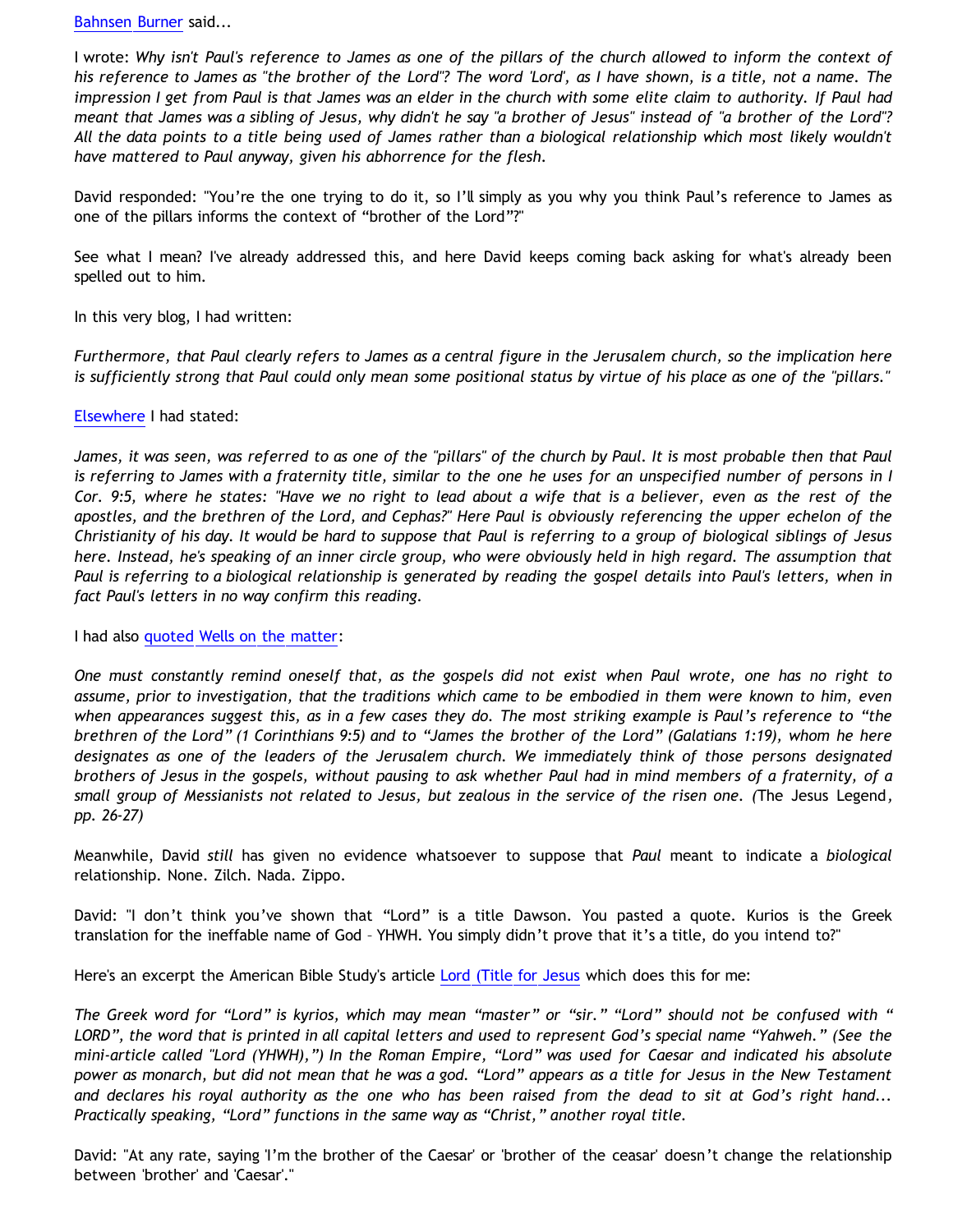I'm not sure the relevance here. Does the title "Caesar" refer to a resurrected savior-deity sitting at the right hand of God? Do followers of this Caesar commonly refer to each other as "brother"? Did this Caesar purportedly teach that "For whosoever shall do the will of my Father which is in heaven, the same is my brother, and sister, and mother" (Mt. 12:50)?

David: "Not sure why this distinction is worth quarrelling about."

Then why do you insist on quarrelling about it, especially when you've provided no basis to suppose that Paul meant a biological relationship here?

David: "Why should Paul use phrases (brother of Jesus)"

Please tell me where in any of his letters Paul uses the phrase "brother of Jesus". I've not seen it. I've only seen "brother of the Lord," which is not the same thing.

David: "You simply dismissed all the external evidence for James on the basis of your legend theory being correct."

I've asked, and will ask again, what suggests that \*Paul\* meant a biological relationship when he refers to James as "brother of the Lord"? I've not seen anything from you on this. You rely exclusively on external sources, namely the gospels, to inform the meaning of this reference. I've already explained why this is at best highly questionable.

What's curious, David, is that our debate on this one point - the meaning of Paul's reference "brother of the Lord" is part of a broader question, namely: What in Paul's letters suggests that he knew of the earthly life of Jesus as the gospels portray it? Notice how important this one reference is in answering this question. If this is all there is in all of Paul's letters, that explains why it is so damn important for you to defend it as a reference informed by what the gospels say. Were there other, more substantial and informative references to Jesus' pre-resurrection life on earth in Paul's letters, my suspicion is that this wouldn't be so important to you. It's your last gasp, your only piece on the board, and that's why you fight so hard to keep it in play. Without it, you're sunk. But even then, you can provide no conclusive reason why we should accept Paul's use of this phrase as a reference to an actual biological relationship between Jesus and James. How unfortunate.

Regards, Dawson

[September 17, 2008 9:16 AM](http://bahnsenburner.blogspot.com/2008/09/7991568816128231338)

[david](http://www.blogger.com/profile/08071763988772047093) said...

Dawson: In this very blog, I had written:

*Furthermore, that Paul clearly refers to James as a central figure in the Jerusalem church, so the implication here is sufficiently strong that Paul could only mean some positional status by virtue of his place as one of the "pillars."*

Yes I see where you've asserted that a connection can be made, but I don't see where you've argued for it. You also made a similar assertions about the verse in I Cor 9:5 about what you thought was probable. Oh and Wells asserts it too, nice. It as if you think that assertions give strength to you case; I grew up in a hellfire and brimstone Southern Baptist church so rhetoric and powerful statements don't persuade me very much.

Dawson: *Meanwhile, David still has given no evidence whatsoever to suppose that Paul meant to indicate a biological relationship. None. Zilch. Nada. Zippo.*

This game is getting old. I gave you extra-Biblical references and you dismissed them as mere retelling of the legend. What are you looking for as evidence?

# And from the same [site](http://www.americanbible.org/brcpages/LordYHWH) you quote:

*When the Old Testament was translated into Greek in the second or third centuries B.C., the translators did not translate this holy name. Instead, they used the Greek word for Adonai, which is kyrios, and means "Lord." Many modern Bible translations, including the CEV, show the Hebrew word YHWH (Yahweh) as LORD, written with small capital letters. See also the mini-article called "I Am."*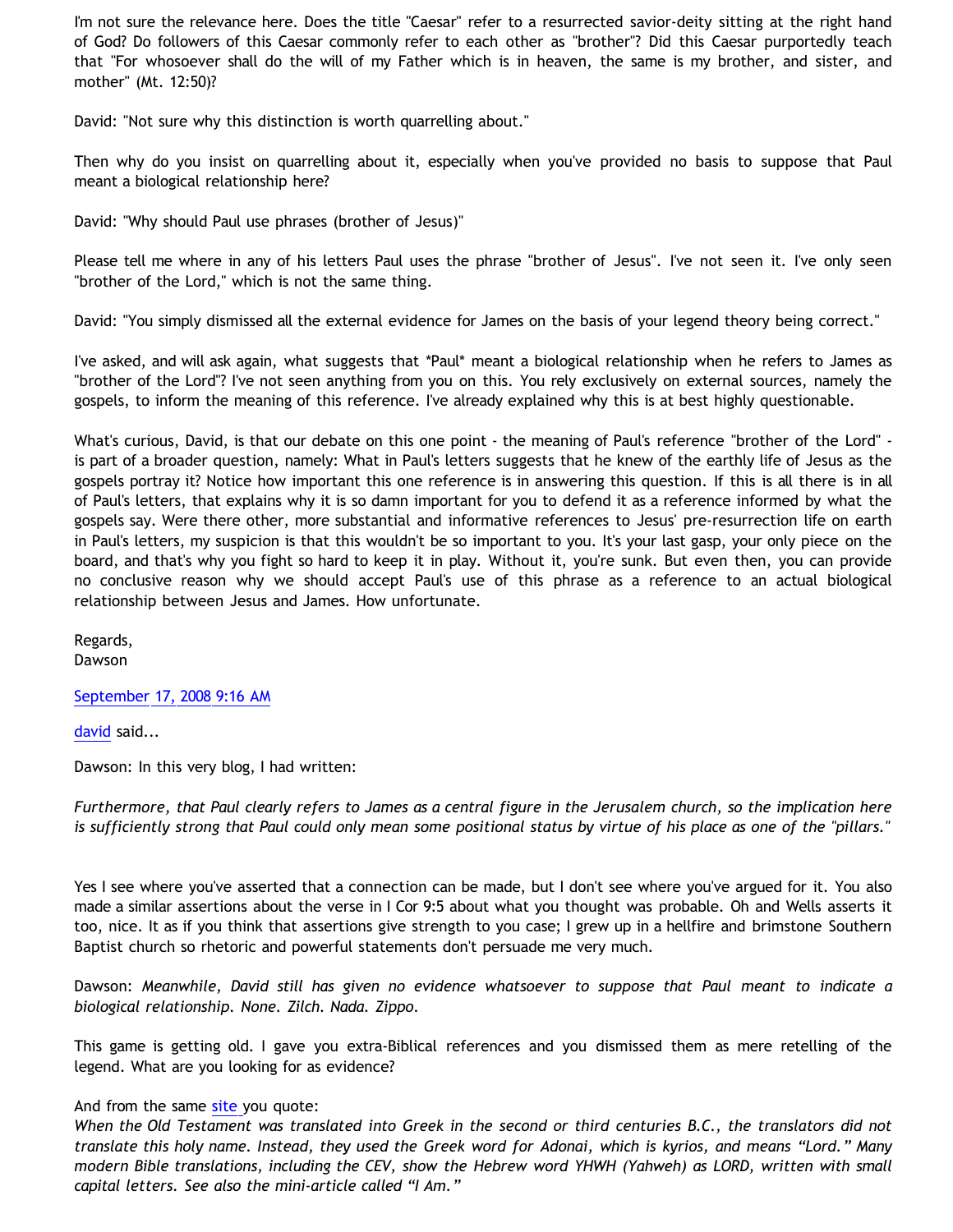Dawson: *Please tell me where in any of his letters Paul uses the phrase "brother of Jesus". I've not seen it. I've only seen "brother of the Lord," which is not the same thing.*

I think you misunderstood. I am asking how you justify you claim that Paul SHOULD use that phrase rather than the one he does use. How do you know its not the same thing?

OK Dawson, given your theory that all later stories are legends I don't have a problem with your dismissal of the external sources and gospels, but I have a problem with you saying I've given no evidence. It would be a little more accurate to say I've given no persuasive evidence. Don't you agree?

Dawson: *What's curious, David, is that our debate on this one point - the meaning of Paul's reference "brother of the Lord" - is part of a broader question, namely: What in Paul's letters suggests that he knew of the earthly life of Jesus as the gospels portray it? Notice how important this one reference is in answering this question. If this is all there is in all of Paul's letters, that explains why it is so damn important for you to defend it as a reference informed by what the gospels say. Were there other, more substantial and informative references to Jesus' pre-resurrection life on earth in Paul's letters, my suspicion is that this wouldn't be so important to you. It's your last gasp, your only piece on the board, and that's why you fight so hard to keep it in play. Without it, you're sunk. But even then, you can provide no conclusive reason why we should accept Paul's use of this phrase as a reference to an actual biological relationship between Jesus and James. How unfortunate.*

I've pointed to a slew of verses and you dismissed that as stuff Paul made up which the writers of the narrative embellished. Again you assume that if you have dismissed evidence then I haven't provided any evidence.

Hmm my last piece on the board? I thought we were playing cards, stop looking at my hand you! :P Let me get something straight: If you don't find my arguments convincing that is fine. If you still think your arguments are convincing that is fine.

I see no need to win any games here Dawson, honestly.

[September 17, 2008 9:40 AM](http://bahnsenburner.blogspot.com/2008/09/5749595364821936354)

[Bahnsen Burner](http://www.blogger.com/profile/11030029491768748360) said...

David: "I think my attitude has consistently been that of one seeking more knowledge on the subject,"

If your ambition here were to "seek more knowledge on the subject," I'd expect to see more indications of a "why do you suppose that?" attitude. But that's not what I've seen from you, David. Rather, I've seen from you, more and more, a hardline approach that resembles a juvenile who stops up his ears, shuts his eyes and yells "I'm right, you're wrong! I'm right, you're wrong!" over and over. It's not quite there, but it's moving rapidly in this direction, and it becomes quite tiresome. If it continues to escalate, I will have to ask you either to change your habits or to find some other forum to play in. Your behavior in regard to "James the brother of the Lord" is a case in point. Rather than pointing to evidence in Paul's letters which suggests or confirms that he really did have a biological relationship in mind with this phrase, you've simply insisted that this is the case and have baldly dismissed the various pieces of evidence that I have put on the table. That's not an attitude of "I want to learn" but rather "I want to lambaste you!"

David: "but with the way you toss around assertions about how awesome your position is"

Where did I "toss around assertions" proclaiming that my position is "awesome"? I don't recall doing this.

David: "I have tempered my comments with a little whit and sarcasm."

I don't mind your attempts at whit and sarcasm, David.

I wrote: *Meanwhile, I've pointed to numerous sources and have demonstrated in my responses that those sources do in fact answer any of the actually substantial objections you've attempted to raise in your comments.*

David: "If you list out your sources and remove those that contain mere assertions from Price, Doherty, and Wells it is quite short and lacking substantive argument."

Plenty of argument has been provided, David. Apparently you are simply denying this fact because the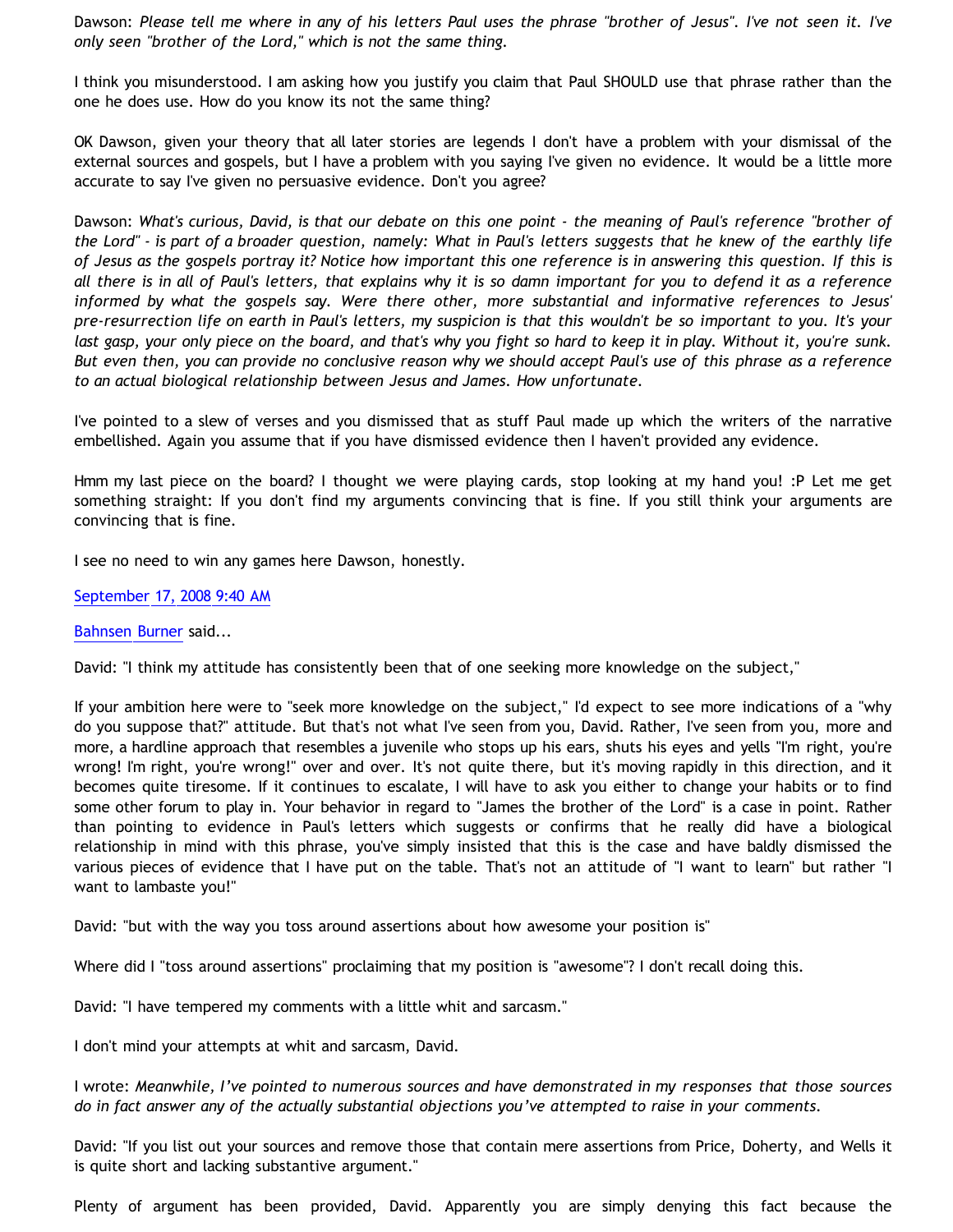consequences of facing it are simply too difficult for you to bear. By referring to Price, Doherty and Wells, I have demonstrated that the objections you raise have already been anticipated and dealt with. Because of your confessional commitment to literalist Christianity, you fear the implications of the legend theory (for as a Christian, fear is your starting point). But please proceed with your objections, as it helps me sharpen my critique of the literalist view of Christian beginnings.

I wrote: *David, begging the question (aka petitio principii or circular reasoning, etc.) is an informal fallacy. It does not follow from the fact or supposition that an argument has been validly constructed, that it does not contain informal fallacies. This is basic Logic 101 stuff. At any rate, I have a response to your "valid reconstruction of the G/T argument" and show numerous problems with it, including its question-begging nature. I hope to have it up in a few days.*

David: "I realize it is an informal fallacy, but how can you demonstrate that the conclusion is in the premises without formal reconstruction?"

One does not need to present a formal reconstruction of an argument to recognize that it commits an informal fallacy. But as I indicated in my statement above, I have a response to your reconstruction of the G/T argument, and I will be posting it in the near future. Hopefully you will find it satisfactory, since I'll be using your very own reconstruction of their argument. Were I to use mine, you'd probably again accuse me of misrepresenting the apologists. By using yours, I immunize my critique of such opportunity.

I wrote: *This all depends on what you mean by "invariant universal tendencies," which is not clear to me. Invariance occasions certain fundamental facts – e.g., the fact that existence exists – which are identified by Objectivism's founding axioms. To ask where such facts "come from" can only invite the fallacy of the stolen concept. Universality is a property of concepts; it is a consequence of their inherent open-endedness. There's no mysteriousness here which needs to be "explained" by appealing to supernaturalism (which again, explains nothing). I've pointed out in earlier writings that Christianity lacks a theory of concepts, and no Christian has been able to prove me wrong on this. If you think Christianity has its own theory of concepts, I'd surely like to see it. But lacking a good understanding of concepts, I'd expect to see the kind of carelessness that you're venturing into here.*

David: "So basically 'it just is'."

Huh? Which part of my above statement suggests that my position is "it just is"? The fact that existence exists is the only thing that would seem to qualify here. But if you think there's some prior causality to the fact that existence exists, I'd sure like to see your reasoning on this. My first question would be: does this prior cause exist? Even Christians themselves cannot avoid backing their position out to a final terminus which is accepted as is because "it just is." But the other points I made in my above statement are not reasonably characterized as "it just is." If you want to pursue this area further (since "seeking more knowledge on the subject," right?), I'd be really happy to pursue it with you. It's actually much more interesting to me than quivels over whether "brother of the Lord" is a biological reference or fraternity title.

David asked: "Does your worldview contain a foundational proposition that is not self-affirming?"

I'm not sure what you're asking here. Are you asking if my worldview's initial axiom contains more than one concept? If so, it could not qualify as an initial axiom. The task of a foundational axiom is not to argue or infer a truth, but to identify a basic truth which is perceptually self-evident, conceptually irreducible, inescapable and attendant to all other truths.

David: "Yes I'm behind the times in that I haven't read all of your blog articles."

You're depriving yourself, David!;)

Regards, Dawson

### [September 17, 2008 9:52 AM](http://bahnsenburner.blogspot.com/2008/09/4417978413155535696)

[david](http://www.blogger.com/profile/08071763988772047093) said...

Dawson:*Rather than pointing to evidence in Paul's letters which suggests or confirms that he really did have a*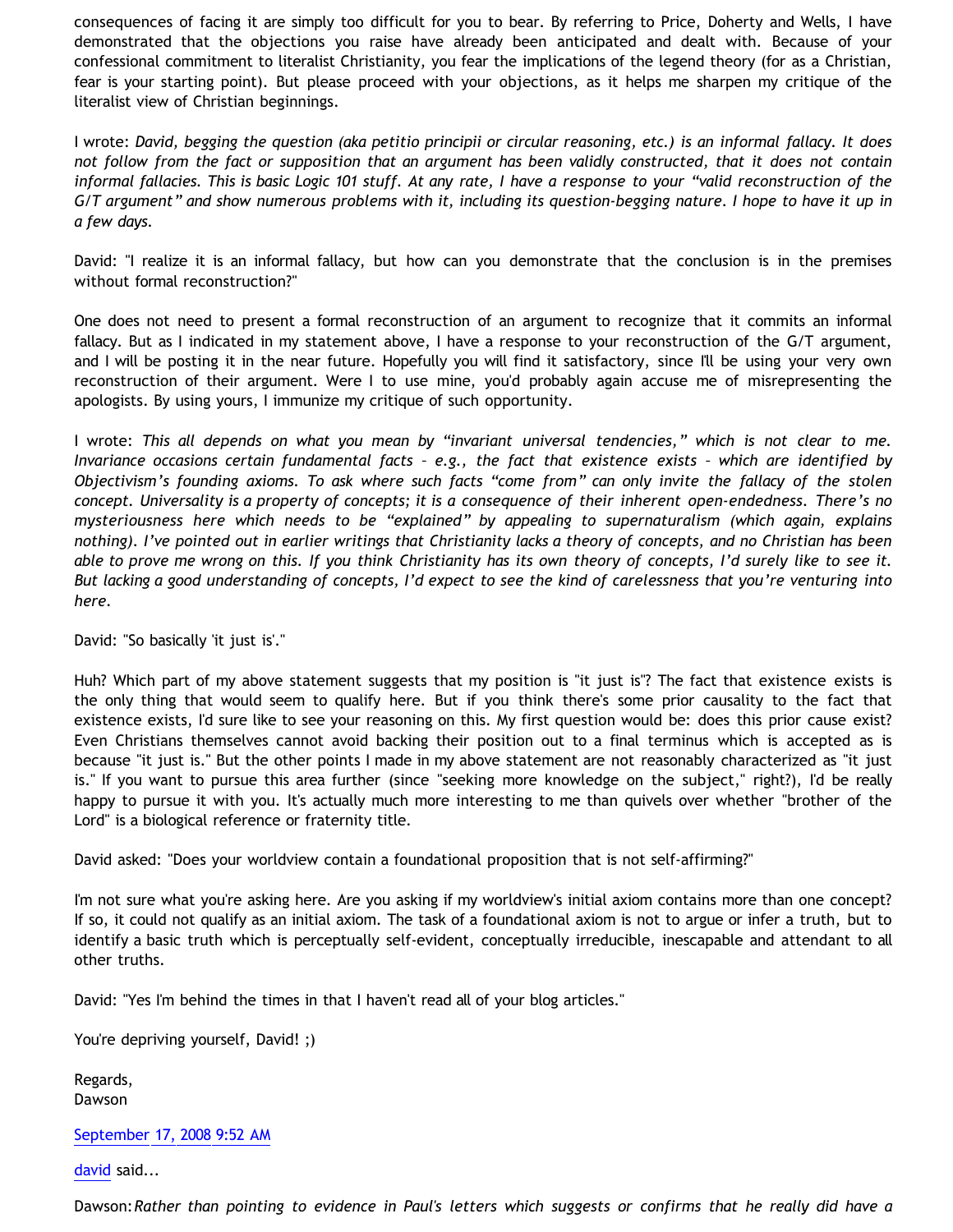#### *biological relationship in mind with this*

Now Dawson you can hardly blame me that you reject all written history about James. You contrived an argument about adelphos and I simply pointed out all the reasons why it doesn't work.

Dawson:*Where did I "toss around assertions" proclaiming that my position is "awesome"? I don't recall doing this.*

This is a general observation about the number of times you proclaimed sufficient or strong evidence to support your claims. I would denote it but it seems like you aren't a big fan of my little lists :P Hey maybe we're both plugging our ears ;)

Dawson:*Plenty of argument has been provided, David. Apparently you are simply denying this fact because the consequences of facing it are simply too difficult for you to bear.*

Not the ol 'worldview made me do it' motive. I would be perfectly happy to abandon Christianity if the truth claims were false, really I would.

Dawson:*One does not need to present a formal reconstruction of an argument to recognize that it commits an informal fallacy. But as I indicated in my statement above, I have a response to your reconstruction of the G/T argument, and I will be posting it in the near future. Hopefully you will find it satisfactory, since I'll be using your very own reconstruction of their argument. Were I to use mine, you'd probably again accuse me of misrepresenting the apologists. By using yours, I immunize my critique of such opportunity.*

Ok thats cool, but you're the philosopher so I would have expected more. Not a big deal I guess.

Dawson:*Huh? Which part of my above statement suggests that my position is "it just is"? The fact that existence exists is the only thing that would seem to qualify here. But if you think there's some prior causality to the fact that existence exists*

I guess what I mean is how do you account for the laws of the universe given your starting point that "existence exists"?

Dawson:*I'm not sure what you're asking here. Are you asking if my worldview's initial axiom contains more than one concept? If so, it could not qualify as an initial axiom. The task of a foundational axiom is not to argue or infer a truth, but to identify a basic truth which is perceptually self-evident, conceptually irreducible, inescapable and attendant to all other truths.*

I agree completely. Instead of "existence exists" I found my worldview on "The Bible is the Word of God." Are we good so far?

[September 17, 2008 10:18 AM](http://bahnsenburner.blogspot.com/2008/09/8794226815266016266)

[Bahnsen Burner](http://www.blogger.com/profile/11030029491768748360) said...

David: "I gave you extra-Biblical references and you dismissed them as mere retelling of the legend. What are you looking for as evidence?"

I've given ample reasons to support the view that the gospels are the result of later legend-building. I've seen no good reasons to suppose they are authentic histories. The kind of evidence I'd be interested in reviewing is anything in Paul's letters which support the claim that he intended a biological relationship between Jesus and James. This I have not seen.

David: "I am asking how you justify you claim that Paul SHOULD use that phrase rather than the one he does use. How do you know its not the same thing?"

I spoke on this earlier as well. For Paul, "Lord" means the risen Jesus, the exalted heavenly savior who sits at the right hand of God in power.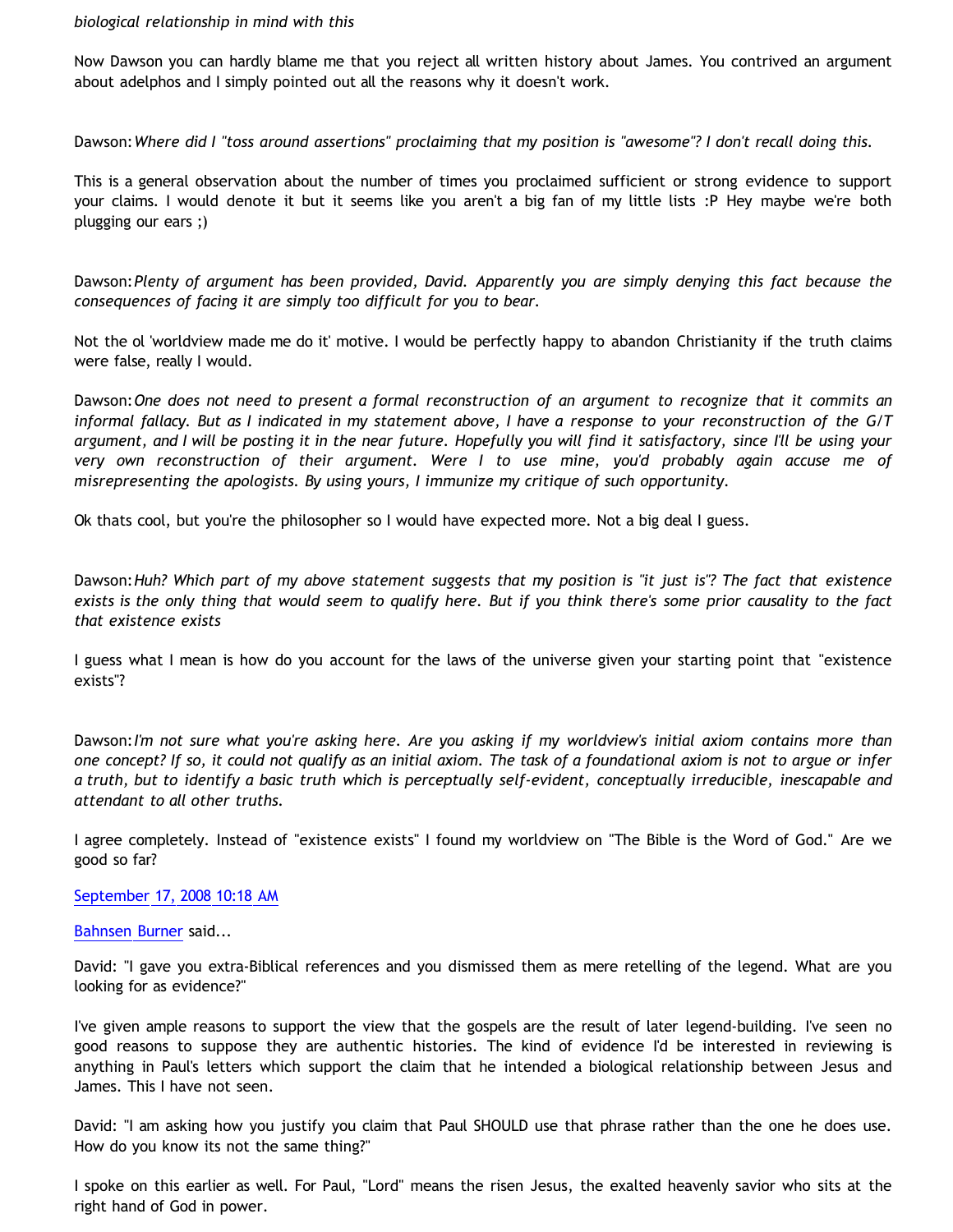David: "OK Dawson, given your theory that all later stories are legends I don't have a problem with your dismissal of the external sources and gospels, but I have a problem with you saying I've given no evidence. It would be a little more accurate to say I've given no persuasive evidence. Don't you agree?"

How about this: Unless you've pointed to evidence in Paul's own or other early letters (even the epistle of James does not claim a sibling relationship to Jesus for its author), and have informed your interpretation of the phrase "brother of the Lord" by reading the gospel accounts into these earlier documents, then you've given no evidence that is not contaminated with later legendary constructions. How's that?

David: "Hmm my last piece on the board? I thought we were playing cards, stop looking at my hand you!"

Maybe it's time you call?

David: "Let me get something straight: If you don't find my arguments convincing that is fine. If you still think your arguments are convincing that is fine."

Okay, deal! ;)

Regards, Dawson

[September 17, 2008 10:23 AM](http://bahnsenburner.blogspot.com/2008/09/7261138275821108196)

[Bahnsen Burner](http://www.blogger.com/profile/11030029491768748360) said...

I wrote: *Plenty of argument has been provided, David. Apparently you are simply denying this fact because the consequences of facing it are simply too difficult for you to bear.*

David: "Not the ol 'worldview made me do it' motive."

No, it's 'the confessional investment made you do it' motive. ;) You operate on a mixed worldview whether you realize it or not.

David: "I would be perfectly happy to abandon Christianity if the truth claims were false, really I would."

Well, if you want happiness, do what I did: make the choice to be honest. Once I did that, the mirage of Christianity began to crumble rather quickly.

I wrote: *Huh? Which part of my above statement suggests that my position is "it just is"? The fact that existence exists is the only thing that would seem to qualify here. But if you think there's some prior causality to the fact that existence exists*

David: "I guess what I mean is how do you account for the laws of the universe given your starting point that 'existence exists'?"

First we need to understand mutually what is meant by "laws" in this case. Are these properties? Are these conceptual identifications? Are they stipulations of some kind? I certainly do not hold that what I understand "laws of the universe" to be, to have been put in place by some act of consciousness, as if they were commanded into place. Again, I reject the primacy of consciousness entirely, and recognize that the primacy of existence can be the only true account of the nature of reality and the relationship between a subject and its objects.

David: "Instead of 'existence exists' I found my worldview on 'The Bible is the Word of God'. Are we good so far?"

Well, for one thing, your founding affirmation assumes the truth of mine; mine would have to be true before you could chance to propose yours. See for instance my blog [Theism and Its Piggyback Starting Pont.](http://bahnsenburner.blogspot.com/2006/07/theism-and-its-piggyback-starting.html) Also, in tandem with my previous point, the affirmation you propose as your founding truth is not conceptually irreducible, which means that it assumes prior truths which would need to be identified and explored for any prior assumptions they make. Also, the statement "the Bible is the Word of God" does not identify a perceptually self-evident fact. Even if we accept it as true, it would have to be the conclusion of prior inference, which itself would ultimately need to be rooted in the perceptually self-evident. We could spend days and weeks exploring why one might accept it as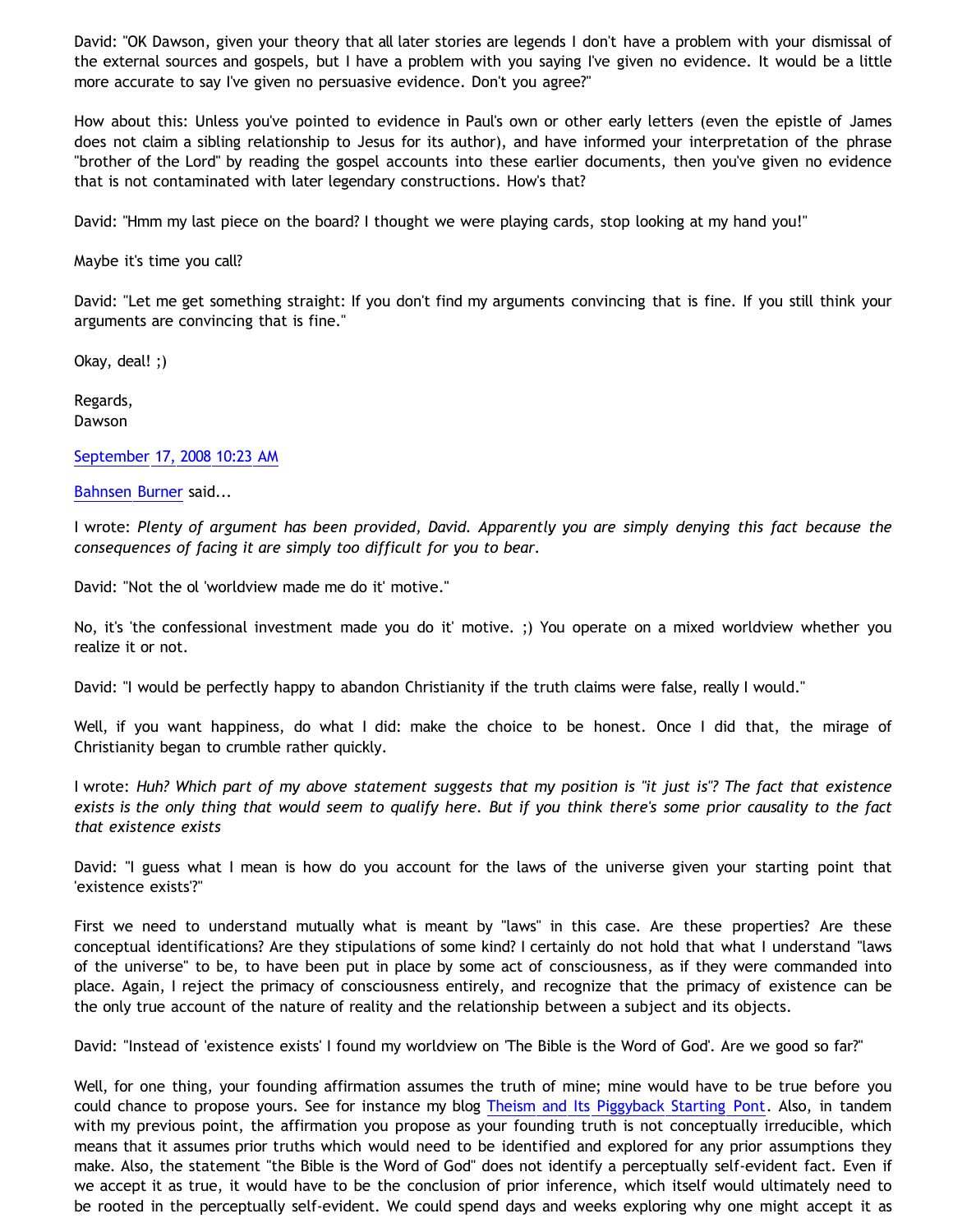truth, where as 'existence exists' identifies a fact which is perceptually self-evident, undeniable, inescapable. Another concern is that it is not undeniable: I can deny the assertion that "the Bible is the Word of God" and I am in no way undercutting truths which I do affirm or contradicting facts which I accept as facts. Another problem (and I'll stop with this), is: what exactly is it referring to? It certainly does not have the scope of reference that 'existence exists' has (since 'existence' is the widest of all concepts, it includes everything which exists), and seems to be irrelevant to pretty much everything. Its applicability is wholly artificial, forced as it is as an interpretative filter on a reality which has no need for such notions. To justify the claim that it has relevance in our world, the one affirming this claim would probably resort to the claim that the universe and everything within it were created by said "God." But this again is not perceptually self-evident; that the universe was created by an act of consciousness (e.g., "God spoke the universe into existence") is a claim for which I have certainly seen no good evidence whatsoever.

Again, a good understanding of concepts is vital to all this, David. If the bible is your guide to truth, where are you going to find your theory of concepts?

Regards, Dawson

[September 17, 2008 11:01 AM](http://bahnsenburner.blogspot.com/2008/09/8520638487165479626)

[david](http://www.blogger.com/profile/08071763988772047093) said...

Fair enough, I'll forgo my second response and do a final closing statement on Part 7.

In summary I would have just pointed out:

1. kasignêtoio isn't a New Testament word, and I only found usage in the Homeric epics. Homeric Greek, a derivative or Ionic Greek, predate koine Greek so Not much more to say about that other than it seems quite ad-hoc.

2. Paul's point about rulers is that Christians who fear God needn't be afraid of persecution. Of course he knew about persecution since he probably wrote during Nero's time. (cf. Isa 8:13) At any rate, he is hardly making a universal affirmative.

3. You asked: *Did Paul know of the gospel Jesus, who kept company with adulterers, harlots, publicans, and other vicious types?*

Not sure, but his instructions concerning the church don't seem comparable to details of Jesus' earthly ministry.

4. You asked: *I don't think you've been in my shoes. Were you an Objectivist before becoming a Christian? I highly doubt it.*

Only in the sense that I thought the laws of logic and induction were axiomatically true somehow.

5. You asked: *Is it really that unreasonable to suppose that Paul, who refers to James as one of the "pillars" of the church (Gal. 2:9)*

Its a very interesting point, but from an exegetical perspective I can't see justification for such a move. Believe it or not, sound exegetical methods serve to eliminate theological bias when handling the text. Both sides benefit from this.

Let me know if you want clarification or think I should address a point in detail.

Cheers, David

[September 17, 2008 11:41 AM](http://bahnsenburner.blogspot.com/2008/09/8916630786268542608)

[Bahnsen Burner](http://www.blogger.com/profile/11030029491768748360) said...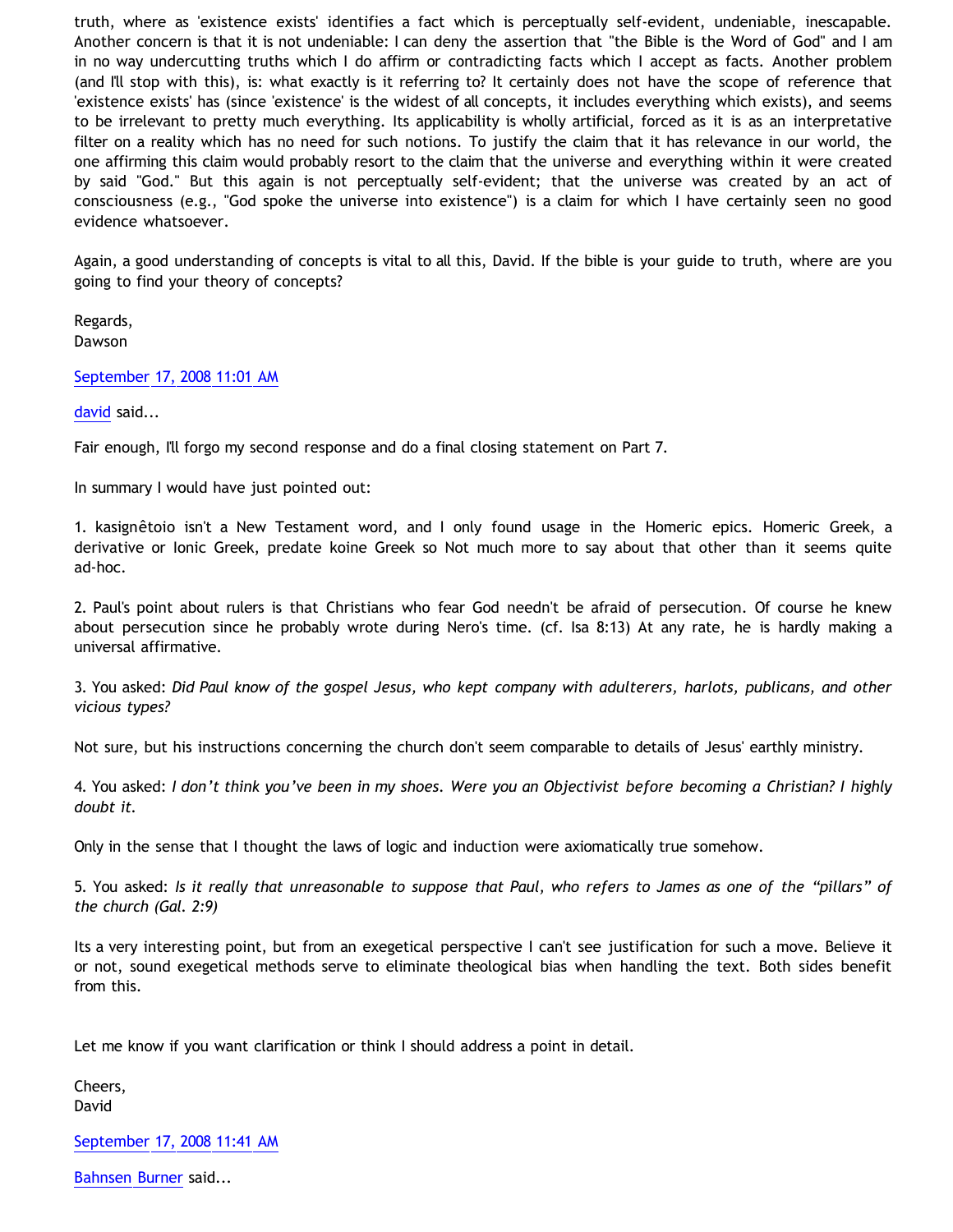I'll make some brief comments:

David: "Paul's point about rulers is that Christians who fear God needn't be afraid of persecution. Of course he knew about persecution since he probably wrote during Nero's time. (cf. Isa 8:13) At any rate, he is hardly making a universal affirmative."

Again, the quote in question is Romans 13:3, which states:

*For rulers are not a terror to good works, but to the evil. Wilt thou then not be afraid of the power? do that which is good, and thou shalt have praise of the same.*

This does not appear to be merely saying that "Christians who fear God needn't be afraid of persecution." This interpretation would obviously allow that rulers can be a terror to good works, and Paul is directly saying this is not the case. As for whether it is a universal statement or not, there does not seem to be any qualifier restricting its scope of reference. So without that, I would say one could easily be forgiven for supposing it is meant to be taken universally. But again, I still wonder (since you now add Nero to the list I had provided in my blog), which rulers did Paul have in mind? Certainly you don't think he was saying that Nero was not a terror to good works, do you?

I asked: *Did Paul know of the gospel Jesus, who kept company with adulterers, harlots, publicans, and other vicious types?*

David responded: "Not sure, but his instructions concerning the church don't seem comparable to details of Jesus' earthly ministry."

That's quite an understatement. Indeed, I've been saying something close to this all along. Paul's teachings and Jesus' teachings at many points seem to be going in different directions.

I asked: *I don't think you've been in my shoes. Were you an Objectivist before becoming a Christian? I highly doubt it.*

David responded: "Only in the sense that I thought the laws of logic and induction were axiomatically true somehow."

Objectivism does not hold that logic and induction are "axiomatically true somehow." It nowhere teaches that inductive inferences are automatically true, nor does it teach that inductive inference is an axiomatic operation. Both logic and induction, according to Objectivism, are conceptual in nature (incidentally, this is the key to addressing many of the questions which Drew raised in his response to Robert). As I pointed out in an earlier comment, universality is a property of concepts, due to their open-ended nature of reference. The concept 'man' for instance, includes every man who exists, who has existed and who will exist, until of course qualification (e.g., "this man," "the man who lives across the street," etc.) narrows its scope of reference. Indeed, it is because the concept 'man' is so open-ended that we need to qualify it when making use of it. This is the same for any concept. Since logic is conceptual in nature, its principles are open-ended, but they are not necessarily axiomatic. Objectivism does recognize that the founding principle of logic is axiomatic (the axiom of identity), but it does not follow from this that it holds that *all* principles of logic are likewise axiomatic. Similarly, induction is not axiomatic either. Concept-formation provides the mind with a working model for inductive inference. It is, in fact, the application of the law of causality to entity classes, which allows the mind to extrapolate in an objective manner from a sample of inputs to truths which apply generally, whether to "future instances" involving that sample of units or to all units of a class. Without the ability to form concepts, this capacity would be beyond man's ability, precisely because it is a conceptual process.

At any rate, it's clear that you were not an Objectivist prior to converting to Christianity, so I don't think you were in my shoes prior to accepting Christianity's teachings.

David: "Let me know if you want clarification or think I should address a point in detail."

I was really hoping we could explore my questions pertaining to revelation.

Regards, Dawson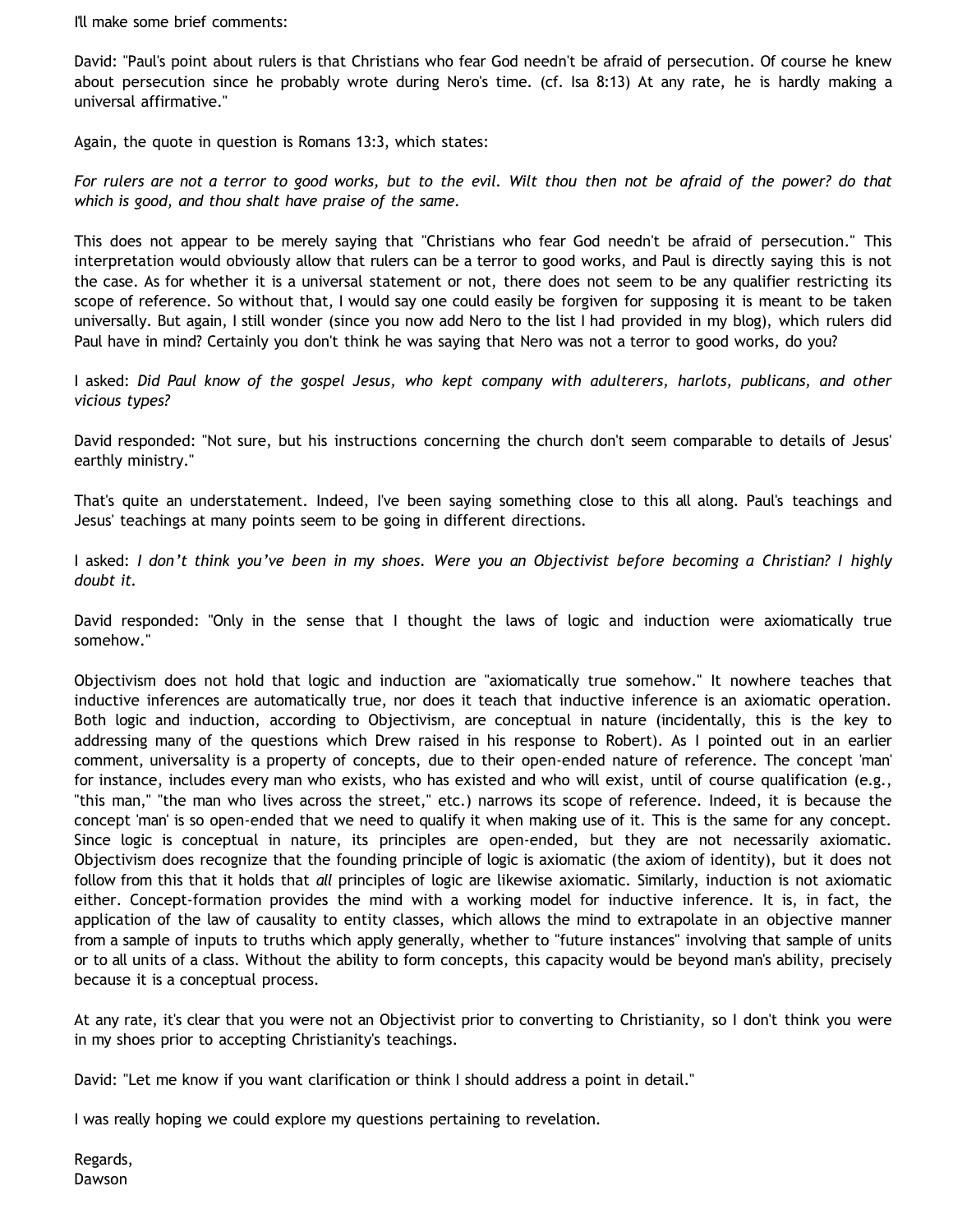[david](http://www.blogger.com/profile/08071763988772047093) said...

If you feel you've arrived at valid exegesis then by all means please stick with your interpretation of Romans 13.

Might I point out that the betrayal mentioned in the Lord's Supper (1 Cor) would seemingly imply Paul's knowledge of Jesus being arrested by the Roman authorities. I'm sure you have some explanation, but thats not the point. If you can look at the overall context of Romans, Paul's argument in chapter 13, and also the text itself and still conclude Paul is making a universal affirmative...go right ahead Dawson.

My reading of his argument is as such:

Statement: "Everyone must submit himself to the governing authorities" (Rom 13:1)

Why?

Because all authority exists ultimately by God's design, including the authority of the state (Rom 13:1). Therefore, to resist authorities is to resist God's intent (Rom 13:2).

But What is God's intent?

It is God's intent that through his "servants" (governing authorities) evil acts are punished (Rom 13:4); bad works are restrained through fear of punishment (Rom 13:3; and the good is promoted and encouraged (Rom 13:3). (*Hard Sayings of the Bible*, pg. 575)

There is no reason to assume Paul is making a universal affirmative, and there are plenty of reasons to think he isn't; namely, that he would be invalidating his own ministry during which he experienced persecution and was imprisoned by the Roman government.

[September 17, 2008 10:36 PM](http://bahnsenburner.blogspot.com/2008/09/2031128018653706358)

[david](http://www.blogger.com/profile/08071763988772047093) said...

Oh and your definition of concepts makes no sense to me. Guess thats to be expected since I embrace a mystical worldview. ;) Hey I even tried to get one of my philosopher buddies to read your explanation and he couldn't make heads or tails or it either.

Is there a good introductory book on it somewhere? I am interested in seeing how one gets to concepts starting from existence only.

[September 17, 2008 10:46 PM](http://bahnsenburner.blogspot.com/2008/09/7906849144965096618)

[Bahnsen Burner](http://www.blogger.com/profile/11030029491768748360) said...

David: "If you feel you've arrived at valid exegesis then by all means please stick with your interpretation of Romans 13."

It's interesting. Last evening, while out doing some errands, I was listening to Pastor Ed Young's radio broadcast in the car (it's what happened to be playing on the Satellite Christian Network at the time). Young was making a point to his congregation that, when you read "the Scriptures," go by its plain meaning. He urged his people not to put some "fancy" (his word) interpretation to the text, and to go by the plain reading unless it obviously violates some church doctrine or other passage in the bible. I began laughing because, even though Christians tell each other this quite a bit (I remember my "brothers in Christ" advising similarly back when I was a churchgoer), apologists typically won't allow this approach in their critics.

As for my understanding of Romans 13, I'm still wondering why you would consider my interpretation of Rom. 13:3 invalid.

David: "Might I point out that the betrayal mentioned in the Lord's Supper (1 Cor) would seemingly imply Paul's knowledge of Jesus being arrested by the Roman authorities. I'm sure you have some explanation, but thats not the point. If you can look at the overall context of Romans, Paul's argument in chapter 13, and also the text itself and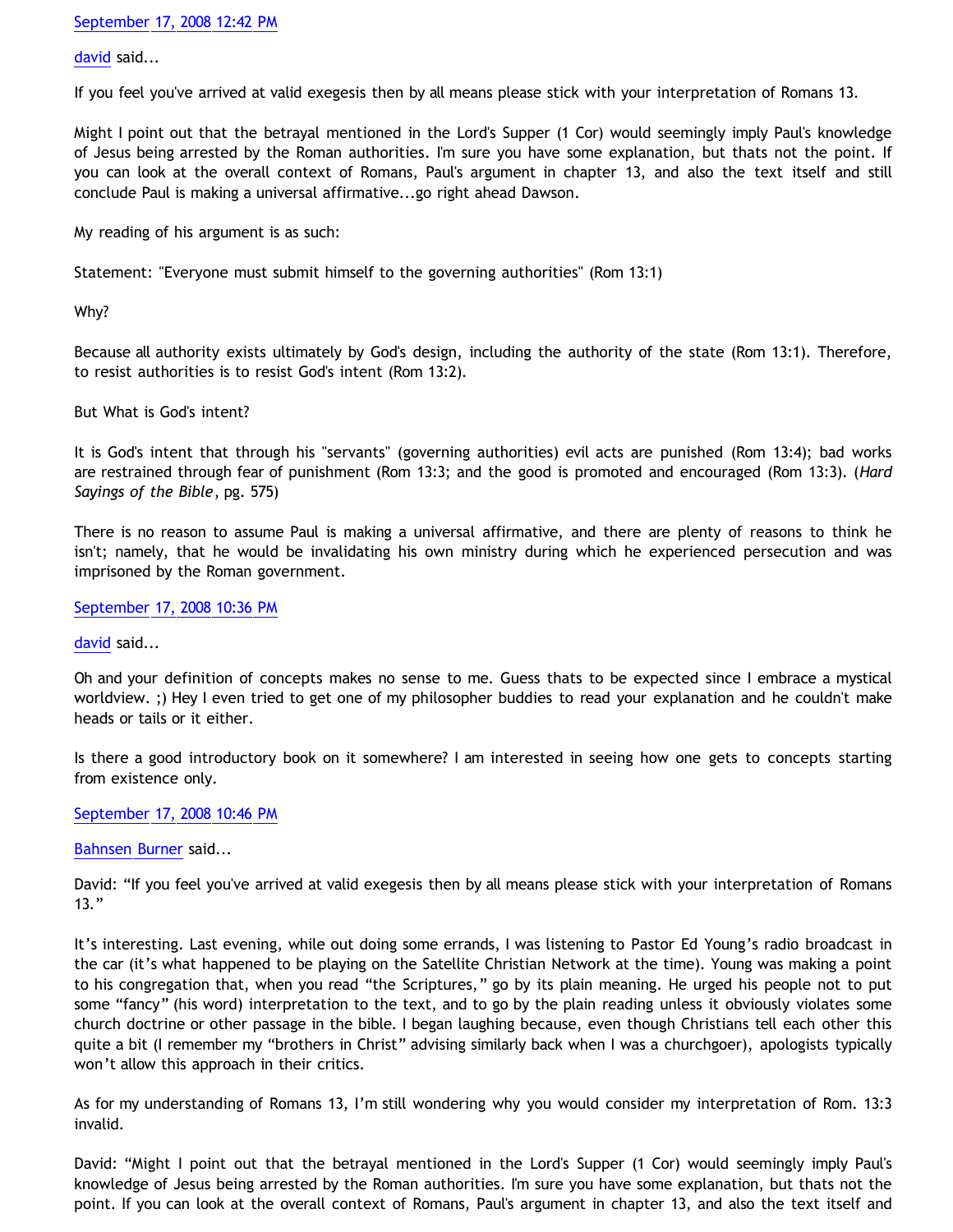still conclude Paul is making a universal affirmative...go right ahead Dawson."

Doherty refers to I Cor. 11:23-26 as "the only passage in all the epistles written in the first century which bears any resemblance to a Gospel episode." (*Challenging the Verdict*, p. 29) He's speaking of course about the Lord's Supper. Paul's own words suggest that he learned of this through revelation as opposed to traditions about a historical Jesus; in fact, Paul gives no indication of time or place for this communal meal event. We get our impression that he's talking about a supper with 12 apostles gathered round him from the gospels, for this is not at all what Paul himself describes. As for the word 'betrayed' here, Doherty points out the following in response to Edwin Yamauchi:

*You say that Paul declares Jesus was "betrayed." This, of course, is supposedly found in 1 Corinthians 11:23, when Paul talks of Jesus' words at the "Lords Supper." But the word "betrayed" – sometimes it's given as "arrested" – is a common translation of a word in Greek which doesn't necessarily go that far. The verb is "paradidomi" which simply means "to deliver up," and it can be used in any context of justice or martyrdom. "Betrayed" implies the story of Judas in the Gospels, but it is significant that Paul never mentions the figure of Judas anywhere; nor does any other epistles or non-canonical writing in the entire first hundred years of Christianity. Paul uses this verb a few other times in his epistles, where it cannot possibly mean "betrayed" or "arrested." IN Romans 8:32 he says, "He [God] did not spare his own Son, but delivered him up for us all." And in Ephesians 5:2 and 25 it is Christ wo "gave himself up on your behalf."* (*Challenging the Verdict*, pp. 61-62)

The translation of 'paradidomi' here as "betrayed" seems to be influenced by knowledge of the gospels, when in fact Paul uses the same word elsewhere which is not translated as "betrayed," and wouldn't make sense as "betrayed."

David: "My reading of his argument is as such: Statement: 'Everyone must submit himself to the governing authorities' (Rom 13:1) Why? Because all authority exists ultimately by God's design, including the authority of the state (Rom 13:1). Therefore, to resist authorities is to resist God's intent (Rom 13:2). But What is God's intent? It is God's intent that through his 'servants" (governing authorities) evil acts are punished (Rom 13:4); bad works are restrained through fear of punishment (Rom 13:3; and the good is promoted and encouraged (Rom 13:3). (*Hard Sayings of the Bible*, pg. 575)"

Here's what Romans 13:1-4 really says (per the KJV):

*Let every soul be subject to the governing authorities. For there is no authority except from God, and the authorities that exist are appointed by God. Therefore whoever resists the authority resists the ordinance of God, and those who resist will bring judgment on themselves. For rulers are not a terror to good works, but to evil. Do you want to be unafraid of the authority? Do what is good, and you will have praise from the same. For he is God's minister to you for good. But if you do evil, be afraid; for he does not bear the sword in vain; for he is God's minister, an avenger to execute wrath on him who practices evil.*

Even when I was a believer, this passage struck me as at best puzzling, on plain reading just wrong, even downright propagandistic. Of course, when I was a believer, I had to restrain myself from admitting my evaluation here and try to coax my mind into just going along with it. By introducing verse 3 with "for" here, Paul suggests that what follows is the reason for the preceding teaching. What's amazing, as I've pointed out before, is that the New Testament itself gives numerous counter-examples to what Paul says here, and not just peripherally, but directly involved with the story we find in the later narratives. Again another sign that the later stories were unknown to the earliest Christians.

Many a loyalist has no doubt pointed to this passage as justification for the divine right of kings. Indeed, if the early colonialists followed the teaching here, they probably would never have revolted from Great Britain. Obey the king, for by virtue of the fact that he has authority must mean that his authority is sanctioned by God and that he has been "appointed by God." The colonialists who resisted King George I back in the mid 1700's were, according to this verse, resisting "the ordinance of God," and that's bad (so goes the thinking anyway).

David: "There is no reason to assume Paul is making a universal affirmative,"

Actually, there's a very good reason to suppose he's making a universal statement here, and that is because he does not qualify it in any way. Recall my earlier point about the concept 'man'. I had written: "it is because the concept 'man' is so open-ended that we need to qualify it when making use of it." If I said "TV sets are brown," you might come back saying something like "actually I have two TV sets and they're both black." If I said in response to this, "Well, I didn't mean *all* TV sets are brown," you might rightly be thinking that this is what I was originally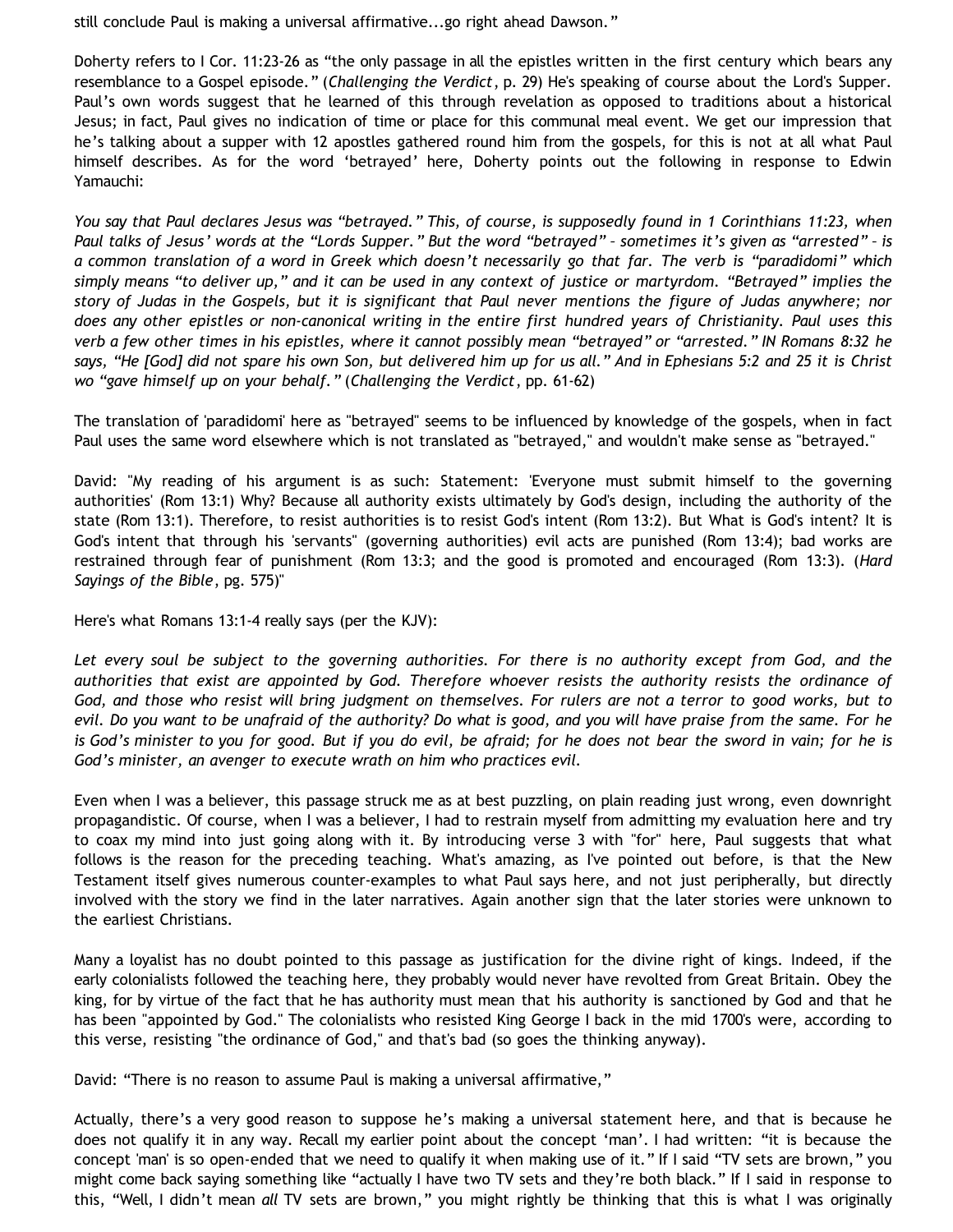saying, since I had not qualified my statement in some way (e.g., "*some* TV sets are brown"). An unqualified plural lends itself to universal generalization. That's why languages have modifiers – our cognition requires them much of the time.

David: "and there are plenty of reasons to think he isn't; namely, that he would be invalidating his own ministry during which he experienced persecution and was imprisoned by the Roman government."

Well, I don't think this would be the first time Paul invalidated his own position on things. It may be that, when he wrote this, he was trying to calm his own anxieties about his impending doom.

Regards, Dawson

[September 18, 2008 11:07 AM](http://bahnsenburner.blogspot.com/2008/09/3485368891687305206)

[Bahnsen Burner](http://www.blogger.com/profile/11030029491768748360) said...

David: "Oh and your definition of concepts makes no sense to me."

Actually I did not provide a definition of the concept 'concept' if that's what you were thinking. I simply gave some brief general points about the role of concepts in logic and induction. Indeed, very brief. There's a lot, lot more to it. Can you isolate what puzzled you most?

One of the points I had emphasized about concepts is their \*open-endedness\*. Did you at least understand this part? Let me give another illustration. Say Johnny has 50 marbles, and he calls them 'marbles', and his concept ' marble' includes all fifty of the units he has in his possession. Now suppose his friend Billy comes along with fifty more marbles, and suggests that he combine his marbles with Johnny's so that they would have 100. Then Johnny says back to Billy, "Oh no, we can't do that. My concept of 'marble' stops at fifty units; what you have cannot marbles, they must be something else. The concept 'marble' reached capacity with my fifty here. Go find another concept for what you have." Now you would be right to consider this a very misguided view of the nature of concepts, precisely because the utility of concepts lies in their open-endedness - i.e., their unlimited capacity to include units of a similar kind. What would it be like if we built into our concepts arbitrary limitations like Johnny's view of the concept 'marble'? We'd have to spend much of our time inventing new concepts for objects which could already have been included in an earlier iteration.

Now the question probably enters your mind, how can concepts be open-ended? What process makes this possible? The answer to this question is the process of abstraction. Objectivism has an explanation for this (see below).

David: "Guess thats to be expected since I embrace a mystical worldview. ;)"

That's part of the problem. It goes hand in hand, however. Since you embrace a worldview void of a good understanding of concepts, it's expected that, as a consequence, you won't develop a good understanding of concepts, since the worldview to which you ascribe is unable to provide it. At the same time, since you lack a good understanding of how the conceptual operations of the mind function as well as an explicit understanding of metaphysical primacy, you are vulnerable to being seduced by mystical ideas. The apostle Paul suffered from the same problem.

David: "Hey I even tried to get one of my philosopher buddies to read your explanation and he couldn't make heads or tails or it either."

That doesn't surprise me at all. In my experience, most people who are churned out of university philosophy departments, ironically seem to have a pretty poor grasp of these things. I've examined numerous other philosophy systems, and how the mind forms concepts is typically given short-shrift. This is especially the case in the Christian literature I've read. For instance, Van Til's *A Christian Theory of Knowledge*, which, by its title, I'd expect to find at least some discussion of concepts (since concepts are the form in which we retain and integrate our knowledge), says nothing on the matter. Without understanding how they formed their concepts, a thinker is liable to be found adrift at sea without a compass.

David: "Is there a good introductory book on it somewhere?"

See Ayn Rand's *Introduction to Objectivist Epistemology*, preferably the Second Revised Edition (which includes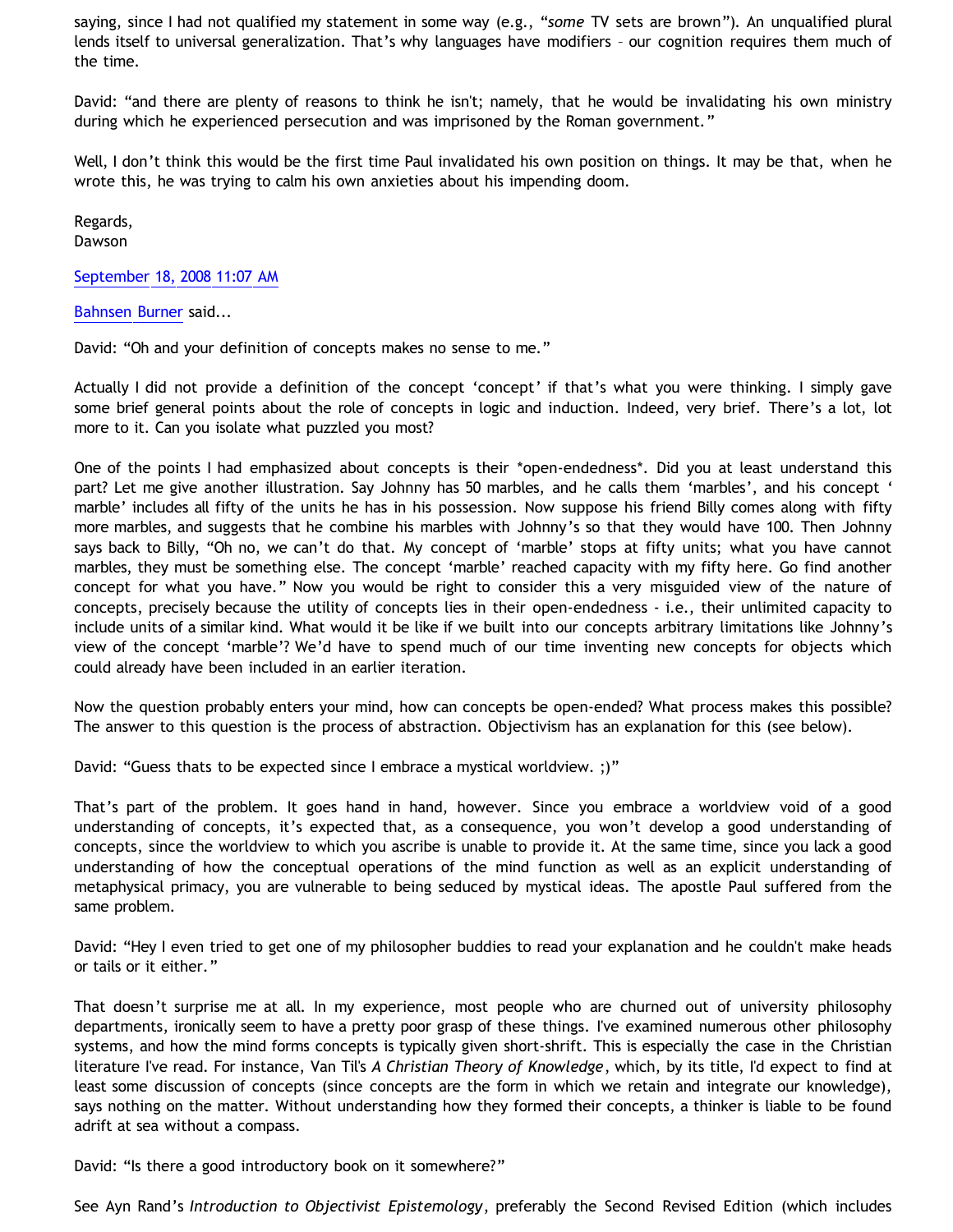numerous excerpts from her workshops on epistemology in the 70's). This is Rand's theory of concepts. But I would not suggest that you begin there per se. I would suggest first getting acquainted with Objectivism more generally. Peikoff's *Objectivism: The Philosophy of Ayn Rand* is an good intro primer for this.

David: "I am interested in seeing how one gets to concepts starting from existence only."

That's a good question, but it's prone to overlooking something important, namely perception, since it does not mention it. Concepts do not magically populate themselves in our minds; we have to form them through an active process which we automatize at a relatively early age, and consequently never really understand how it works. We begin our cognition by perceiving objects, and this is an automatic, non-volitional process. Without perception of objects, we'd have no awareness of them and thus nothing to integrate into concepts. Since our first concepts are formed on the basis of things which we directly perceive, it would obviously need to be the case that those objects would have to exist in order for us to perceive them. If they didn't exist, we wouldn't be able to perceive them. And if they existed but were not accessible to our ability to perceive, we would not be able to form initial concepts for them. Very roughly speaking, the basic process is: perception of objects -> isolation of commensurable attributes -> measurement-omission -> integration of units into concepts -> definition. Concepts thus formed avail the mind to retain information and provide a context for the discovery of new information. I'd be happy to discuss more of this with you. And if Christianity has a native theory of concepts that I don't know about, I'd love to hear about it.

Now again, I was really hoping we could explore my questions about revelation. You had earlier thought that Geivett's article on "The Epistemology of Resurrection Belief" addressed my questions. Given what he says of his own article, I'm not confident that it does, but again I have not read it. But if you have and you still think it does address them, I'd like you to share this with me. But again, even if Geivett does get into the issues I raise, I'm curious how well they might reflect Paul's mindset back in the day. Paul himself does not explain his claim to having received knowledge by revelation.

Regards, Dawson

### [September 18, 2008 11:10 AM](http://bahnsenburner.blogspot.com/2008/09/1626112907811263526)

### [david](http://www.blogger.com/profile/08071763988772047093) said...

I am equally saddened by Christians who abuse the Bible for their own purposes, as I am by non-Christians who do this. There is simply no excuse for making statements about a passage when you haven't done at least some background work on the author, intended audience, historical context, thematic contexts (the overall point of the passage, chapter, argument, theme, and book in relation to one another), and lexical-syntactic analysis. Neglecting this is simply mishandling the text, regardless of inspiration or inerrancy or anything like that; one would certainly not approach Homer or other ancient documents from a "take it for what is looks like it says in my English edition" approach. There are so many nuances in translations that affect the reading of the passage that most people don't even recognize (for instance the use of semicolons and commas actually must denote some theological meaning in English when Greek provides this within the language itself and English cannot convey such in the words).

You will find no argument from me as to the anti-intellectual nature of most Christian establishments with regard to the Bible. However, I would suggest that you call yourself to a higher standard than those "brothers in Christ" if you want to effectively use the Bible to critique Christianity.

I don't think your interpretation of Romans is necessarily invalid, but I don't think it's been well justified. Not meaning to sound insulting here, but your use of Greek during our exchanges has been reckless. Doherty tries to argue that paradidomi might mean the same thing Paul meant elsewhere. So what? That isn't a strong argument, its just speculation. We all know words can have many meanings and one author may use them differently even within the same sentence, or can use several different words to get at the same meaning (actually a common rhetorical technique in Greek, similar to me saying "I like it, I love it, I want some more of it").

That being said, I would merely point out again that the later folks who assembled the narratives keep looking more dishonest or more incompetent as the legend theory explains away parallels. Did they not understand the correct usage of paradidomi? Why should we assume that we are better at gauging the meaning than the original language speakers in the original context? I think ignorance won't fly, I think they would need to do it purposesly. But what motive would give rise to Judas betraying Jesus and throwing off the number of "the twelve"? This gets into the whole criteria of embarassment thing, which I think the legend theory simply can't explain.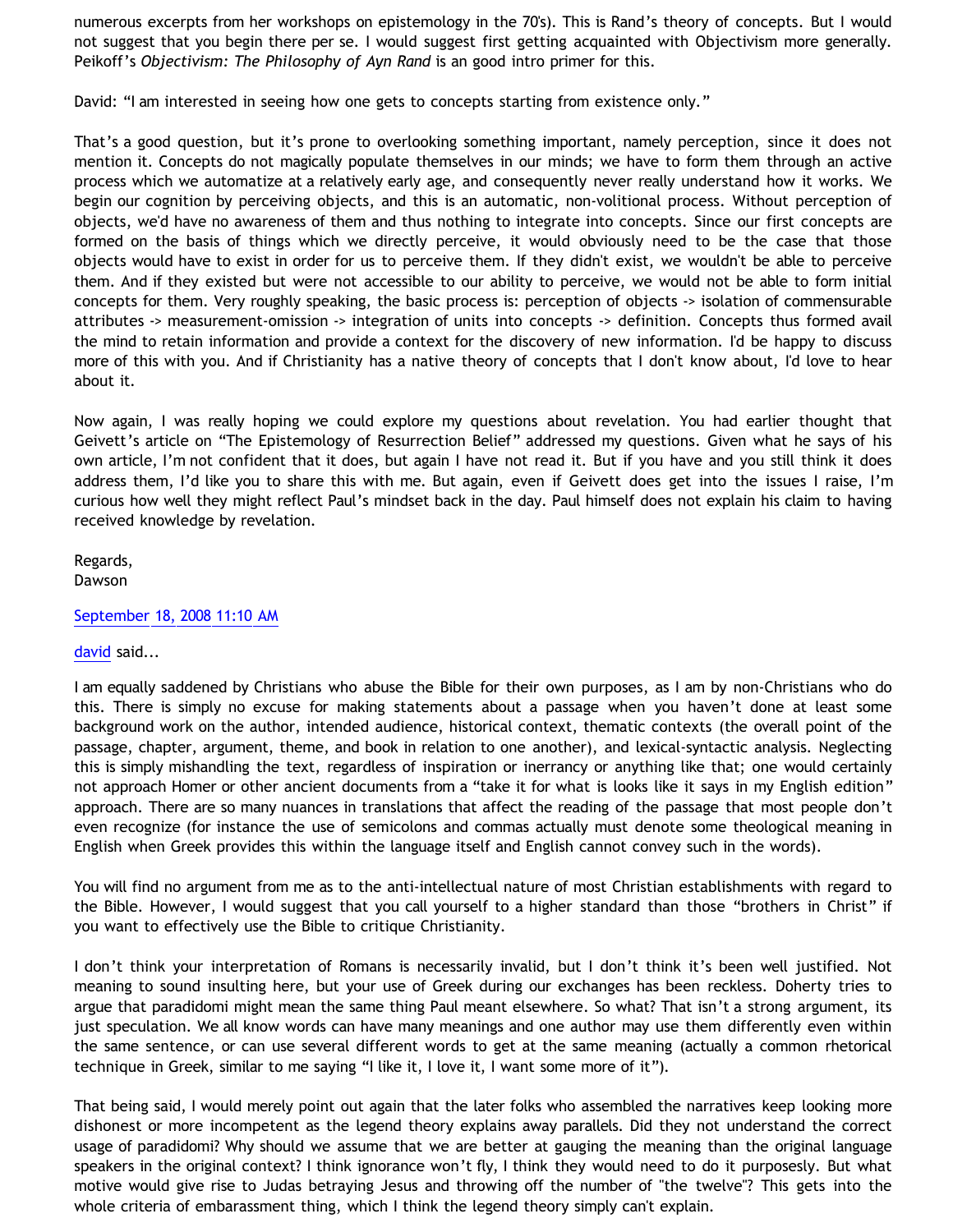Ughh, I can't stand the KJV; the underlying Greek texts are simply vastly inferior. Heck some of the passages Erasmus just made up Greek for because he didn't have any manuscripts so he used to Latin Vulgate. I would suggest a translation based on an eclectic text, which take into account data - the 5735+ Greek manuscripts (new ones uncovered in Albania last month), and almost 20,000 patristic quotations and early Coptic, Gothic, and Syriac translations - that has been assembled into a single critical apparatus for translation and textual criticism. I think Erasmus might have used about 11 manuscripts but I can't remember off the top of my head. If your church was "KJV Only" I am very sorry you had to live through that nightmare.

# *The colonialists who resisted King George I back in the mid 1700's were, according to this verse, resisting "the ordinance of God," and that's bad (so goes the thinking anyway).*

Well I'm betting Pastor Young's point was that people like these folks shouldn't put such a weighty idea on a single verse and should pay attention to all the other verses that qualify and clarify the overall Biblical teaching. A essential doctrine of the faith should never stand or fall on a single verse.

# *Actually, there's a very good reason to suppose he's making a universal statement here, and that is because he does not qualify it in any way.*

So if I say "men are strong swimmers" then you see no reason to think that my statement is not a universal affirmative? There is no reason to interpret it as "some men are strong swimmer" or maybe "most men are strong swimmers"? Again this goes back the the [principal of charity.](http://philosophy.lander.edu/oriental/charity.html)

But what is the reason for inserting "some" or "most" instead of "all"? Because its obvious that "all men are swimmers" is false. Yet with Paul, you take an opposite approach. You say that since "all rulers" is false then you can just assume your approach is correct and now Paul is contradicting himself I and likely the the later writers didn't know, care or just misunderstood him? No offense but whoever came up with this is grasping at straws.

*An unqualified plural lends itself to universal generalization. That's why languages have modifiers – our cognition requires them much of the time.*

I think it depends on the implication. Again "all men are strong swimmers" is certainly false, and only someone who was out to show me to be an idiot would say "hey come on buddy we all know that's false, look at that one he can' t even tread water!?" Again no offense, but essentially you are doing the same thing with Paul.

*It may be that, when he wrote this, he was trying to calm his own anxieties about his impending doom.* This coming from the same Paul who said to die is gain?

### [September 18, 2008 12:54 PM](http://bahnsenburner.blogspot.com/2008/09/3828742062000025292)

[david](http://www.blogger.com/profile/08071763988772047093) said...

Again I am not a philosophy buff, but your definition of concepts reminds me of the Platonic world of forms a bit. There is an actual chair I'm sitting in, but there is an abstract "chairness" that contains chairs (both actual and possible I would guess).

So if G.A. Wells, Robert Price, Earl Doherty, etc. don't share your theory of concepts are they vulnerable to being seduced by mystical ideas?

My main question is would concepts exist if brains didn't?

I'll add those objectivists to my reading list. Give me a few days on the Geivett thing maybe I can review it this weekend.

### [September 18, 2008 1:04 PM](http://bahnsenburner.blogspot.com/2008/09/4276313092020078836)

### [Bahnsen Burner](http://www.blogger.com/profile/11030029491768748360) said...

David,

I found your soliloquy both interesting and also a little saddening for you. You seem quite alone in your crusade. You wrote:

*There is simply no excuse for making statements about a passage when you haven't done at least some background work on the author, intended audience, historical context, thematic contexts (the overall point of the*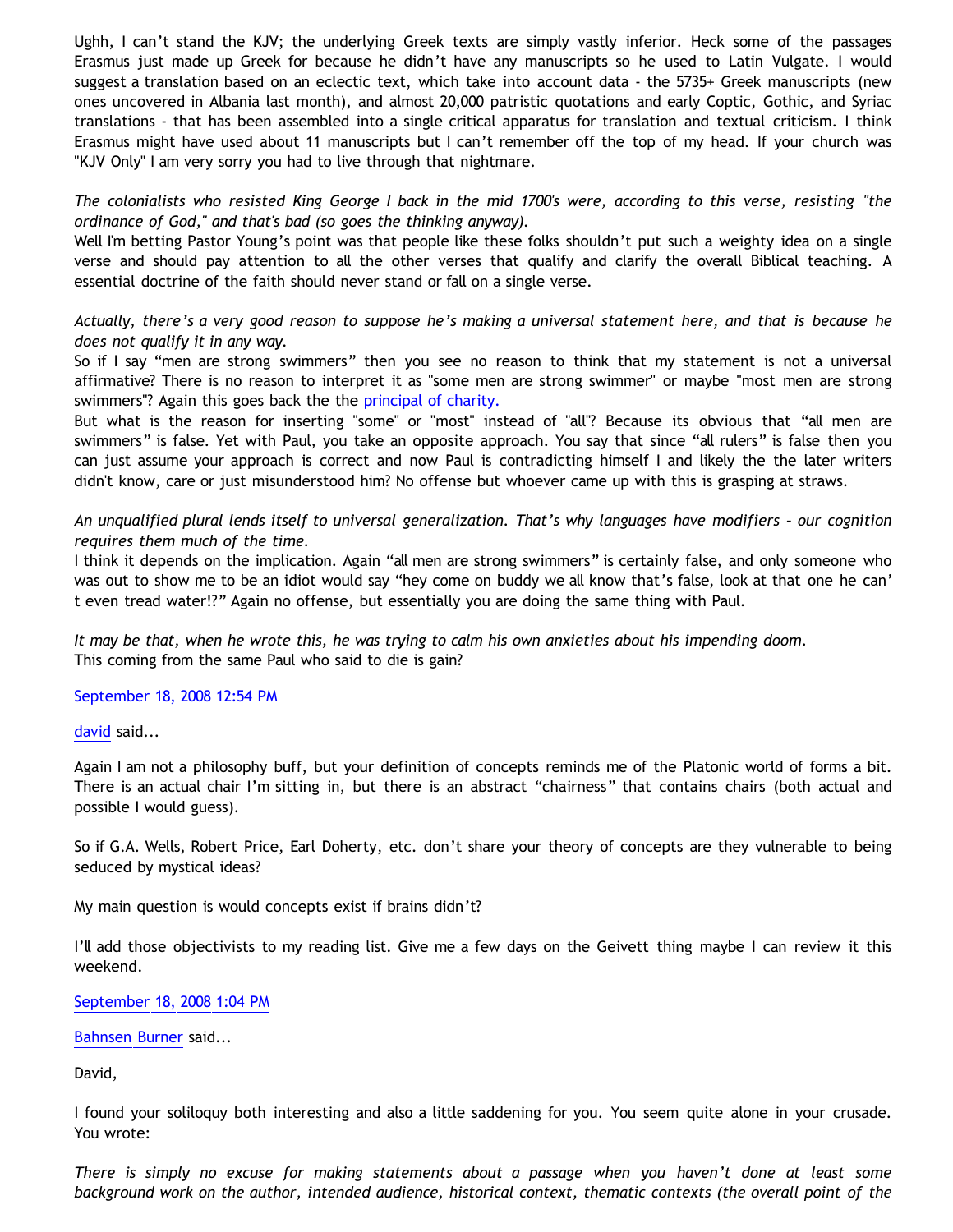*passage, chapter, argument, theme, and book in relation to one another), and lexical-syntactic analysis.*

How many self-identifying Christians do you suppose are out there in the world, full of spirit and gung ho for Jesus, who have never done any of the kind of research you describe here? I have a friend at work who is a Christian, and just this morning she mentioned to me how last night was the first time she has opened her bible in probably two years (I believe that's the amount of time she mentioned). On your view, is she still a Christian in spite of this? If she made a statement about a passage in the bible (such as "it's true!"), and yet she has not done the kind of research you describe here, would there be any excuse for her statement?

I wrote: *The colonialists who resisted King George I back in the mid 1700's were, according to this verse, resisting "the ordinance of God," and that's bad (so goes the thinking anyway).*

David responded: "Well I'm betting Pastor Young's point was that people like these folks shouldn't put such a weighty idea on a single verse and should pay attention to all the other verses that qualify and clarify the overall Biblical teaching. A essential doctrine of the faith should never stand or fall on a single verse."

It seems like you're saying, albeit in roundabout fashion, that even though Paul says that "whoever resists the authority resists the ordinance of God," believers can find some other verse in the bible to justify resisting authority. Is that right?

I wrote: *Actually, there's a very good reason to suppose he's making a universal statement here, and that is because he does not qualify it in any way.*

David responded: "So if I say 'men are strong swimmers' then you see no reason to think that my statement is not a universal affirmative?"

Under normal circumstances – i.e., in the reality which my universe describes? Sure, I could expect that such a statement is not intended to be taken as universally applicable, that exceptions would certainly be acknowledged. However, if you stated this and along with it also stated that a supernatural being ordained that men are strong swimmers, why wouldn't I take that as a universal statement if not qualified in some way? It's even worse with Paul 's statement, since rulers are obviously a very small subclass of human individuals, and the relevant issue involved with their station as rulers is authority, and Paul is very conscious of authorial hierarchies. Paul is very clear that rulers derive their authority from God, that God appointed them and ordains their authority. Not quite the same thing as men being strong swimmers.

David: "There is no reason to interpret it as 'some men are strong swimmer' or maybe 'most men are strong swimmers'?"

It depends. If involved in the immediate context is the accompanying premise that men were created by a supernatural being and this supernatural being appointed men to be strong swimmers, why interpret it as "some" or "most" instead of "all," especially if such qualifiers are absent. Then again, who were these just rulers that Paul had in mind? Was it Herod the Great who, according to Christian tradition, ordered the slaughter of countless babies and toddlers? Was it Pilate who, according to Christian tradition, sanctioned the execution of Jesus? Was it Nero who according to Tacitus blamed the Christians for the burning of Rome? So like Paul, he does not give any specifics, he simply plays it safe by keeping it general.

David: "But what is the reason for inserting 'some' or 'most' instead of 'all'? Because its obvious that 'all men are swimmers' is false."

Well, for one thing, to have Rom. 13:3 to say "some rulers" instead of just "rulers," we'd have to, as you put it, insert a word. That is, we'd have to add a qualifier which is not in the text. Why not let Paul speak for himself? I suppose if we want to say that he really meant "some rulers," he was a bit sloppy here by failing to qualify his statement in this way.

Now I agree that it's obviously not the case that all "rulers are not a terror to good works, but to evil," but that does not grant us permission to revise what Paul actually wrote by inserting qualifiers which he himself failed to include. Again, I'm trying to think of just one example from Paul's day that did fit the statement with your proposed revision of it. What rulers in Paul's day could be counted on to be a terror to evil works and not good works? Surely he had Roman rulers in mind, doncha think? I can name a bunch who don't fit the tab, but I've yet to see any which do fit the tab.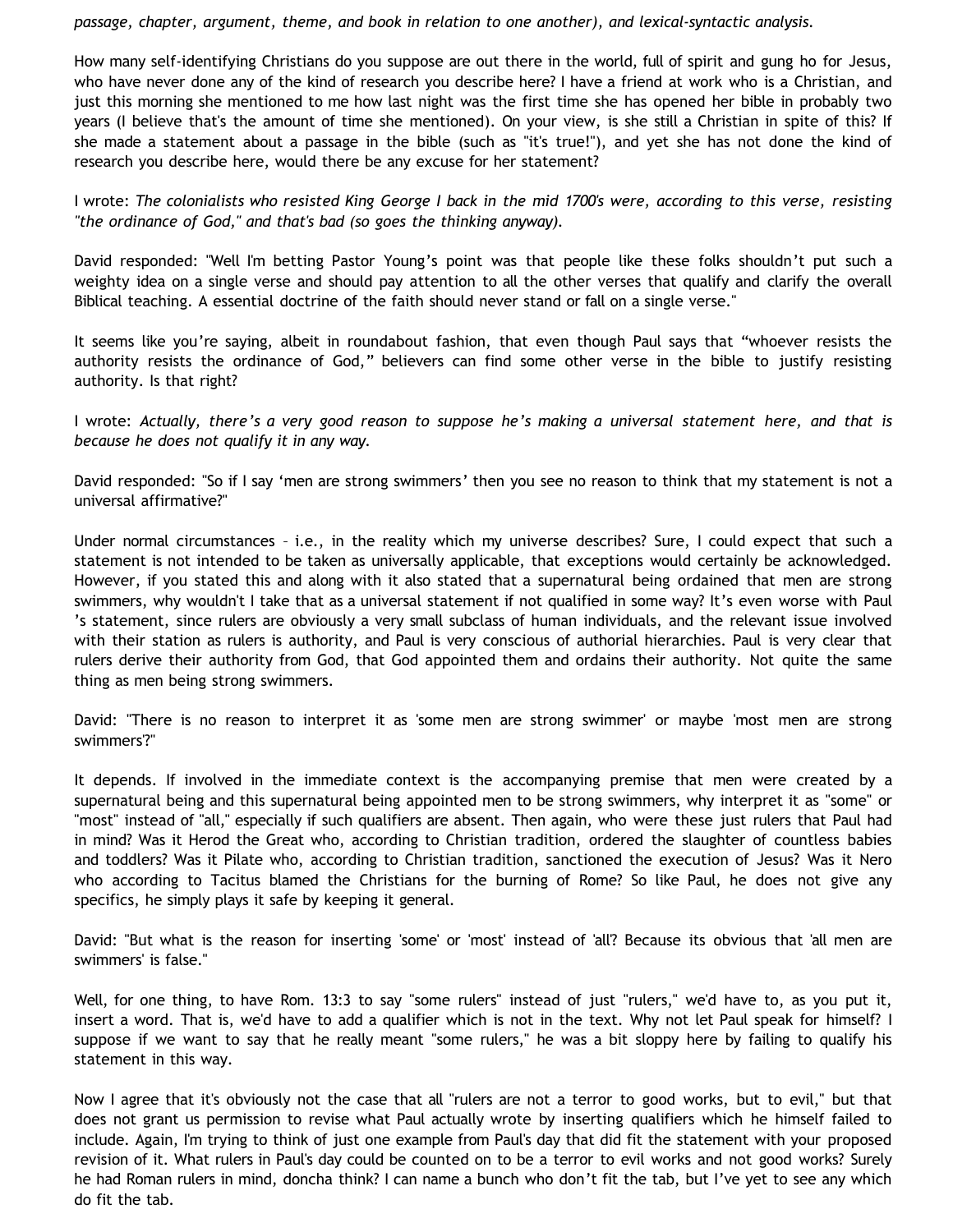I wrote: *An unqualified plural lends itself to universal generalization. That's why languages have modifiers – our cognition requires them much of the time.*

David: "I think it depends on the implication. Again 'all men are strong swimmers' is certainly false, and only someone who was out to show me to be an idiot would say 'hey come on buddy we all know that's false, look at that one he can't even tread water!?' Again no offense, but essentially you are doing the same thing with Paul."

I think what's happening here is that a vital element in the context of Paul's statement is being overlooked. And that is the element of divine ordination, which Paul is explicit about here as being a guiding factor to all this. A ruler vested with magisterial authority is, according to Paul in this very passage, to be thought of as "God's minister to you for good." Frankly, to me, the whole passage reads like a propaganda piece urging unquestioning subordination to whoever happens to be a ruler. (I wonder if Christians under Sadam Hussein's regime considered him to be a ruler after Paul's heart.) But on Paul's view, rulers in authority are "appointed by God." To bring your analogy more in line with the context we have in Paul's letter, we'd have to accompany the claim "men are strong swimmers" with a premise suggesting something to the effect that, for instance, their swimming proficiency is divinely appointed. So even if it takes Ugly Herman seven minutes to cross the pool while all his teammates do it in under 40 seconds, he's still a strong swimmer nonetheless. After all, who says that "strong swimmer" means a quick swimmer? Herman's strength as a swimmer is manifested in the slam of his splashing, just as Pilate's goodness as a ruler is manifested in his fulfillment of God's plan.

I wrote: *It may be that, when he wrote this, he was trying to calm his own anxieties about his impending doom.*

David: "This coming from the same Paul who said to die is gain?"

Such a statement shows us what kind of values Paul stood for. But even this passage could have been written by a beaten down Paul who was desperate to keep his spirits up.

Regards, Dawson

[September 18, 2008 9:05 PM](http://bahnsenburner.blogspot.com/2008/09/3785805513969005303)

#### [Bahnsen Burner](http://www.blogger.com/profile/11030029491768748360) said...

David: "Again I am not a philosophy buff, but your definition of concepts reminds me of the Platonic world of forms a bit."

In what way? What do you think the definition of 'concept' that I gave was? (Hint: I haven't given a definition of 'concept' in this discussion yet.) Unlike Objectivism's concepts, Plato's Forms reside in some otherworldly realm, existing independent the subject-object relationship of human cognition, and are accessed by anamnesis. Plato reasoned that the Forms must exist in some other realm because they are unchanging, while the concretes in the realm in which we exist do change. He clearly did not grasp the role of measurement-omission in the abstraction process (in fact, there's no room for such a process in his theory to begin with), and that one parameter of measurement typically omitted in the formation of most concepts (especially those integrating entities and their attributes) is that of time. Also, on Plato's theory, the chair that we see, touch and feel, is just a concrete representation of the Form 'chair'. On Plato's view, the Form comes first, while the particular chairs which exist in the world are simply manifestations of that Form. This is why, for Plato, the implications of the primacy of consciousness are ultimately unavoidable, a most serious deficiency to his theory. Moreover, because it fails to address the need to understand the process of abstraction, Plato's theory deprives us of any understanding of how our minds in fact know what they know.

David: "There is an actual chair I'm sitting in, but there is an abstract 'chairness' that contains chairs (both actual and possible I would guess)."

How did you get this from what I said? That's not what the objective theory of concepts teaches. There is the actual chair - a particular, concrete object, but there is also the method in which we identify, integrate and retain in our awareness that and every other chair we've encountered. That is the unit-economy which concepts provide to man's consciousness: "the ability to reduce a vast amount of information to a minimal number of units" (ITOE, p. 83) This ability is an ability which man's consciousness possesses and performs.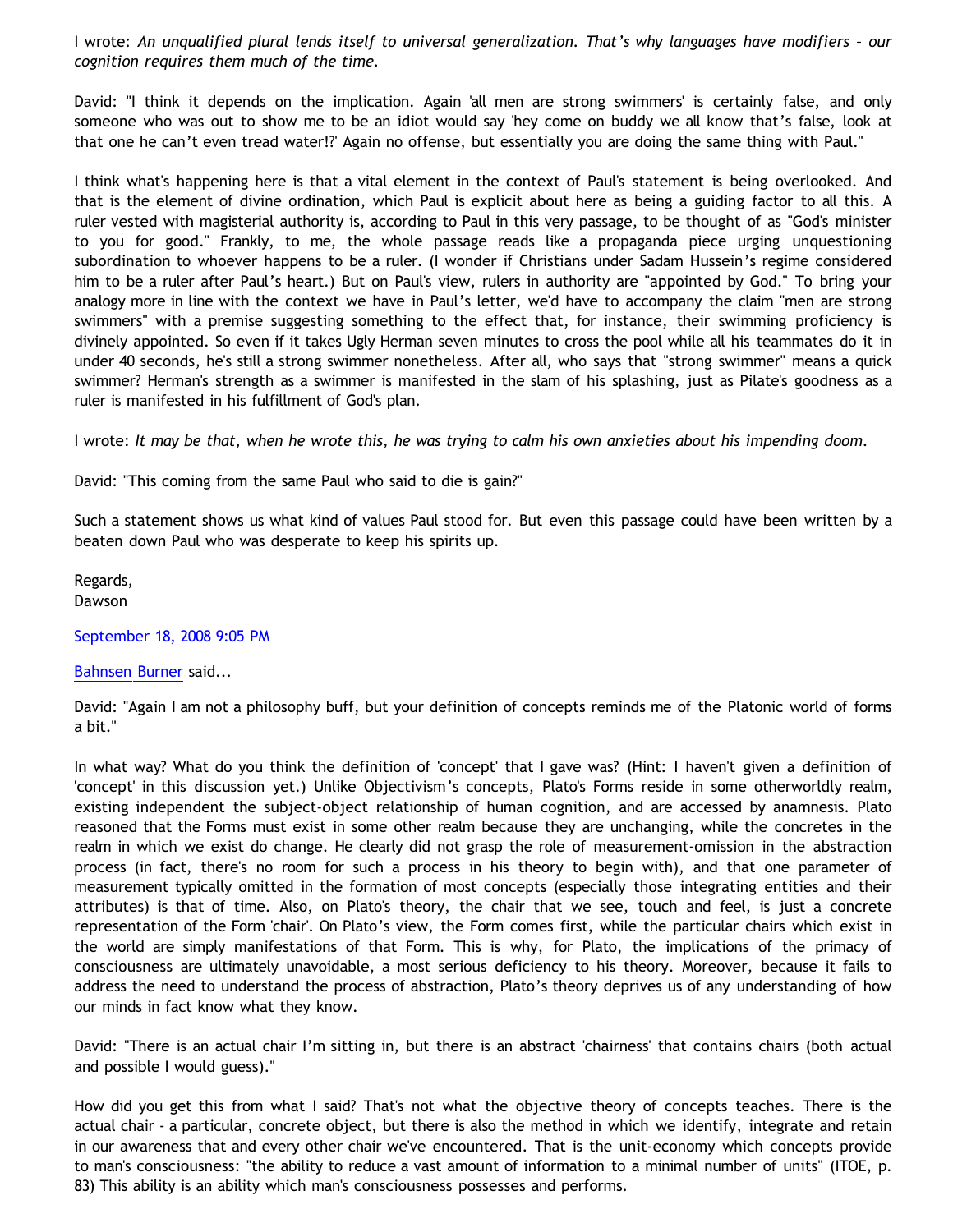David: "So if G.A. Wells, Robert Price, Earl Doherty, etc. don't share your theory of concepts are they vulnerable to being seduced by mystical ideas?"

Of course. Indeed, there are things I've read in Wells and other writers whose work I enjoy which indicate that they do not have a consistently good grasp of concepts. In the case of Wells, however, I would say that he strikes me as solidly on the primacy of existence, at least from what I've read by him. But there is an important point to make in this regard as well, a point which I've made elsewhere in my writings, is that thinkers who accept fundamentally false or arbitrary premises, especially in the west, tend to develop the psychological habit of segregating those premises from the this-worldly contexts which govern a majority of their choices and actions. As I pointed out in [one blog,](http://bahnsenburner.blogspot.com/2007/05/answering-ecualegacy-pt-4.html) fortunately most believers "compartmentalize their beliefs, living a double mental life, with one foot in their religion, and the other foot in the real world." (I say "fortunately" here because if they didn't, they'd be more dangerous to other human beings than they already may be.) Now I'm not suggesting that Wells or Doherty do this; they might, but I don't know enough about them personally to make this determination. I'm not even sure if either are atheists, but even an atheist can ascribe to the primacy of consciousness. Look at Marxists for instance. Presuppositionalists like to say that non-Christians borrow from the Christian worldview. Marxists are a great example of this.

David: "My main question is would concepts exist if brains didn't?"

I'm not sure why this would be your main question, but it should be obvious. Since concepts are the method in which human minds integrate and retain knowledge, and since there would be no human minds without human brains, there would be no concepts. Concepts are not entities existing independent of the subject-object relationship.

Let me ask you a question, David: On your view, is logic a conceptual system, or is it something else? If you think it's something other than a conceptual system, what do you think it is?

Regards, Dawson

[September 18, 2008 9:07 PM](http://bahnsenburner.blogspot.com/2008/09/8385695284295864366)

[david](http://www.blogger.com/profile/08071763988772047093) said...

Dawson: *If she made a statement about a passage in the bible (such as "it's true!"), and yet she has not done the kind of research you describe here, would there be any excuse for her statement?*

What defines a Christian is true belief, but to justify a belief (about a text's meaning) is another matter altogether. Of course you don't have to be an exegete to be a Christian, but I think to attack or defend Biblical teaching you should understand something about the original languages and how to properly handle the text.

Dawson: *It seems like you're saying, albeit in roundabout fashion, that even though Paul says that "whoever resists the authority resists the ordinance of God," believers can find some other verse in the bible to justify resisting authority. Is that right?*

No, I'm talking about an interpretative principle called the [analogy of Scripture.](http://www.bible.org/page.php?page_id=3424)

Dawson: *Then again, who were these just rulers that Paul had in mind?*

I don't think he was necessarily trying to be specific to an emperor as you seem to think. The word simply means " civil magistrates" which could include anyone in any position in the entire Roman government. The Christians he wrote to would have probably had more interaction with local judiciary and internal police. Regardless, check out the context that precedes chapter 13. Paul is talking about how God's intent is that people live in a community with harmony, peace and order (Rom 12:10, 18). But life in a community becomes chaotic without regulatory laws enforced by authorities. In the historical Jewish context that Paul came out of, we can see that "broad streams of early Judaism understood that rulers were appointed by God (cf., e.g., Wid 6:1-11; b.Ber.58a, see further Str-B 3:303-5). Early Jewish thought also understood that these rulers also are held accountable by God (Wis. 6:5-8)." ( *Commentary on the NT use of the OT*, pg 682, Carson). But look at how the OT describes these rulers. Almost all of them were screwed up in some way and ended up doing something wrong or getting Israel into trouble. The whole role of the prophet in relation to the king speaks volumes to this fact (Jeremiah, etc.) Surely, Paul isn't so naïve to think that the secular rulers of Rome were to fair better than the great men from his own tribe?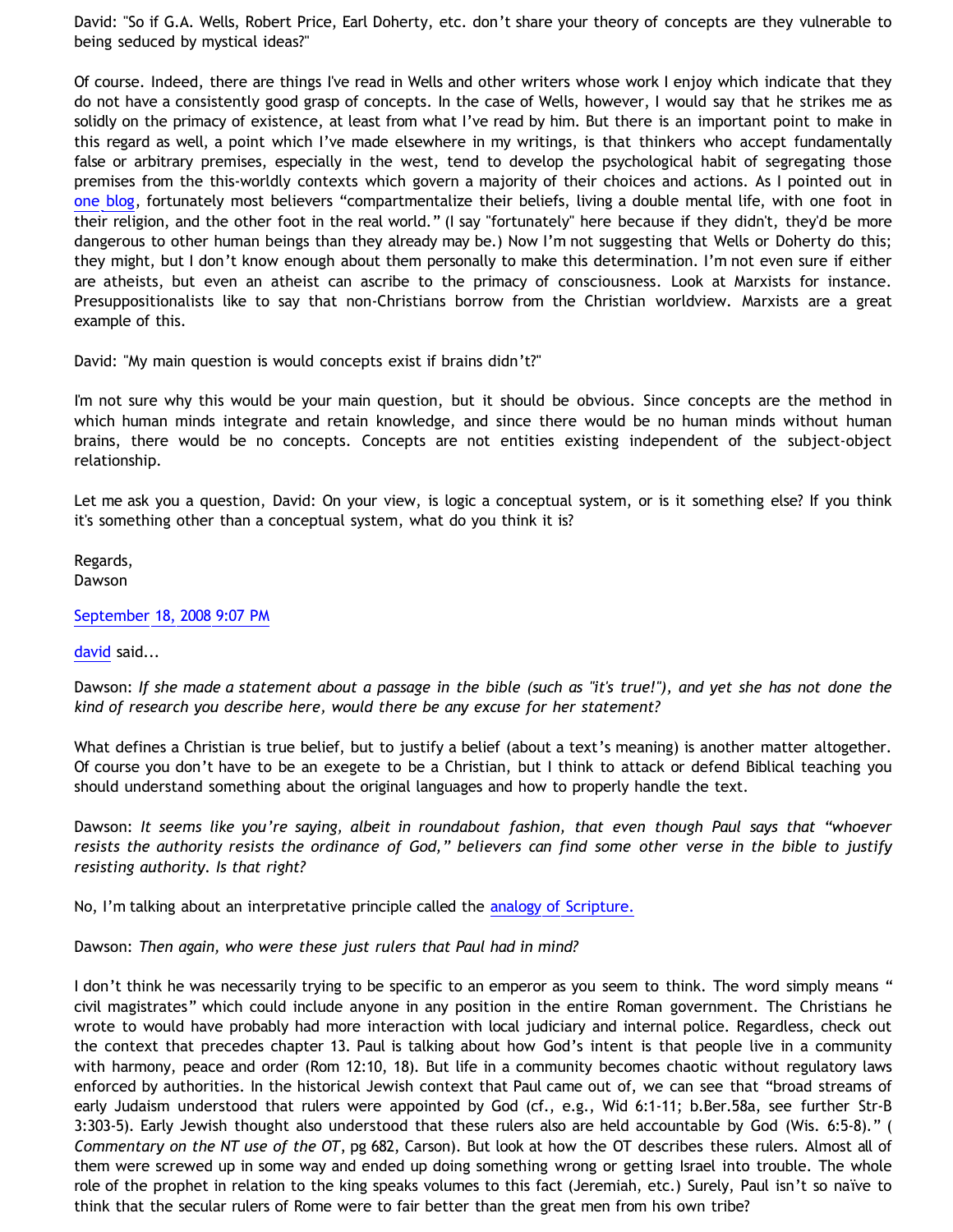Dawson: *I suppose if we want to say that he really meant "some rulers," he was a bit sloppy here by failing to qualify his statement in this way.*

Remember Paul's audience isn't full of modern skeptics or folks who are looking to misconstrue everything he says or trip him up. Seriously, you got ill about all those "irrelevant" questions I posed earlier but they are just basic exegetical questions. By the way you say skepticism isn't your approach, but G.A. Wells is the ultimate skeptic with regards to Biblical criticism. I didn't intend to imply epistemic skepticism.

Dawson: *Such a statement shows us what kind of values Paul stood for. But even this passage could have been written by a beaten down Paul who was desperate to keep his spirits up.*

Even though this isn't the way it happened, I chuckled thinking about a situation with Paul sitting in prison writing a letter to the church and urging them to submit to the authorities…ironic given what got him imprisoned all the time! What a eccentric charlatan you make him out to be ;)

#### [September 18, 2008 10:36 PM](http://bahnsenburner.blogspot.com/2008/09/9098796579651181796)

#### [david](http://www.blogger.com/profile/08071763988772047093) said...

Dawson: *In what way? What do you think the definition of 'concept' that I gave was? (Hint: I haven't given a definition of 'concept' in this discussion yet.)*

I was referring to your marbles analogy and the open-endedness thing. Sorry if that was unclear.

Dawson: *Let me ask you a question, David: On your view, is logic a conceptual system, or is it something else? If you think it's something other than a conceptual system, what do you think it is?*

Haha now you've really got me away from my subject area. I think there is a normative and descriptive sense that could be delved into here. If someone asked me "what does it mean to be logical?" I would respond, "thinking God' s thoughts after him." Now within the presuppositional camp there is some disagreement between the Van Tillian and Clarkian schools of thought as to how that exactly works. From the little I have read, Gordon Clark argued that knowledge was qualitatively the same as God's while Cornelius Van Til thought it was analogous. Vincent Cheung and John Robbins continue from Clark, while John Frame and Greg Bahnsen carry on Van Til's approach. My guess is you would find Vincent Cheung to be the most interesting read. As a descriptive process, I think logical operations boil down to the law of non-contradiction. The main thing is our brains perform this way with fallible and finite faculty, but ultimately logic is grounded in God's nature.

#### [September 18, 2008 10:59 PM](http://bahnsenburner.blogspot.com/2008/09/1319702752916942504)

#### [Bahnsen Burner](http://www.blogger.com/profile/11030029491768748360) said...

I asked: *If she made a statement about a passage in the bible (such as "it's true!"), and yet she has not done the kind of research you describe here, would there be any excuse for her statement?*

David responded: "What defines a Christian is true belief, but to justify a belief (about a text's meaning) is another matter altogether. Of course you don't have to be an exegete to be a Christian, but I think to attack or defend Biblical teaching you should understand something about the original languages and how to properly handle the text."

Well, recall David, you had said that "there is simply no excuse for making statements about a passage when you haven't done at least....[snip litany of requirements]." Now I'm pretty sure my co-worker and friend has not done any of this for probably anything in the bible; in my discussions with her on the topic, she seems like your average Christian churchgoer – completely clueless about what's under the hood in "scripture." And yet she has made statements about passages in the bible, clearly without having performed any of the tasks you seem to require of a person in order to qualify her for making such statements. She'll even go so far as saying that every passage in the bible is true, even though she admits that she has not read every passage in the bible. Now certainly your requirements are not only for non-believers and critics like myself, but for everyone, is that right? Or do believers get a free pass, by virtue of their confession?

I wrote: *It seems like you're saying, albeit in roundabout fashion, that even though Paul says that "whoever*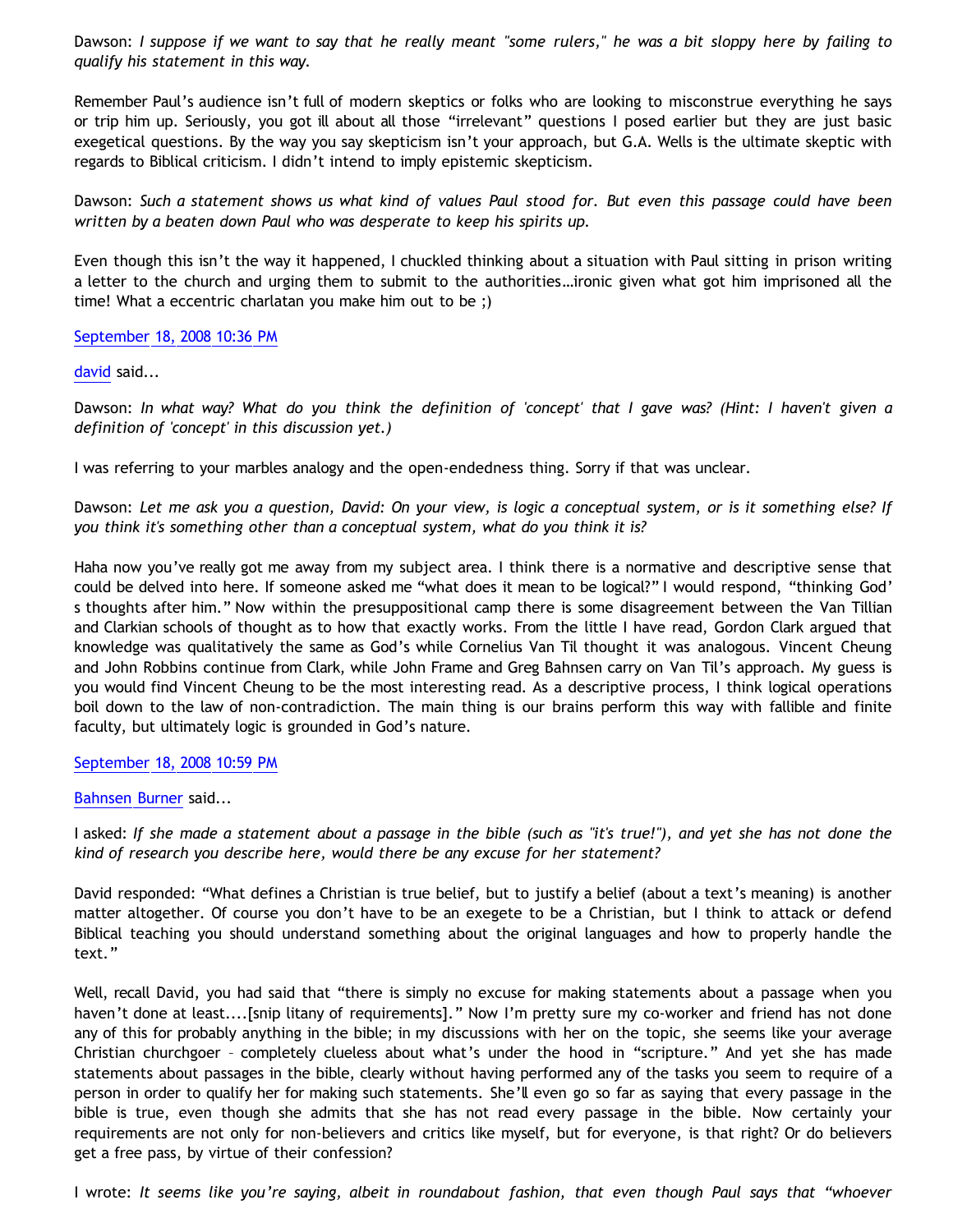*resists the authority resists the ordinance of God," believers can find some other verse in the bible to justify resisting authority. Is that right?*

David: "No, I'm talking about an interpretative principle called the analogy of Scripture."

So, is there a passage elsewhere in the bible which says it's okay to resist the ordinance of God, as the colonialists did in the mid 1700's?

I asked: *Then again, who were these just rulers that Paul had in mind?*

David: "I don't think he was necessarily trying to be specific to an emperor as you seem to think."

Oh, it doesn't have to be an emperor, but Paul does say "rulers are not a terror to good works, but to evil." I'm just wondering if we can find one example from Paul's day of a ruler who fits this norm. He does not seem to be talking about "regulatory laws" but of human individuals who hold positions of authority, an authority which he says is divinely appointed. But who from Paul's day could fit the tab? And why would he say this with examples like Herod the Great, Pontius Pilate, Herod Antipas, etc., fresh in the memories of Christians? I'm still wondering what ruler from Paul's day his statement could refer to. I've asked several times now, and you've not been able to point to any, so I'm prepared to rest on this one.

David: "By the way you say skepticism isn't your approach, but G.A. Wells is the ultimate skeptic with regards to Biblical criticism. I didn't intend to imply epistemic skepticism."

There are two general ways that one can use the notion 'skepticism'; you seem to be aware of this. One can be skeptical of certain claims or a body of claims, without being a philosophical skeptic.

David: "Even though this isn't the way it happened, I chuckled thinking about a situation with Paul sitting in prison writing a letter to the church and urging them to submit to the authorities…ironic given what got him imprisoned all the time! What a eccentric charlatan you make him out to be ;)"

Oh, it's not me making him into a charlatan. We're going by Paul's own statements here. He was a campaigner, and campaigners make the best of their opportunities, so to speak.

Regards, Dawson

[September 19, 2008 6:08 AM](http://bahnsenburner.blogspot.com/2008/09/4090264398207404006)

[Bahnsen Burner](http://www.blogger.com/profile/11030029491768748360) said...

David: "I was referring to your marbles analogy and the open-endedness thing. Sorry if that was unclear."

My marble illustration was intended to draw attention to the fact that concepts are open-ended with respect to the units they subsume. A concept does not reach some arbitrary point of capacity and then cease to allow one to subsume additional units. I hope that was clear. Was there anything specific about my illustration called the Platonic world of forms to your mind?

I wrote: *Let me ask you a question, David: On your view, is logic a conceptual system, or is it something else? If you think it's something other than a conceptual system, what do you think it is?*

David: "I think there is a normative and descriptive sense that could be delved into here. If someone asked me ' what does it mean to be logical?' I would respond, 'thinking God's thoughts after him'."

That is not the question I'm asking you here. Essentially I'm trying to find out from you whether or not on your view logic is conceptual. If it's conceptual, how do you account for it without a theory of concepts? If it is not conceptual, is it something else? Is it material? Is it physical? Is it mineral? What? This is a general question which I think needs to be settled before getting into more specific areas about logic.

David: "Now within the presuppositional camp there is some disagreement between the Van Tillian and Clarkian schools of thought as to how that exactly works."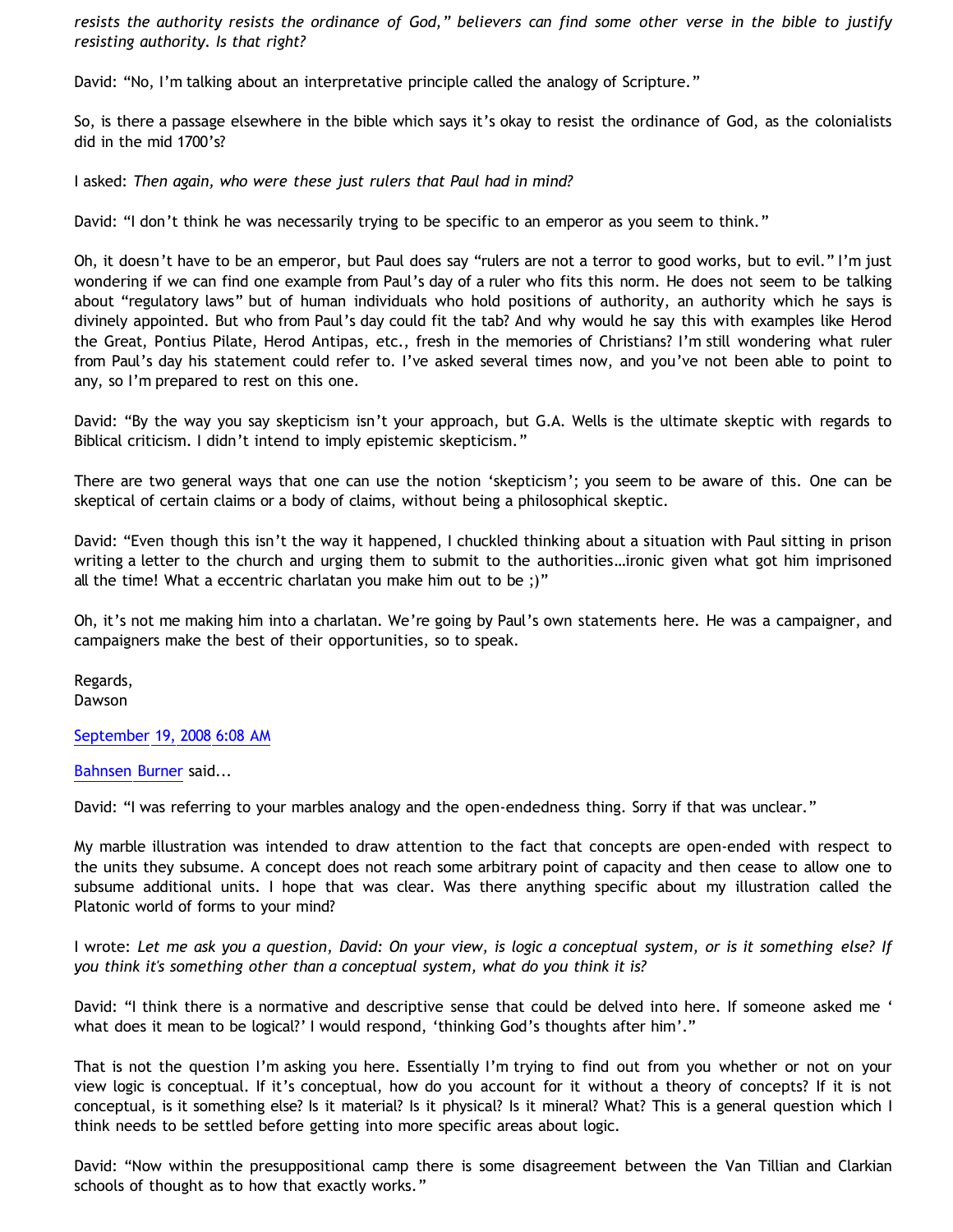How can there be disagreement among people who are all thinking the thoughts of the same divine being? That's most puzzling, David. Could it be that they really aren't thinking some divine being's thoughts after all? Or is this a non-negotiable premise and the disagreements you mention here (which from what I've read have escalated into take-no-prisoners vehemence) can be explained away somehow?

David: "From the little I have read, Gordon Clark argued that knowledge was qualitatively the same as God's while Cornelius Van Til thought it was analogous. Vincent Cheung and John Robbins continue from Clark, while John Frame and Greg Bahnsen carry on Van Til's approach."

I'm familiar, to varying extents, with all the writers you've mentioned here. If you've read much of my blog, it will be obvious which ones I'm more familiar with.

David: "My guess is you would find Vincent Cheung to be the most interesting read."

Of the ones you've listed, I've read probably the least of this guy, but that's because, from what I've read of him, he seems to stream vitriol rather than information. He's like John Robbins on steroids (not that John Robbin isn't frothing himself). Incidentally, the founding premise you had floated earlier and I shot down ("the Bible is the Word of God") comes from the Clarkian-Robbins camp. I have never seen the Vantillian camp ever affirm this as a starting axiom.

David: "As a descriptive process, I think logical operations boil down to the law of non-contradiction."

Recall my earlier statement: "Objectivism does recognize that the founding principle of logic is axiomatic (the axiom of identity)." Here you affirm that logic boils down to the law of non-contradiction. But the law of non-contradiction assumes the axiom of identity. It seems we come to a common terminus here. As I had mentioned earlier, your founding axiom ("the Bible is the Word of God") assumes the truth of mine. You seem to be borrowing left and right from my worldview, David!

Now here's a question for you: Is the law of non-contradiction conceptual, or is it something else?

David: "The main thing is our brains perform this way with fallible and finite faculty, but ultimately logic is grounded in God's nature."

That's what I'm trying to figure out, and to see if your position is really very consistent on the matter. To know for sure, we need to know whether or not logic has a conceptual nature. If it does not have a conceptual nature, what alternative to this is there for logic?

Regards, Dawson

### [September 19, 2008 6:10 AM](http://bahnsenburner.blogspot.com/2008/09/1763177560886026100)

### [david](http://www.blogger.com/profile/08071763988772047093) said...

Dawson: *Now certainly your requirements are not only for non-believers and critics like myself, but for everyone, is that right? Or do believers get a free pass, by virtue of their confession?*

How many times need I refer you to my first sentence, "I am equally saddened by Christians who abuse the Bible for their own purposes, as I am by non-Christians who do this?"

Your question doesn't follow from what I said. The context of my statement was the "brothers in Christ" who told you to go by the plain reading of Scripture to **determine** what it says. You responded with "How many self-identifying Christians do you suppose are out there in the world, full of spirit and gung ho for Jesus, who have never done any of the kind of research you describe here?... would there be any excuse for her statement?"

I am talking about how one determines what Scripture teaches, not if they believe it is true. Your friend can believe it is all true all she wants, but she has no excuse for teaching people that a passage teaches x,y, or z or that it doesn't teach x,y, or z without doing that background work. Again, remember you had just given the example about the pastor on the radio show.

Dawson: *So, is there a passage elsewhere in the bible which says it's okay to resist the ordinance of God, as the*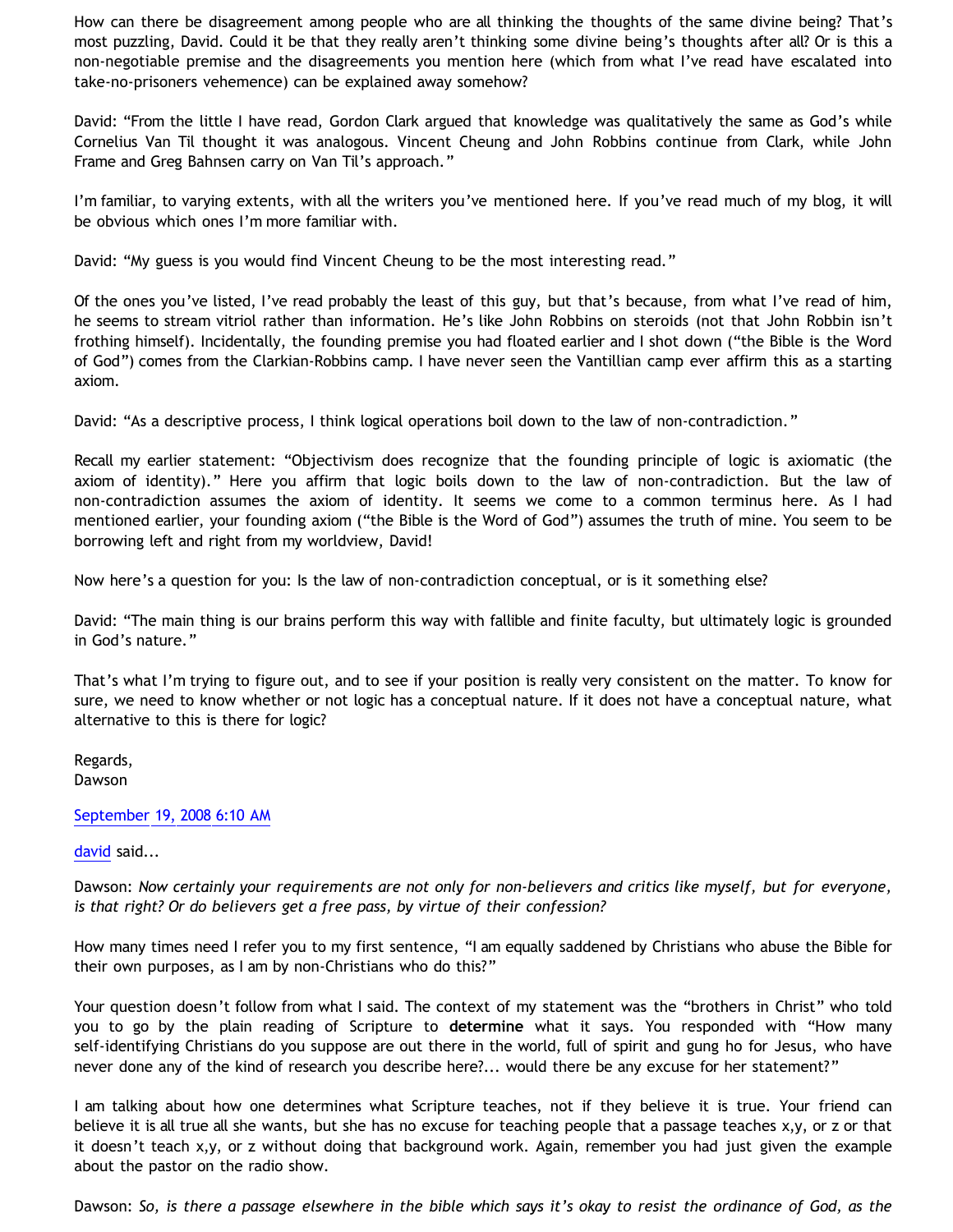Yes.

Dawson: *And why would he say this with examples like Herod the Great, Pontius Pilate, Herod Antipas, etc., fresh in the memories of Christians?*

Because they needn't be afraid (terrorized) of such persecution (a point he drives home all over the place in his letters). I think you're focusing on the rulers' treatment when the word "terror" probably implies the reaction of the person receiving treatment. A ruler can mistreat two people equally, and one he is not "a terror" to because they know that they are being martyred for Christ, etc.

Dawson: *Oh, it's not me making him into a charlatan. We're going by Paul's own statements here. He was a campaigner, and campaigners make the best of their opportunities, so to speak.*

No I think we're going by your interpretation of Paul's statements, which consistently renders him incoherent. We have seen this over and over again. That is fine for you, but the hermeneutic that I employ actually seeks to resolve conflicts and assume the best case (principle of charity, etc.).

Elsewhere on the blog, have you written up a concise statement of why you think the Christian worldview lacks a good understanding of concepts?

[September 19, 2008 9:53 AM](http://bahnsenburner.blogspot.com/2008/09/7348945262672200955)

[Bahnsen Burner](http://www.blogger.com/profile/11030029491768748360) said...

David: "I am talking about how one determines what Scripture teaches, not if they believe it is true. Your friend can believe it is all true all she wants, but she has no excuse for teaching people that a passage teaches x,y, or z or that it doesn't teach x,y, or z without doing that background work."

I see. So she can say what the bible teaches is true, but she can't determine what it teaches without going through all the rigmarole that you described?

David: "Again, remember you had just given the example about the pastor on the radio show."

Yes, I remember. Dr. Young. I think his point was that "the Scriptures" speak directly to the believer's heart, and that "fancy" (his word) interpretations should be discouraged or at any rate unnecessary. This was on Wednesday's broadcast. I'm sure it's available on his website. I don't know the name of the sermon message though. But hey, he's the pastor of a megachurch. He was called by God to deliver His message. Certainly he's being guided by the Holy Spirit, is he not? Are we to believe a 24-year-old college student who's recently learned to flex in four- and five-syllable words, or a seasoned man of the cloth whose preaching has touched thousands for some 40 years?

I asked: *So, is there a passage elsewhere in the bible which says it's okay to resist the ordinance of God, as the colonialists did in the mid 1700's?*

David answered: "Yes."

Okay, now we're getting somewhere. So in one place the bible says it's not okay to resist the ordinance of God, and in another place it says it is okay to resist the ordinance of God. That's quite an admission, David.

I wrote: *Oh, it's not me making him into a charlatan. We're going by Paul's own statements here. He was a campaigner, and campaigners make the best of their opportunities, so to speak.*

David: "No I think we're going by your interpretation of Paul's statements, which consistently renders him incoherent."

Well, when someone says "rulers are a terror not to go works, but to evil," and virtually all contemporary examples of rulers in Paul's day seem pretty evil, I'd say it's a rather incoherent statement. And still, I have no idea whom he might have had in mind.

David: "Elsewhere on the blog, have you written up a concise statement of why you think the Christian worldview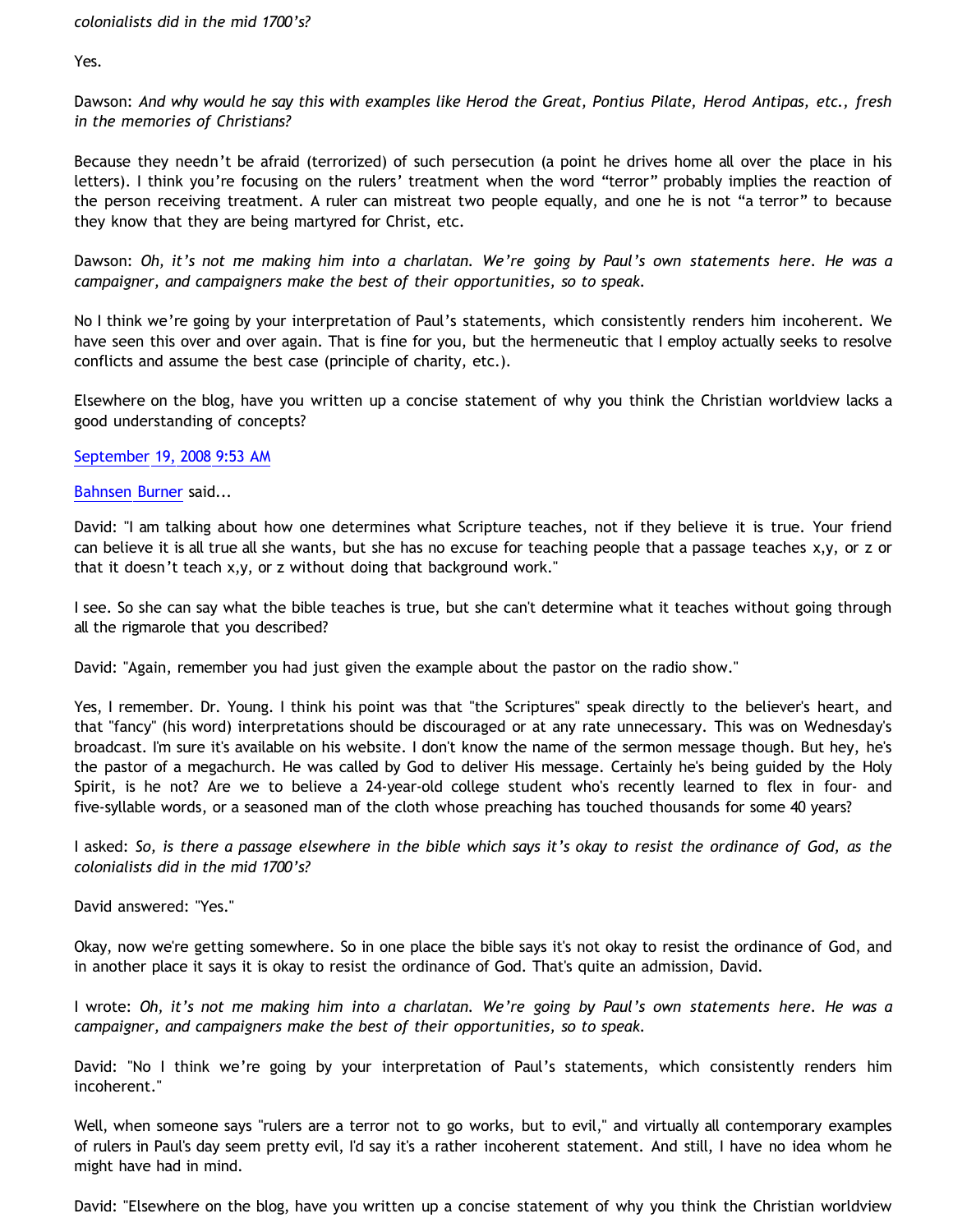lacks a good understanding of concepts?"

I have not devoted a blog to this specific question, and I don't see any need to do so. But it's pretty simply: either Christianity has its own theory of concepts, or it doesn't. I have no burden to prove a negative here. It's a simple observation: there is no such animal in Christianity. If you believe otherwise, I'd like to know.

Regards, Dawson

### [September 19, 2008 4:07 PM](http://bahnsenburner.blogspot.com/2008/09/7482689000213244985)

### [david](http://www.blogger.com/profile/08071763988772047093) said...

Dawson: *I see. So she can say what the bible teaches is true, but she can't determine what it teaches without going through all the rigmarole that you described?*

That isn't what I said. She may may be correct through no fault of her method. For instance: I can say that since my hair is blonde then its 5:30pm. The belief that its 5:30pm may correspond with reality. Surely I can determine that its 5:30pm using a host of methods, but not all of them will actually justify my true belief.

Dawson: *Are we to believe a 24-year-old college student who's recently learned to flex in four- and five-syllable words, or a seasoned man of the cloth whose preaching has touched thousands for some 40 years?*

Thanks for the ad hominem attack, but actually I am a software consultant and have been out over college for over a year. Speaking of which, I have a business trip to VA Sunday – Tuesday so our conversation on revelation may get pushed back.

Dawson: *Okay, now we're getting somewhere. So in one place the bible says it's not okay to resist the ordinance of God, and in another place it says it is okay to resist the ordinance of God. That's quite an admission, David.*

That's quite an assumption Dawson. ;) You're imputing your interpretation to me and thus have incorrectly concluded what my position is.

Dawson: *Well, when someone says "rulers are a terror not to go works, but to evil," and virtually all contemporary examples of rulers in Paul's day seem pretty evil, I'd say it's a rather incoherent statement. And still, I have no idea whom he might have had in mind.*

### Consider this:

1. Is Paul speaking from experience or from his Jewish background?

2. Is Paul's purpose to prescribe the ideal role of government or describe how it is currently functioning?

3. Does "rulers are a terror" imply Paul's perspective or is he talking about the fear of punishment that accompanies doing evil (thus the government wield the sword keeping this in check)?

Dawson: *I have not devoted a blog to this specific question, and I don't see any need to do so. But it's pretty simply: either Christianity has its own theory of concepts, or it doesn't. I have no burden to prove a negative here. It's a simple observation: there is no such animal in Christianity. If you believe otherwise, I'd like to know.*

No I don't think you have to do anything, but you haven't defined concepts, so there is no way for me to even know what you expect Christianity to lack in this area. That's cool, just hoping I could look into it during my trip this weekend. Philosophy is so much more enjoyable to read on an airplane for some reason….up in the clouds! :P

### [September 19, 2008 4:38 PM](http://bahnsenburner.blogspot.com/2008/09/5518281323370329283)

### [Bahnsen Burner](http://www.blogger.com/profile/11030029491768748360) said...

I wrote: *Are we to believe a 24-year-old college student who's recently learned to flex in four- and five-syllable words, or a seasoned man of the cloth whose preaching has touched thousands for some 40 years?*

David: "Thanks for the ad hominem attack,"

I don't think this is an ad hominem, David. If I had the choice of listening to a pipefitter or a dentist about a pain in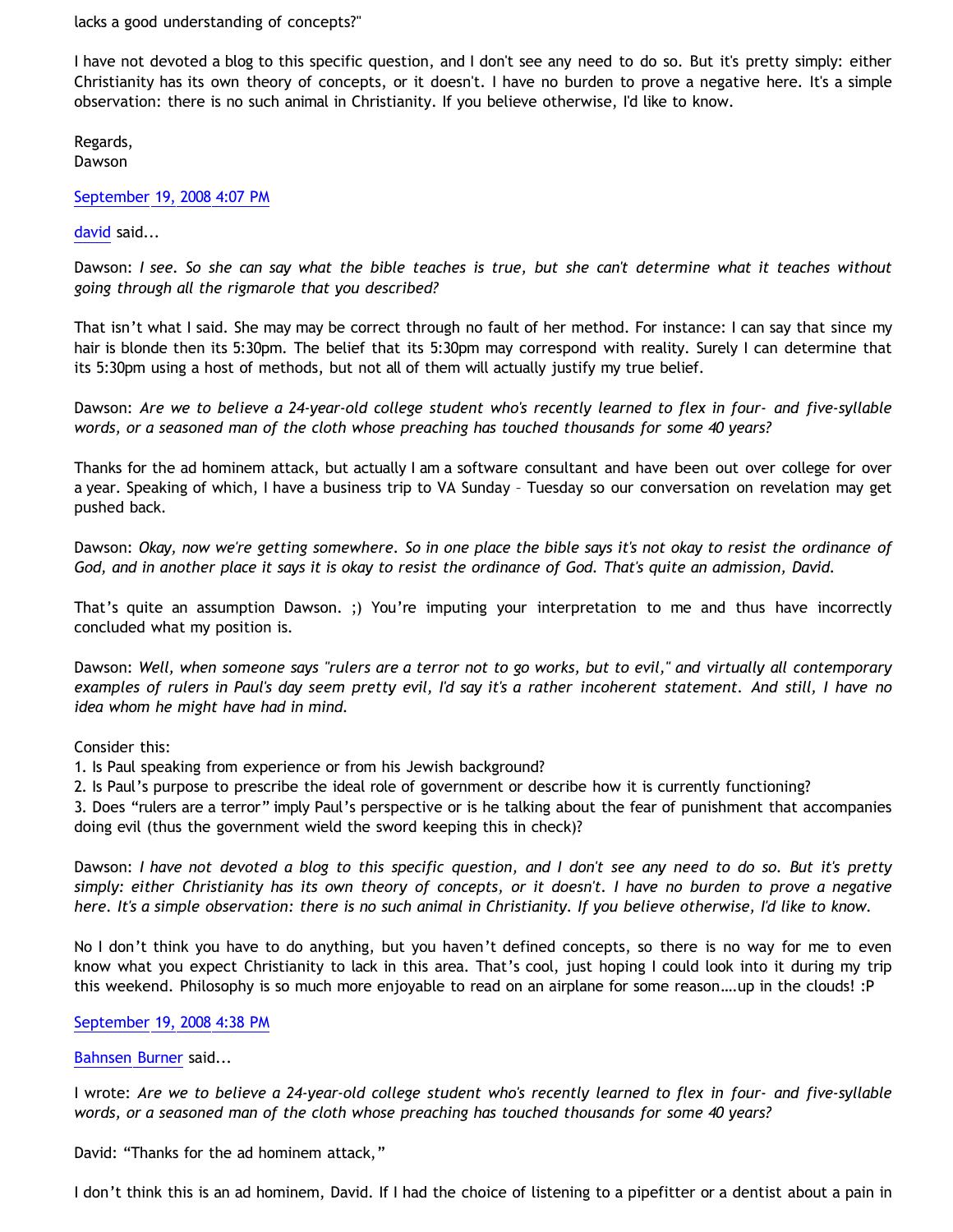my tooth, should I listen to the pipefitter, or the dentist? I would not consider the suggestion that I listen to the dentist over the pipefitter an ad hominem against the pipefitter. I doubt the pipefitter would either. According to his own claims, Dr. Young called by God to preach the gospel, and has been doing so for over 40 years. And given the size of his megachurch (many thousands I'm assured), certainly one could say that God has given the increase, no? Also, he has the title of "Dr." Doesn't that count for anything?

David: "but actually I am a software consultant and have been out over college for over a year."

Congratulations! It should be a good gig for you. But all the more reason for me to question, when faced with two sources, the one who has earned doctorates in his field, while the other has a profession in a completely different industry...

David: "Speaking of which, I have a business trip to VA Sunday – Tuesday so our conversation on revelation may get pushed back."

That's fine, David. No hurries. Safe travels and come back safe!

I wrote: *Okay, now we're getting somewhere. So in one place the bible says it's not okay to resist the ordinance of God, and in another place it says it is okay to resist the ordinance of God. That's quite an admission, David.*

David: "That's quite an assumption Dawson. ;) You're imputing your interpretation to me and thus have incorrectly concluded what my position is."

Well, I've been asking straightforward questions here. The facts are that, on the one hand, we have a verse in the bible which commands believers not to resist authority because that authority is appointed by God, and on the other, when I asked whether or not there is "a passage elsewhere in the bible which says it's okay to resist the ordinance of God," you replied "Yes." What else could I conclude from this?

I wrote: *Well, when someone says "rulers are a terror not to go works, but to evil," and virtually all contemporary examples of rulers in Paul's day seem pretty evil, I'd say it's a rather incoherent statement. And still, I have no idea whom he might have had in mind.*

David: "1. Is Paul speaking from experience or from his Jewish background?"

I would suppose that either Paul is speaking from his knowledge, or from divine inspiration.

David: "2. Is Paul's purpose to prescribe the ideal role of government or describe how it is currently functioning?"

I would tend to think neither. His purpose seems to be telling believers what to think or believe.

David: "3. Does 'rulers are a terror' imply Paul's perspective or is he talking about the fear of punishment that accompanies doing evil (thus the government wield the sword keeping this in check)?"

Hmmm... I'll have to think on this.

I wrote: *I have not devoted a blog to this specific question, and I don't see any need to do so. But it's pretty simply: either Christianity has its own theory of concepts, or it doesn't. I have no burden to prove a negative here. It's a simple observation: there is no such animal in Christianity. If you believe otherwise, I'd like to know.*

David: "No I don't think you have to do anything, but you haven't defined concepts, so there is no way for me to even know what you expect Christianity to lack in this area."

Then I'll ask this: how does Christianity (assuming it has a theory of concepts) define 'concept'?

Regards, Dawson

[September 19, 2008 9:23 PM](http://bahnsenburner.blogspot.com/2008/09/3329255078386796121)

[david](http://www.blogger.com/profile/08071763988772047093) said...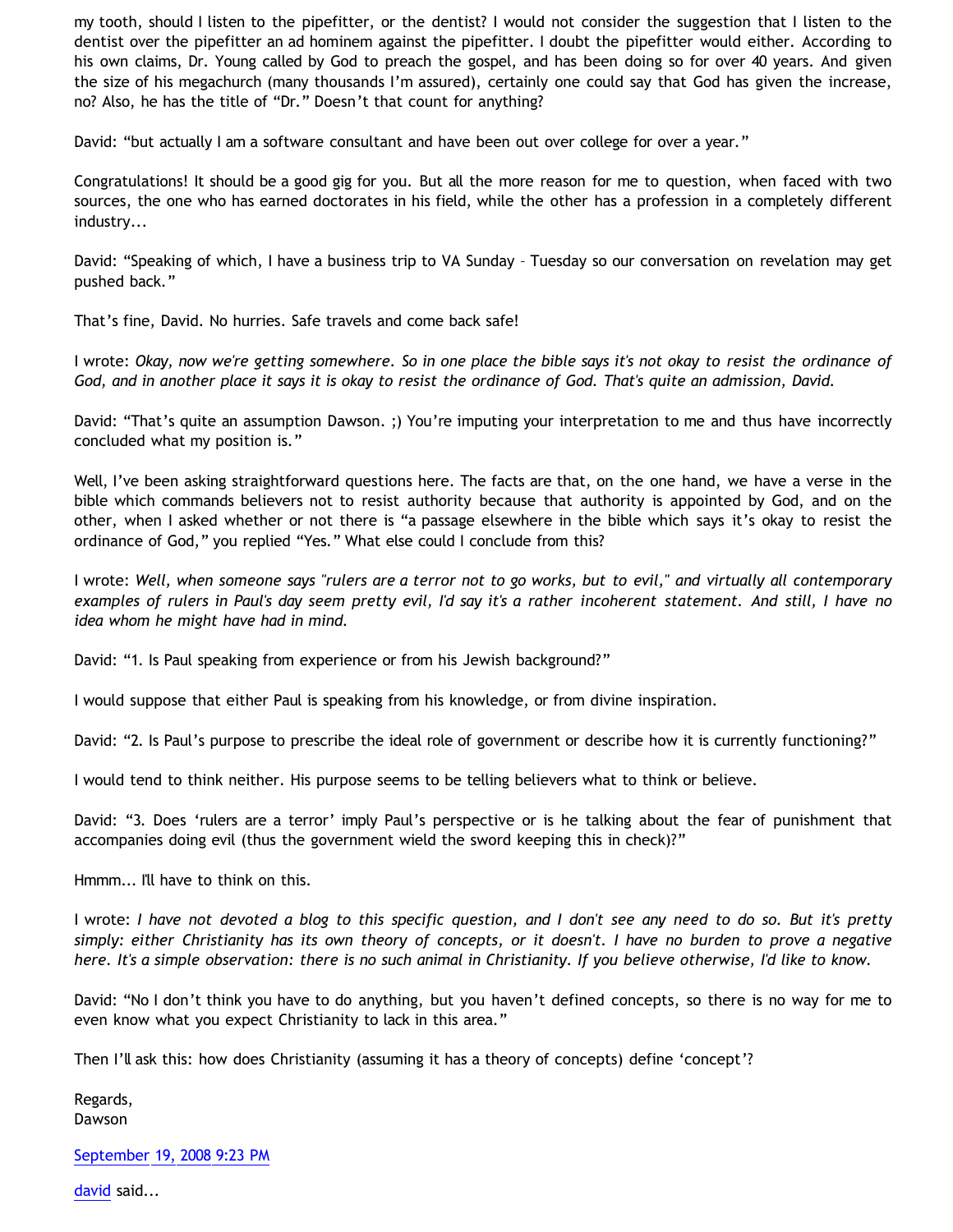1. A degree and 40 years experience (I didn't know he was that old) certainly lends credulity to his statements, but it doesn't necessarily mean they're true; the arguments would have to sort that out. One of the reasons I quote so many sources from Christian and non-Christian scholars is so that I don't appear to be speaking simply from my own authority.

2. I'll be honest: I'm not a fan of huge churches. I think it's harder to have a community in that setting, and it becomes more segmented. Theology and beer is my favorite pastime! In my opinion, churches can grow for a lot of reasons. There is some rhyme and reason to figuring out what makes people want to sit in a room for an hour. The intent is to share the gospel with as many people as possible. I don't think this is totally wrong, but the bigger a church gets the harder it is for it to be deep and broad at the same time…it becomes shallow and entertainment oriented. The positive thing is that bigger churches can do more for their community (food banks, charity, etc.) But at some of these huge churches, the churchgoer sits there being entertained from week to week, not actually implementing what they hear from the preacher or the Bible, but still thinking somehow his weekly attendance will please his wife or accomplish some other goal (feeling like a good person, scoring points with God, raising good kids, etc.).

Dawson: *The facts are that, on the one hand, we have a verse in the bible which commands believers not to resist authority because that authority is appointed by God, and on the other, when I asked whether or not there is "a passage elsewhere in the bible which says it's okay to resist the ordinance of God," you replied "Yes." What else could I conclude from this?*

# Along with Romans 13, there is 1 Pet 2:13-17

*13Be subject for the Lord's sake to every human institution, whether it be to the emperor as supreme, 14or to governors as sent by him to punish those who do evil and to praise those who do good. 15For this is the will of God, that by doing good you should put to silence the ignorance of foolish people. 16Live as people who are free, not using your freedom as a cover-up for evil, but living as servantsof God. 17Honor everyone. Love the brotherhood. Fear God. Honor the emperor.* (ESV)

In 1 Timothy 2:1 we we see Christians encouraged to pray for their leaders.

*1First of all, then, I urge that supplications, prayers, intercessions, and thanksgivings be made for all people, 2for kings and all who are in high positions, that we may lead a peaceful and quiet life, godly and dignified in every way.* (ESV)

In tension with this, we have clear examples of civil disobedience in light of a government requiring what God forbids or forbidding what God requires: Acts 4:18-21; 5:17-29, and also

### Acts 17:6-7

*6And when they could not find them, they dragged Jason and some of the brothers before the city authorities, shouting, "These men who have turned the world upside down have come here also, 7and Jason has received them, and they are all acting against the decrees of Caesar, saying that there is another king, Jesus."*

Jesus himself said to render unto Caesar what is Caesar's, but the decrees of Roman or Jewish authorities didn't stop Jesus from proclaiming his message - a message he knew would certainly get him crucified.

In Revelation 13 and 18 there are also examples of a government set up against God's purposes which is ultimately brought to destruction.

So the point is that God places the authorities there for a reason, but this does not ensure that they will perfectly accomplish the task; indeed only when judged in light of what God has said in the Bible can any conclusions be made as to whether or not the government is violating those "God-given rights" that all men are entitled to.

### [September 20, 2008 1:25 PM](http://bahnsenburner.blogspot.com/2008/09/917551845003198034)

# [Bahnsen Burner](http://www.blogger.com/profile/11030029491768748360) said...

David: "1. A degree and 40 years experience (I didn't know he was that old) certainly lends credulity to his statements, but it doesn't necessarily mean they're true; the arguments would have to sort that out."

Of course I already realize this. I just wanted to show you I wasn't indulging in an ad hominem.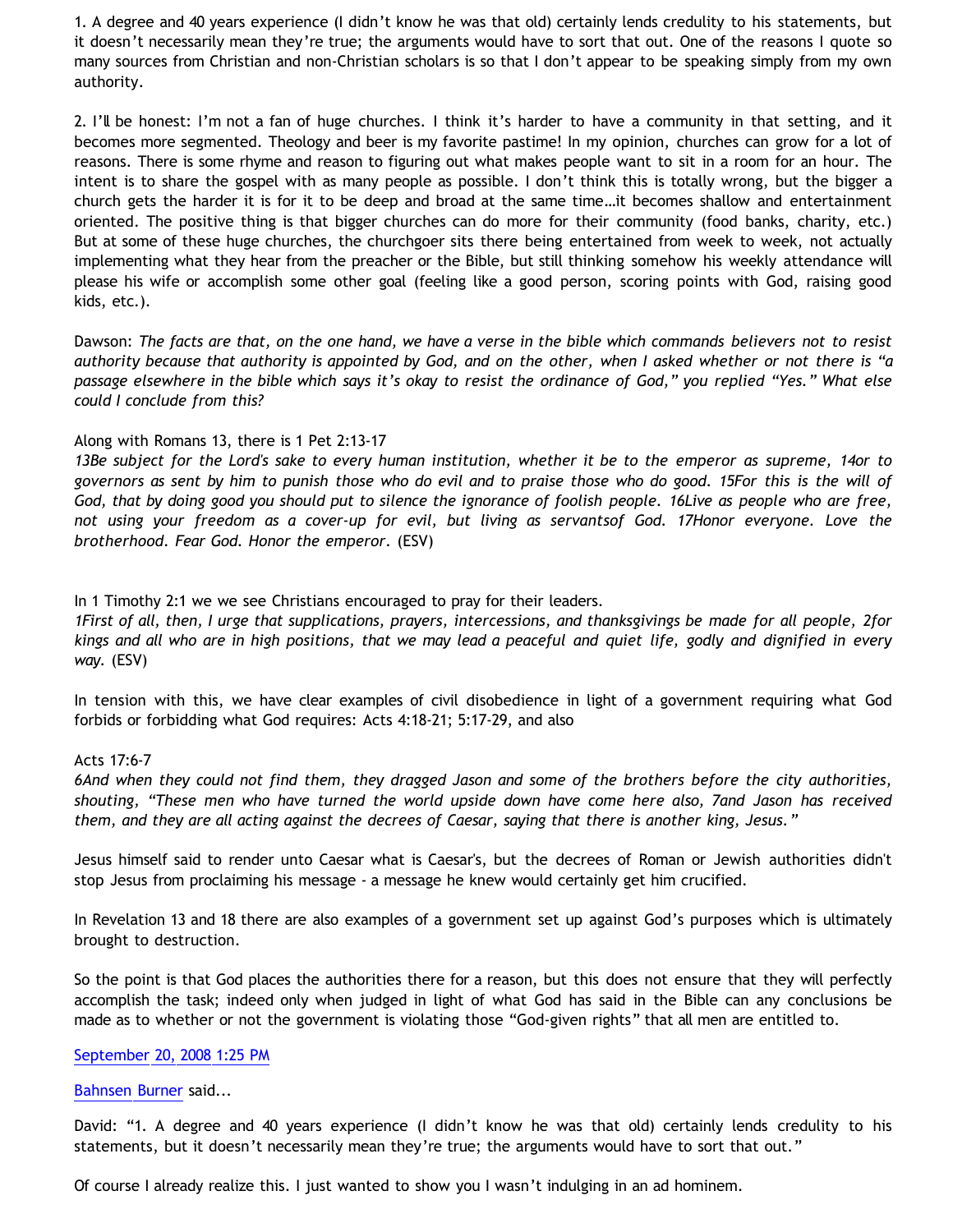David: "One of the reasons I quote so many sources from Christian and non-Christian scholars is so that I don't appear to be speaking simply from my own authority."

I have no problem with this. I like to quote from scholars as well. I also quote from Christian sources as well.

David: "2. I'll be honest: I'm not a fan of huge churches."

Obviously neither am I. ;)

David: "Theology and beer is my favorite pastime!"

Well, I sure like the beer part.

David: "In my opinion, churches can grow for a lot of reasons."

Did Pastor Young's church grow for the reasons he attributes to its growth? He of course is going to credit God for giving the increase.

David: "There is some rhyme and reason to figuring out what makes people want to sit in a room for an hour."

Or more. And every week, too. It might be more rhyme than reason. I know many, many churchgoers who never even so much as mention Christ in their daily conversation, but yet they make sure to fulfill their duty to go to church every week.

David: "The intent is to share the gospel with as many people as possible."

"Share" must be a euphemism here. Propagandizing is the real intent.

David: "I don't think this is totally wrong,"

Is it wrong at all in your view? I mean, going to church? Or, just belonging to a bigger church?

David: "but the bigger a church gets the harder it is for it to be deep and broad at the same time…it becomes shallow and entertainment oriented."

Perhaps that's God's intent for the church: to facilitate its congregants in the godly task of occupying until his Son returns.

David: "The positive thing is that bigger churches can do more for their community (food banks, charity, etc.)"

...influence local politics...

David: "But at some of these huge churches, the churchgoer sits there being entertained from week to week, not actually implementing what they hear from the preacher or the Bible,"

Gee I hope you're right!

David: "but still thinking somehow his weekly attendance will please his wife or accomplish some other goal (feeling like a good person, scoring points with God, raising good kids, etc.)."

Of course, stuff like this is going on at the smaller church level as well...

I wrote: *The facts are that, on the one hand, we have a verse in the bible which commands believers not to resist authority because that authority is appointed by God, and on the other, when I asked whether or not there is "a passage elsewhere in the bible which says it's okay to resist the ordinance of God," you replied "Yes." What else could I conclude from this?*

In response to this, you pointed to I Peter 2:13-17, part of which Wells also cites in his point that the early epistles seem to have been written without knowledge of the story of Jesus' passion as we have it in the gospels (cf. *The Jesus Myth*, p. 91). You then quoted I Tim. 2:1 which urges believers "to pray for their leaders," as you put it. But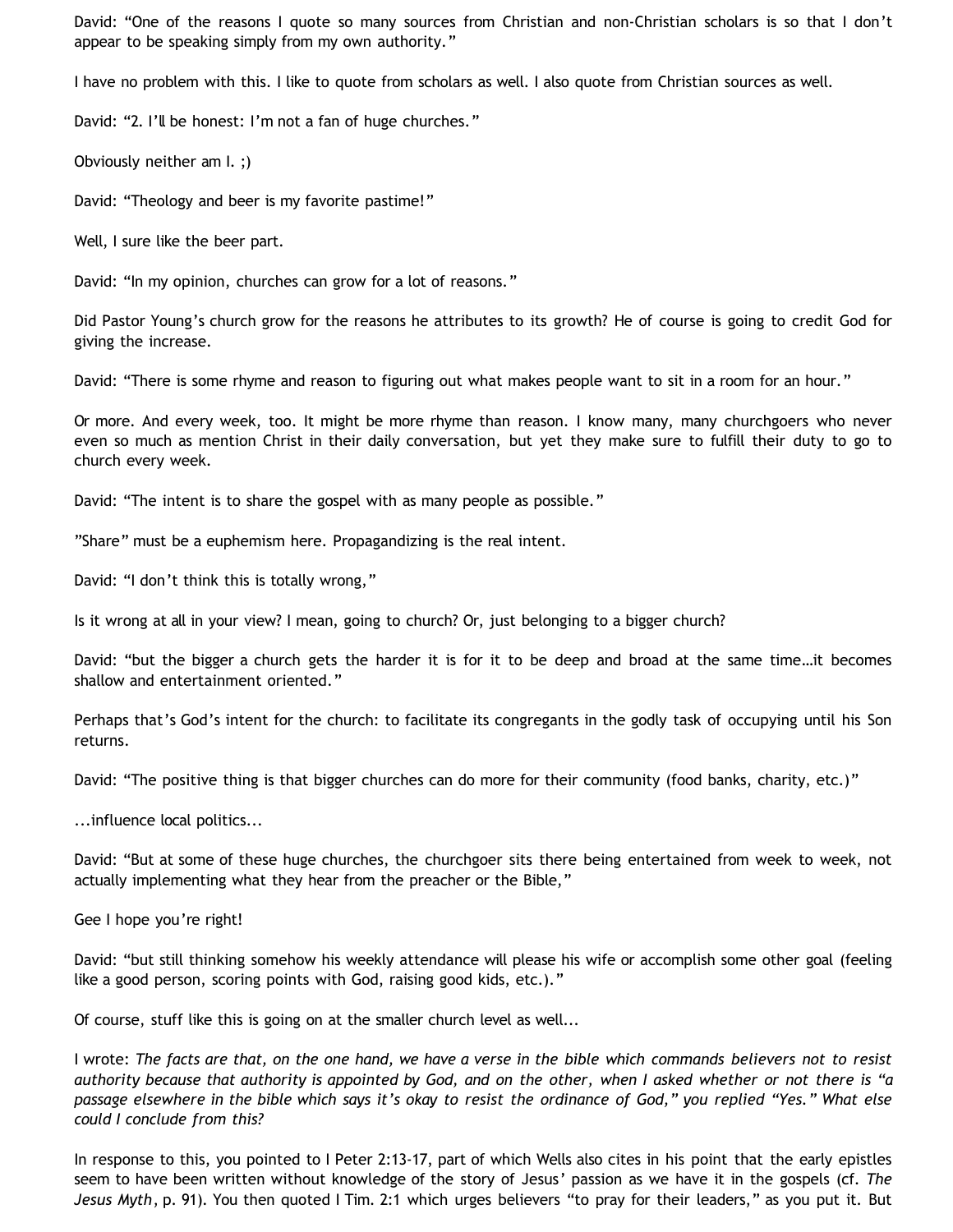then you draw attention to what the apostles are portrayed in Acts as actually doing, which is not in compliance with Romans 13:1-3 and I Peter 2:13-17. Apparently what we have here is either various traditions which developed independent of each other and are not actually rooted in historical fact (such as the legend theory proposes), or we have an ethic which reduces to: do as we say, not as we do.

David: "In Revelation 13 and 18 there are also examples of a government set up against God's purposes which is ultimately brought to destruction."

Yeah, that one's quite a storybook.

David: "So the point is that God places the authorities there for a reason, but this does not ensure that they will perfectly accomplish the task;"

I suppose it would be easy to imagine any supernatural being behind the scenes choreographing the events of history according to its "purpose." My pen broke, because Almighty Blarko had a reason for it breaking. My co-worker's daughter gave birth to a baby with spina bifida which died died two days after birth because Almighty Blarko had a reason for this. The sandwich ham at the nearby 7/11 is rancid because Almighty Blarko had a reason for it. The stock market fell 945 points in two days because Almighty Blarko had a reason for it doing so. Hurricane Ike destroyed homes and lives because Almighty Blarko had a reason for it. Islam has taken over one third of the world's population because Almighty Blarko has a reason for this happening. Etc. Almighty Blarko sure has a lot to account for.

David: "indeed only when judged in light of what God has said in the Bible can any conclusions be made as to whether or not the government is violating those 'God-given rights' that all men are entitled to."

I'd like to know more about these "God-given rights." Where does the bible discuss them? Or does it?

Apologist J.P. Holding says of man's individual rights:

*The idea of* individual *rights is a byproduct of modern* individualism*, a way of thinking that has only emerged in the last hundred or so years (with the Industrian Revolution) and only in Western nations. The ancients, and most of the world today, does not speak of "individual rights" but of group obligations. Thus there is no "right" to do anything.* [sic]

I've encountered other Christians who openly deny the view that man has any rights at all. Then again, I do not find any outline of a theory of man's rights in the bible. In fact, I don't think that biblical teaching is at all compatible with the objective theory of rights, for according to this theory man's fundamental right is the right to exist for his own sake, and according to biblical teaching we are all here to serve the purpose of someone other than ourselves.

Hey, have you had a chance yet to decide whether logic is conceptual in nature, or something else?

Regards, Dawson

[September 20, 2008 7:13 PM](http://bahnsenburner.blogspot.com/2008/09/7559372451611936719)

[david](http://www.blogger.com/profile/08071763988772047093) said...

Dawson *Hey, have you had a chance yet to decide whether logic is conceptual in nature, or something else?*

As it pertains to the brain and those physical processes that comprise logical thinking, or logic as an objective abstract invariant universal entity?

[September 27, 2008 11:45 PM](http://bahnsenburner.blogspot.com/2008/09/2976894576058047458)

[Bahnsen Burner](http://www.blogger.com/profile/11030029491768748360) said...

I asked: *Hey, have you had a chance yet to decide whether logic is conceptual in nature, or something else?*

David responded: "As it pertains to the brain and those physical processes that comprise logical thinking, or logic as